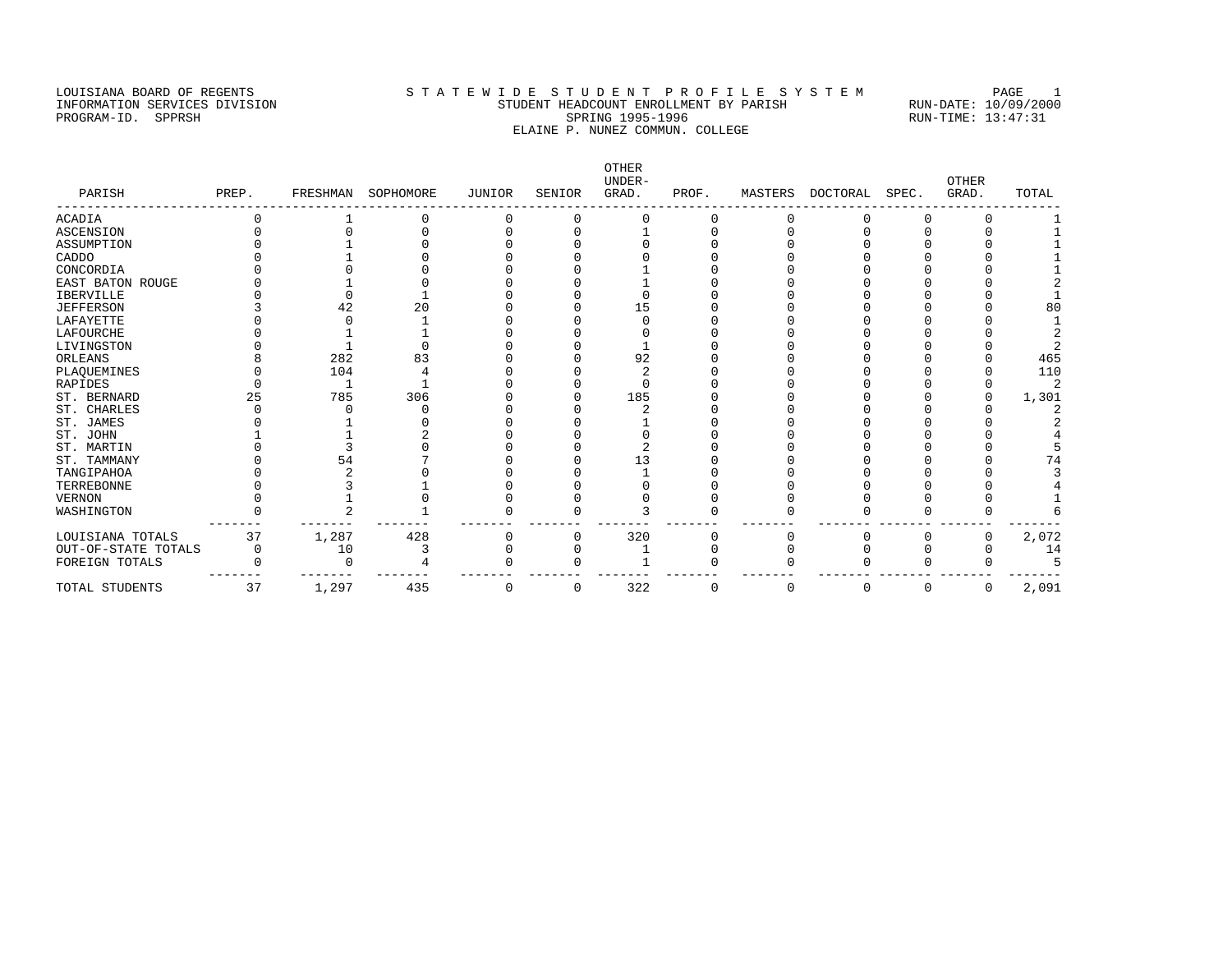### LOUISIANA BOARD OF REGENTS STATEWIDE STUDENT PROFILE SYSTEM PAGE 2 INFORMATION SERVICES DIVISION STUDENT HEADCOUNT ENROLLMENT BY PARISH RUN-DATE: 10/09/2000 PROGRAM-ID. SPPRSH SPRING 1995-1996 SPRING 1995-1996 RUN-TIME: 13:47:31 DELGADO COMMUNITY COLLEGE

OTHER UNDER- OTHER PARISH PREP. FRESHMAN SOPHOMORE JUNIOR SENIOR GRAD. PROF. MASTERS DOCTORAL SPEC. GRAD. TOTAL ------------------------------------------------------------------------------------------------------------------------------------ ACADIA 0 3 3 0 0 1 0 0 0 0 0 7 ALLEN 0 0 0 0 0 1 0 0 0 0 0 1 ASCENSION 0 11 5 0 0 4 0 0 0 0 0 20 ASSUMPTION 0 2 1 0 0 0 0 0 0 0 0 3 AVOYELLES 0 2 2 0 0 3 0 0 0 0 0 7 BOSSIER 0 0 0 0 0 1 0 0 0 0 0 1 CADDO 0 2 1 0 0 3 0 0 0 0 0 6 CALCASIEU 0 13 1 0 0 4 0 0 0 0 0 18 CALDWELL 0 0 0 0 0 1 0 0 0 0 0 1 CONCORDIA 0 2 1 0 0 0 0 0 0 0 0 3 DE SOTO 0 0 0 0 0 1 0 0 0 0 0 1 EAST BATON ROUGE 0 24 7 0 0 26 0 0 0 0 0 57 EAST CARROLL 0 1 0 0 0 1 0 0 0 0 0 2 EAST FELICIANA 0 0 1 0 0 0 0 0 0 0 0 1 EVANGELINE 0 2 2 0 0 0 0 0 0 0 0 4 FRANKLIN 0 1 0 0 0 0 0 0 0 0 0 1 IBERIA 0 9 1 0 0 1 0 0 0 0 0 11 IBERVILLE 0 4 0 0 0 1 0 0 0 0 0 5 JACKSON 0 0 1 0 0 0 0 0 0 0 0 1 JEFFERSON 5 2,823 1,480 0 0 1,299 0 0 0 0 0 5,607 JEFFERSON DAVIS 0 1 0 0 0 0 0 0 0 0 0 1 LAFAYETTE 0 10 2 0 0 9 0 0 0 0 0 21 LAFOURCHE 0 46 30 0 0 24 0 0 0 0 0 100 LA SALLE 0 2 0 0 0 1 0 0 0 0 0 3 LIVINGSTON 0 4 1 0 0 3 0 0 0 0 0 8 MOREHOUSE 0 1 0 0 0 0 0 0 0 0 0 1 NATCHITOCHES 0 1 0 0 0 0 0 0 0 0 0 0 1 ORLEANS 170 2,890 1,158 0 0 1,226 0 0 0 0 0 5,444 OUACHITA 0 5 0 0 0 0 0 0 0 0 0 5 PLAQUEMINES 0 127 53 0 0 51 0 0 0 0 0 231 PLAQUEMINES 0 127 53 0 0 51 0 0 0 0 0 0 0 0 0<br>PLAQUEMINES 0 127 53 0 0 51 0 0 0 0 0 0 0 231<br>RAPIDES 0 0 2 0 0 3 0 0 0 0 0 0 RAPIDES 0 0 2 0 0 3 0 0 0 0 0 5 RICHLAND 0 0 0 0 0 1 0 0 0 0 0 1 SABINE 0 1 0 0 0 0 0 0 0 0 0 0 0 1 ST. BERNARD 0 89 77 0 0 81 0 0 0 0 0 247 ST. CHARLES 0 133 77 0 0 72 0 0 0 0 0 282 ST. HELENA 0 1 0 0 0 1 0 0 0 0 0 2 ST.JAMES 0 17 12 0 0 13 0 0 0 0 0 42 ST. JOHN 0 109 66 0 0 56 0 0 0 0 0 231 ST. LANDRY 0 5 2 0 0 1 0 0 0 0 0 8 ST. MARTIN 0 2 1 0 0 2 0 0 0 0 0 5 ST. MARY 0 38 13 0 0 21 0 0 0 0 0 72 ST. TAMMANY 0 523 243 0 0 165 0 0 0 0 0 931 TANGIPAHOA 0 32 7 0 0 11 0 0 0 0 0 50 TENSAS 0 4 0 0 0 0 0 0 0 0 0 4 TERREBONNE 0 48 33 0 0 25 0 0 0 0 0 106

VERMILLION 0 2 1 0 0 1 0 0 0 0 0 4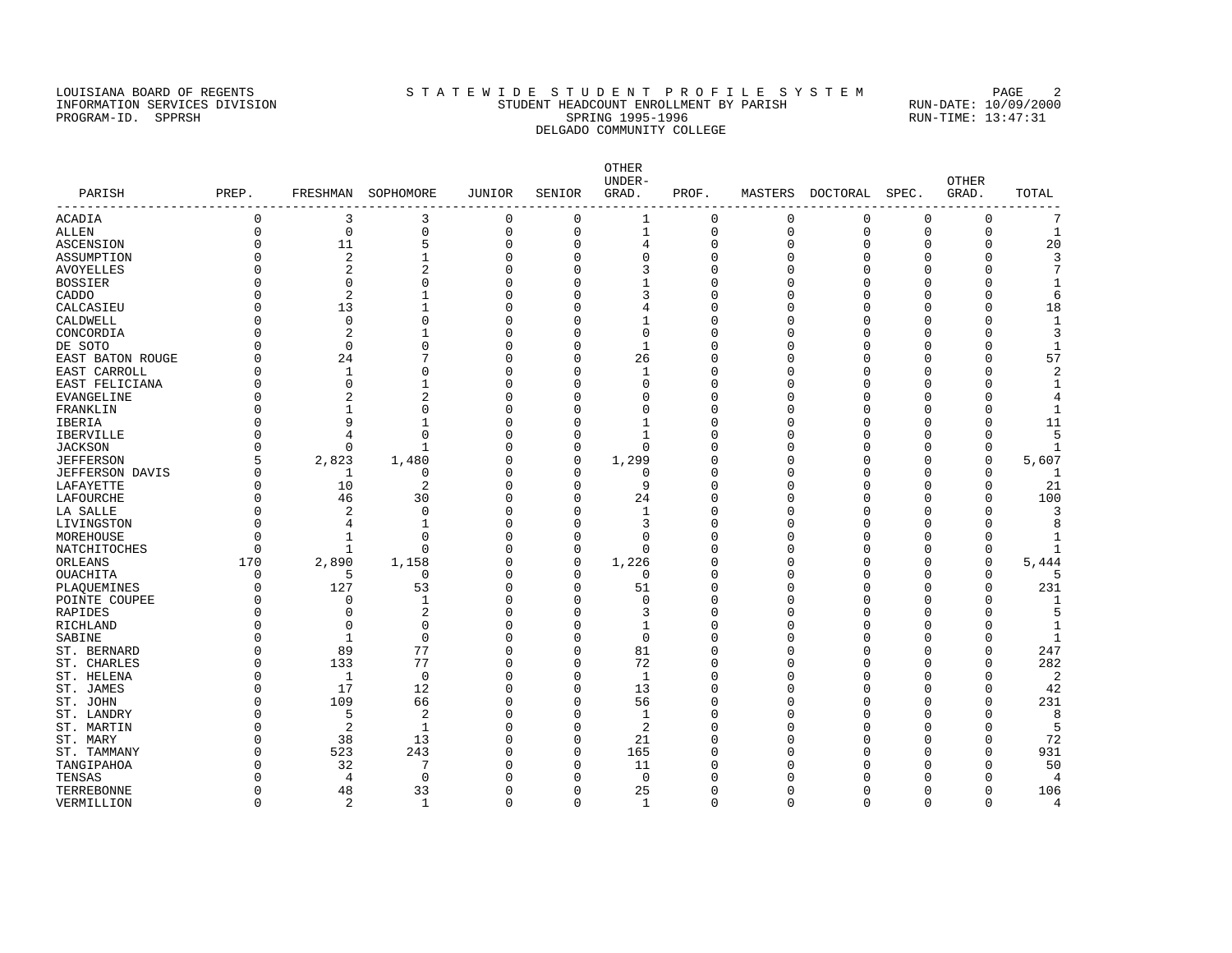# LOUISIANA BOARD OF REGENTS STATEWIDE STUDENT PROFILE SYSTEM PAGE 3 INFORMATION SERVICES DIVISION STUDENT HEADCOUNT ENROLLMENT BY PARISH RUN-DATE: 10/09/2000 PROGRAM-ID. SPPRSH SPRING 1995-1996 SPRING 1995-1996 RUN-TIME: 13:47:31 DELGADO COMMUNITY COLLEGE

| PARISH              | PREP. | FRESHMAN | SOPHOMORE | JUNIOR | SENIOR | <b>OTHER</b><br>UNDER-<br>GRAD. | PROF. | MASTERS | DOCTORAL | SPEC. | <b>OTHER</b><br>GRAD. | TOTAL  |
|---------------------|-------|----------|-----------|--------|--------|---------------------------------|-------|---------|----------|-------|-----------------------|--------|
| VERNON              |       |          |           |        |        |                                 |       |         |          |       |                       |        |
| WASHINGTON          |       |          |           |        |        |                                 |       |         |          |       |                       | 15.    |
| WEBSTER             |       |          |           |        |        |                                 |       |         |          |       |                       |        |
| WEST BATON ROUGE    |       |          |           |        |        |                                 |       |         |          |       |                       |        |
| LOUISIANA TOTALS    | 175   | 7,005    | 3,292     |        |        | 3,117                           |       |         |          |       |                       | 13,589 |
| OUT-OF-STATE TOTALS |       | 118      | 28        |        |        |                                 |       |         |          |       |                       | 179    |
| FOREIGN TOTALS      |       | 100      | 30        |        |        | 39                              |       |         |          |       |                       | 169    |
| TOTAL STUDENTS      | 175   | 7,223    | 3,350     |        |        | 3,189                           |       |         |          |       |                       | 13,937 |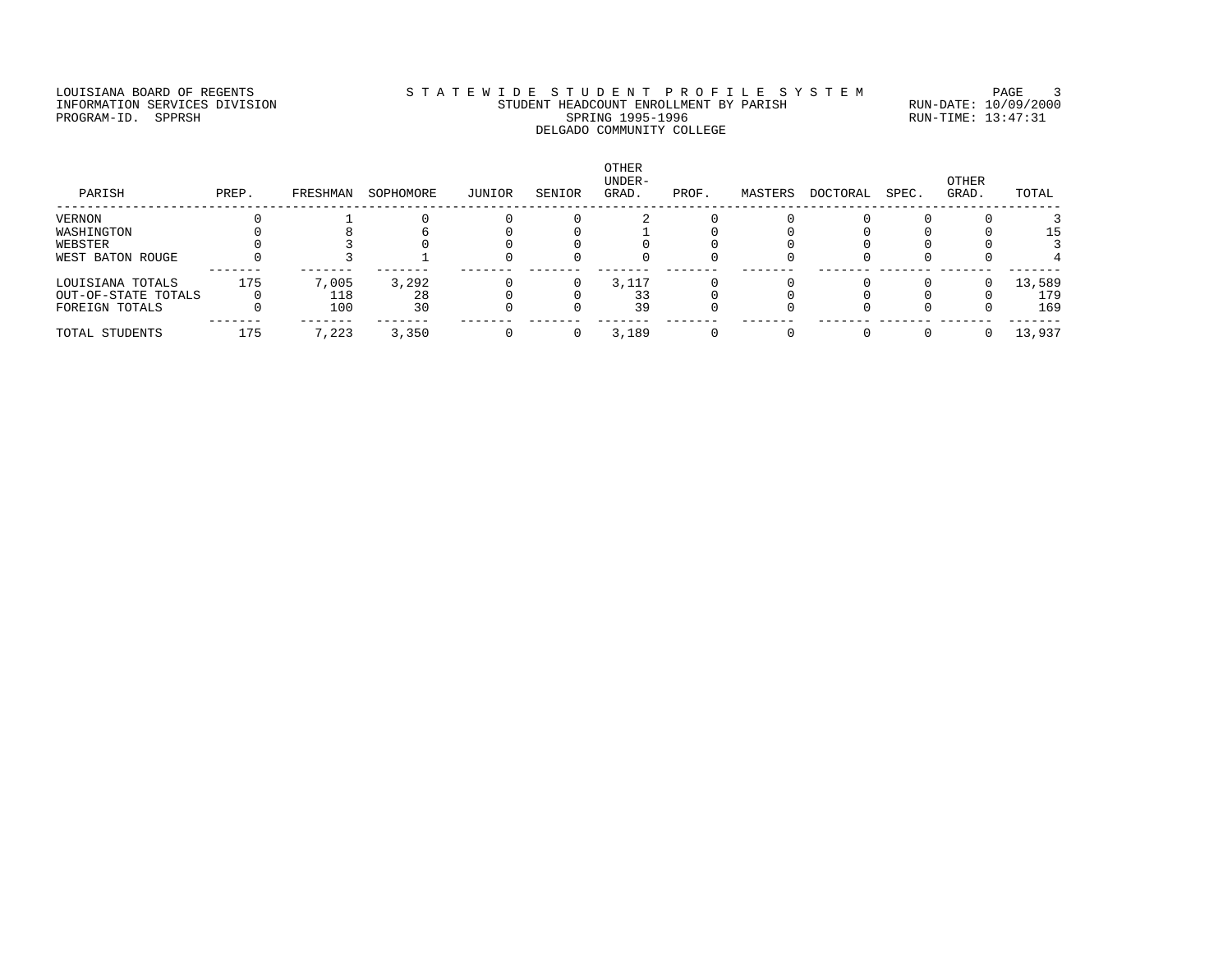### LOUISIANA BOARD OF REGENTS STA TEWIDE STUDENT PROFILE SYSTEM PAGE 4 INFORMATION SERVICES DIVISION STUDENT HEADCOUNT ENROLLMENT BY PARISH RUN-DATE: 10/09/2000 PROGRAM-ID. SPPRSH SPRING 1995-1996 SPRING 1995-1996 RUN-TIME: 13:47:31 GRAMBLING STATE UNIVERSITY

OTHER UNDER- OTHER PARISH PREP. FRESHMAN SOPHOMORE JUNIOR SENIOR GRAD. PROF. MASTERS DOCTORAL SPEC. GRAD. TOTAL ------------------------------------------------------------------------------------------------------------------------------------ ACADIA 0 8 4 2 4 0 0 0 0 0 0 18 ALLEN 0 5 5 4 1 0 0 3 0 0 0 18 ASCENSION 0 5 5 4 1 0 0 1 0 0 0 16 ASSUMPTION 0 0 4 1 2 0 0 5 0 0 0 12 AVOYELLES 0 7 8 8 8 0 0 3 0 0 1 35 BEAUREGARD 0 4 5 0 2 0 0 2 0 0 0 13 BIENVILLE 0 35 22 18 22 3 0 12 5 0 5 122 BOSSIER 0 17 7 12 18 2 0 11 0 0 0 67 CADDO 0 100 67 65 125 10 0 56 12 0 3 438 CALCASIEU 0 22 9 8 15 3 0 5 0 0 0 62 CALDWELL 0 0 0 0 0 1 0 0 0 0 0 0 1 CATAHOULA 0 5 3 2 6 1 0 5 1 0 0 23 CLAIBORNE 0 32 21 13 30 0 0 12 3 0 3 114 CONCORDIA 0 11 4 9 7 1 0 2 0 0 0 34 DE SOTO 0 12 5 8 16 0 0 8 1 0 4 54 EAST BATON ROUGE 0 33 21 19 26 3 0 5 0 0 0 107 EAST CARROLL 0 21 8 14 12 0 0 3 2 0 5 65 EAST FELICIANA 0 1 5 1 1 1 0 1 0 0 1 11 EVANGELINE 0 7 6 1 3 0 0 1 1 0 0 19 FRANKLIN 0 14 9 3 9 0 0 7 2 0 2 46 GRANT 0 2 4 0 4 1 0 1 0 0 0 12 IBERIA 0 14 7 9 7 0 0 1 1 0 0 39 IBERVILLE 0 3 5 2 0 0 0 2 0 0 0 12 JACKSON 0 30 17 15 24 4 0 18 1 0 3 112 JEFFERSON 0 17 21 19 16 3 0 4 1 0 0 81 JEFFERSON DAVIS 0 6 1 3 9 0 0 0 0 0 0 19<br>LAFAYETTE 0 9 10 6 13 0 0 1 1 0 0 40 LAFAYETTE 0 9 10 6 13 0 0 1 1 0 0 40 LAFOURCHE 0 2 1 2 0 0 0 0 1 0 0 6 LA SALLE 0 1 0 0 1 2 0 1 0 0 0 5 LINCOLN 0 91 73 57 102 18 0 37 22 0 14 414 LIVINGSTON 0 1 0 4 2 0 0 0 0 0 0 7 MADISON 0 27 6 29 22 1 0 2 1 0 88 MOREHOUSE 0 36 26 24 20 2 0 10 2 0 0 120 NATCHITOCHES 0 6 3 2 8 0 0 4 6 0 1 30 ORLEANS 0 60 45 33 66 0 0 12 2 0 3 221 OUACHITA 0 85 54 57 127 11 0 28 12 0 4 378 PLAQUEMINES 0 2 0 0 2 0 0 1 1 0 0 6 POINTE COUPEE 0 1 4 1 4 0 0 0 0 0 0 10 RAPIDES 0 47 29 20 41 6 0 28 2 0 2 175 RED RIVER 0 5 1 1 2 1 0 1 0 0 11 RICHLAND 0 11 9 6 22 0 6 0 0 54 SABINE 0 3 0 1 2 0 0 3 0 0 9 ST. BERNARD 0 0 1 1 0 0 0 0 0 0 0 2 ST. CHARLES 0 2 1 1 2 0 0 0 1 0 0 7 ST. HELENA 0 6 4 4 8 0 0 1 0 0 0 23 ST. JAMES 0 0 0 0 2 0 0 0 1 0 0 3

ST. JOHN 0 4 5 4 3 0 0 0 0 0 0 16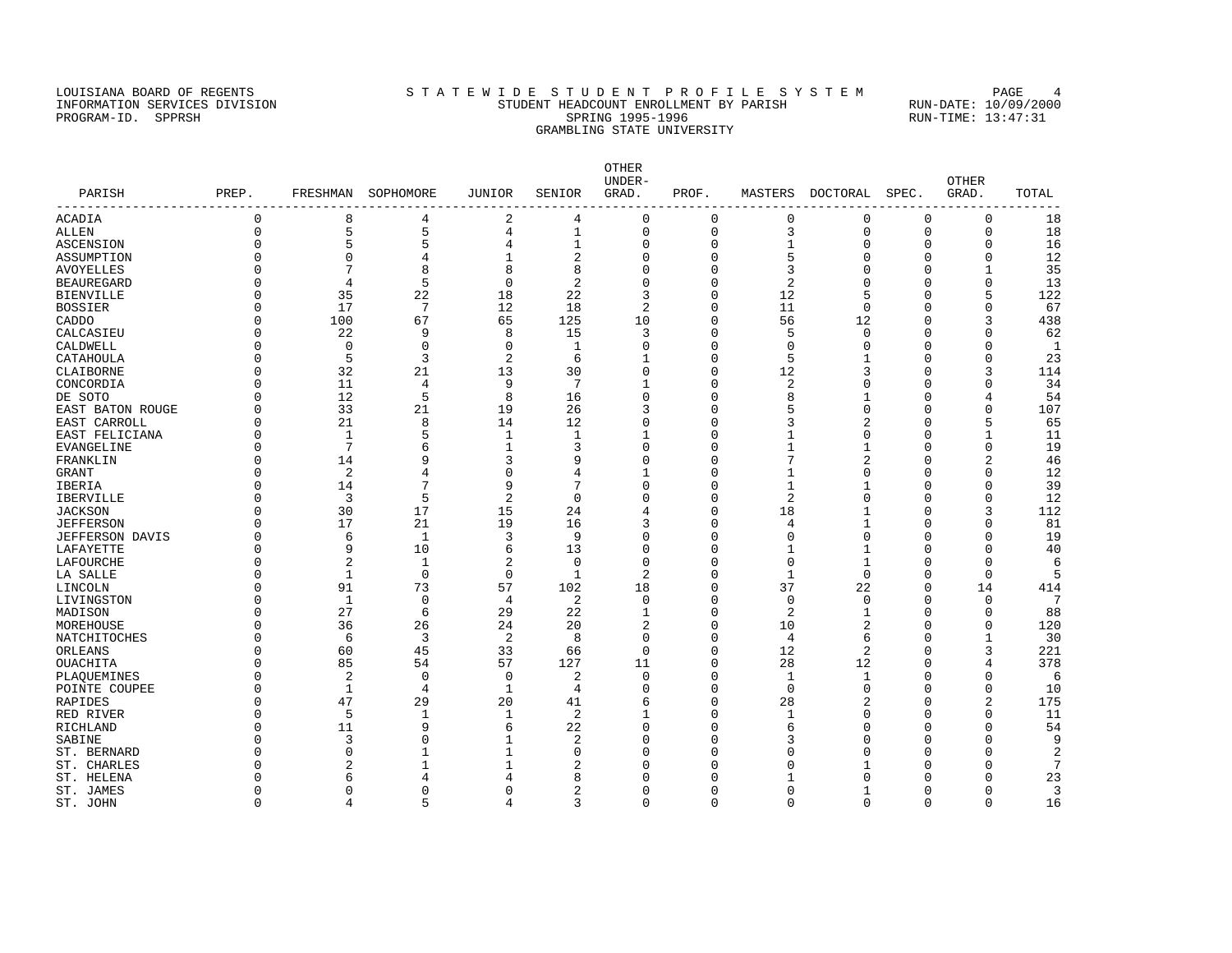# LOUISIANA BOARD OF REGENTS STATEWIDE STUDENT PROFILE SYSTEM PAGE 5 INFORMATION SERVICES DIVISION STUDENT HEADCOUNT ENROLLMENT BY PARISH RUN-DATE: 10/09/2000 PROGRAM-ID. SPPRSH SPRING 1995-1996 SPRING 1995-1996 RUN-TIME: 13:47:31 GRAMBLING STATE UNIVERSITY

| PARISH              | PREP. |       | FRESHMAN SOPHOMORE | JUNIOR | SENIOR | OTHER<br>UNDER-<br>GRAD. | PROF. | MASTERS | DOCTORAL SPEC. |   | OTHER<br>GRAD. | TOTAL |
|---------------------|-------|-------|--------------------|--------|--------|--------------------------|-------|---------|----------------|---|----------------|-------|
| ST. LANDRY          |       | 20    | 16                 | 15     | 30     |                          |       |         |                |   |                | 90    |
| ST. MARTIN          |       |       |                    |        |        |                          |       |         |                |   |                |       |
| ST. MARY            |       |       | 14                 |        |        |                          |       |         |                |   |                | 39    |
| ST. TAMMANY         |       |       |                    |        |        |                          |       |         |                |   |                | 18    |
| TANGIPAHOA          |       |       |                    |        |        |                          |       |         |                |   |                | 40    |
| TENSAS              |       |       |                    |        |        |                          |       |         |                |   |                | 33    |
| TERREBONNE          |       |       |                    |        |        |                          |       |         |                |   |                | 25    |
| UNION               |       |       |                    |        |        |                          |       |         |                |   |                | 62    |
| VERMILLION          |       |       |                    |        |        |                          |       |         |                |   |                |       |
| VERNON              |       |       |                    |        |        |                          |       |         |                |   |                | 12    |
| WASHINGTON          |       |       |                    |        |        |                          |       |         |                |   |                | 19    |
| WEBSTER             |       |       |                    |        | 36     |                          |       |         |                |   |                | 141   |
| WEST BATON ROUGE    |       |       |                    |        |        |                          |       |         |                |   |                |       |
| WEST CARROLL        |       |       |                    |        |        |                          |       |         |                |   |                | 16    |
| WEST FELICIANA      |       |       |                    |        |        |                          |       |         |                |   |                |       |
| WINN                |       |       |                    |        | 11     |                          |       |         |                |   |                | 44    |
| LOUISIANA TOTALS    |       | 946   | 652                | 583    | 959    | 85                       |       | 354     | 93             |   | 61             | 3,733 |
| OUT-OF-STATE TOTALS |       | 913   | 738                | 591    | 768    | 22                       |       | 134     | 35             |   | 19             | 3,220 |
| FOREIGN TOTALS      |       | 13    | 10                 |        | 13     |                          |       | 15      |                |   |                | 67    |
| TOTAL STUDENTS      | 0     | 1,872 | 1,400              | 1,177  | 1,740  | 112                      | 0     | 503     | 133            | 0 | 83             | 7,020 |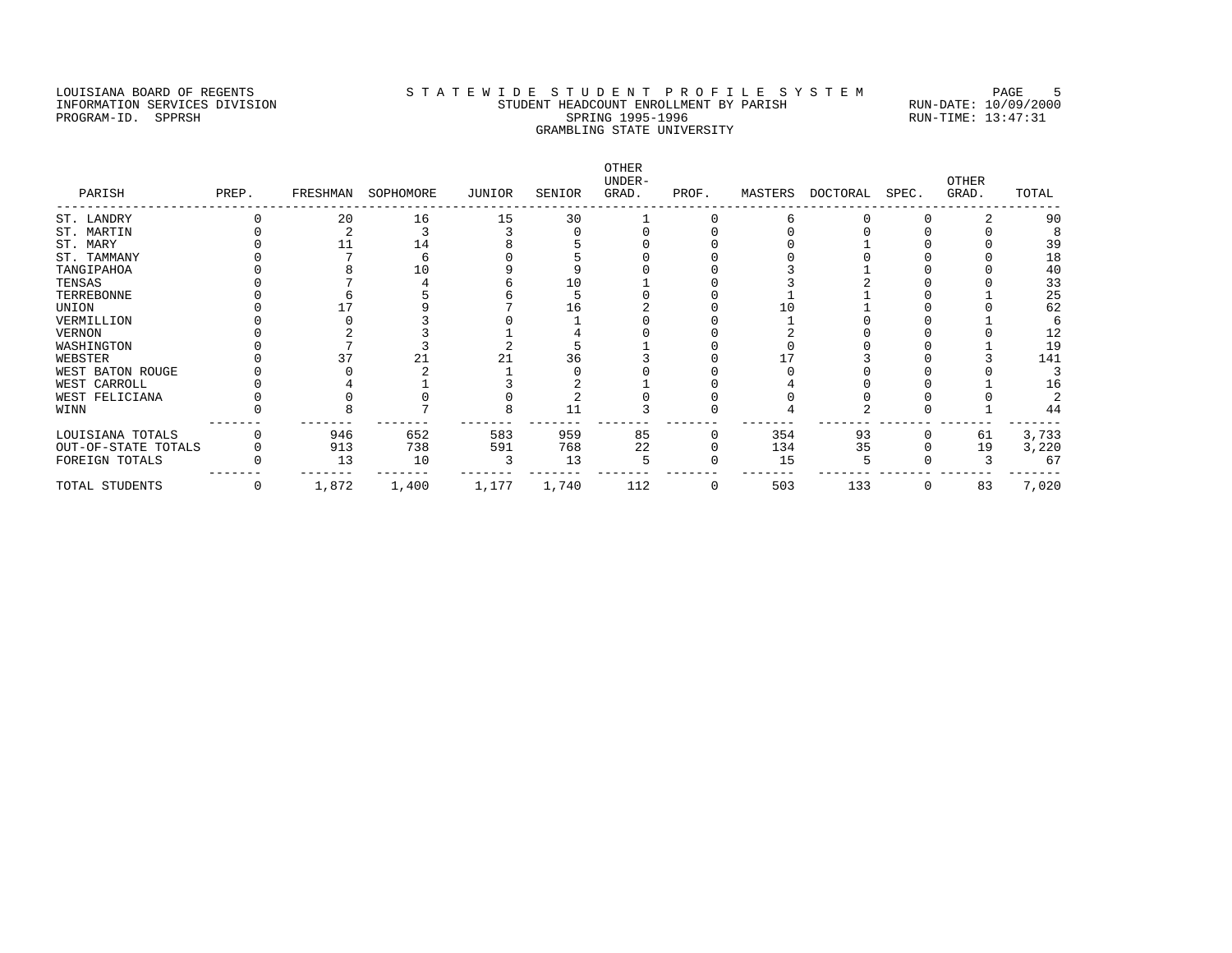### LOUISIANA BOARD OF REGENTS STATEWIDE STUDENT PROFILE SYSTEM PAGE 6 INFORMATION SERVICES DIVISION STUDENT HEADCOUNT ENROLLMENT BY PARISH RUN-DATE: 10/09/2000 PROGRAM-ID. SPPRSH SPRING 1995-1996 SPRING 1995-1996 RUN-TIME: 13:47:31 LOUISIANA TECH UNIVERSITY

OTHER UNDER- OTHER PARISH PREP. FRESHMAN SOPHOMORE JUNIOR SENIOR GRAD. PROF. MASTERS DOCTORAL SPEC. GRAD. TOTAL ------------------------------------------------------------------------------------------------------------------------------------ ACADIA 0 1 0 0 0 0 0 2 0 0 0 3 ALLEN 0 6 3 4 4 0 0 1 0 0 0 18 ASCENSION 0 10 9 3 12 0 0 0 0 34 ASSUMPTION 0 4 5 2 3 0 0 1 0 0 0 15 AVOYELLES 0 3 3 2 7 0 0 5 0 0 0 20 BEAUREGARD 0 11 11 10 28 0 0 2 0 0 0 62 BIENVILLE 0 33 16 20 34 40 0 10 3 1 22 179 BOSSIER 0 209 108 120 220 10 0 91 1 3 52 814 CADDO 0 209 171 139 252 8 0 130 7 0 49 965 CALCASIEU 0 30 22 15 25 0 0 2 0 0 0 94 CALDWELL 0 3 4 6 6 0 0 1 0 0 0 20 CAMERON 0 0 1 0 0 0 0 0 0 0 0 1 المستمر بن بن المستمر بن المستمر بن المستمر بن المستمر بن المستمر بن المستمر بن المستمر بن المستمر بن المستمر<br>21 11 14 11 5 0 0 0 0 0 0 13 131<br>21 31 3 0 15 1 0 13 131 CLAIBORNE 0 27 20 21 31 3 0 15 1 0 13 131 CONCORDIA 0 12 16 15 19 1 0 3 0 0 0 66 DE SOTO 0 13 11 4 13 0 0 1 0 0 1 43 EAST BATON ROUGE 0 87 88 47 107 1 0 12 1 0 0 343 EAST CARROLL 0 5 3 2 9 0 0 1 1 0 0 21 EAST FELICIANA 0 2 2 0 6 1 0 0 0 0 0 11  $\texttt{EVANGELINE}$  0 2 0 2 4 0 0 0 0 0 0 8 FRANKLIN 0 14 23 8 25 1 0 3 1 0 0 75 GRANT 0 7 8 1 14 0 0 4 0 0 1 35 IBERIA 0 1 2 0 3 0 0 0 0 0 0 6 IBERVILLE 0 1 2 1 1 0 0 0 0 0 0 5 JACKSON 1 67 43 33 40 16 0 11 1 0 12 224 JEFFERSON 0 38 19 15 35 0 0 7 0 0 1 115 JEFFERSON DAVIS 0 1 1 1 1 0 0 1 0 0 0 5 LAFAYETTE 0 11 11 10 18 0 0 8 0 0 1 59 LAFOURCHE 0 4 2 3 8 0 0 2 3 0 0 22 LA SALLE 0 8 10 7 9 0 0 1 1 0 0 36 LINCOLN 8 240 200 143 250 354 0 81 18 7 40 1,341 LIVINGSTON 0 7 8 8 10 1 0 1 0 0 0 35<br>
MADISON 0 16 7 4 3 0 0 1 0 0 0 31<br>
MOREHOUSE 0 24 8 13 29 0 0 5 1 0 1 81<br>
NATCHITOCHES 0 12 13 10 22 0 0 4 0 0 2 63 MADISON 0 16 7 4 3 0 0 1 0 0 0 31 MOREHOUSE 0 24 8 13 29 0 0 5 1 0 1 81 MOREHOUSE 0 24 8 13 29 0 0 5 1 0 1 81<br>
NATCHITOCHES 0 12 13 10 22 0 0 4 0 0 2 63<br>
ORLEANS 0 28 21 14 27 1 0 3 0 0 94 ORLEANS 0 28 21 14 27 1 0 3 0 0 0 94 OUACHITA 2 121 107 83 174 0 0 42 15 0 7 551 PLAQUEMINES 0 2 3 3 4 0 0 0 0 0 0 12 POINTE COUPEE 0 2 3 3 2 0 0 0 0 0 0 10 RAPIDES 1 43 54 56 85 0 0 19 3 0 1 262 RED RIVER 5 2 3 5 1 0 3 0 20 RICHLAND 0 21 15 3 20 1 0 1 0 0 1 62 SABINE 0 6 8 7 13 0 0 2 0 0 0 36 ST. BERNARD 0 1 0 2 3 0 0 0 0 0 0 6 ST. CHARLES 0 14 3 1 19 0 0 1 0 0 0 38 ST. JAMES 0 0 0 1 0 0 0 0 0 0 0 1

ST. JOHN 0 4 7 9 5 0 0 0 0 0 0 25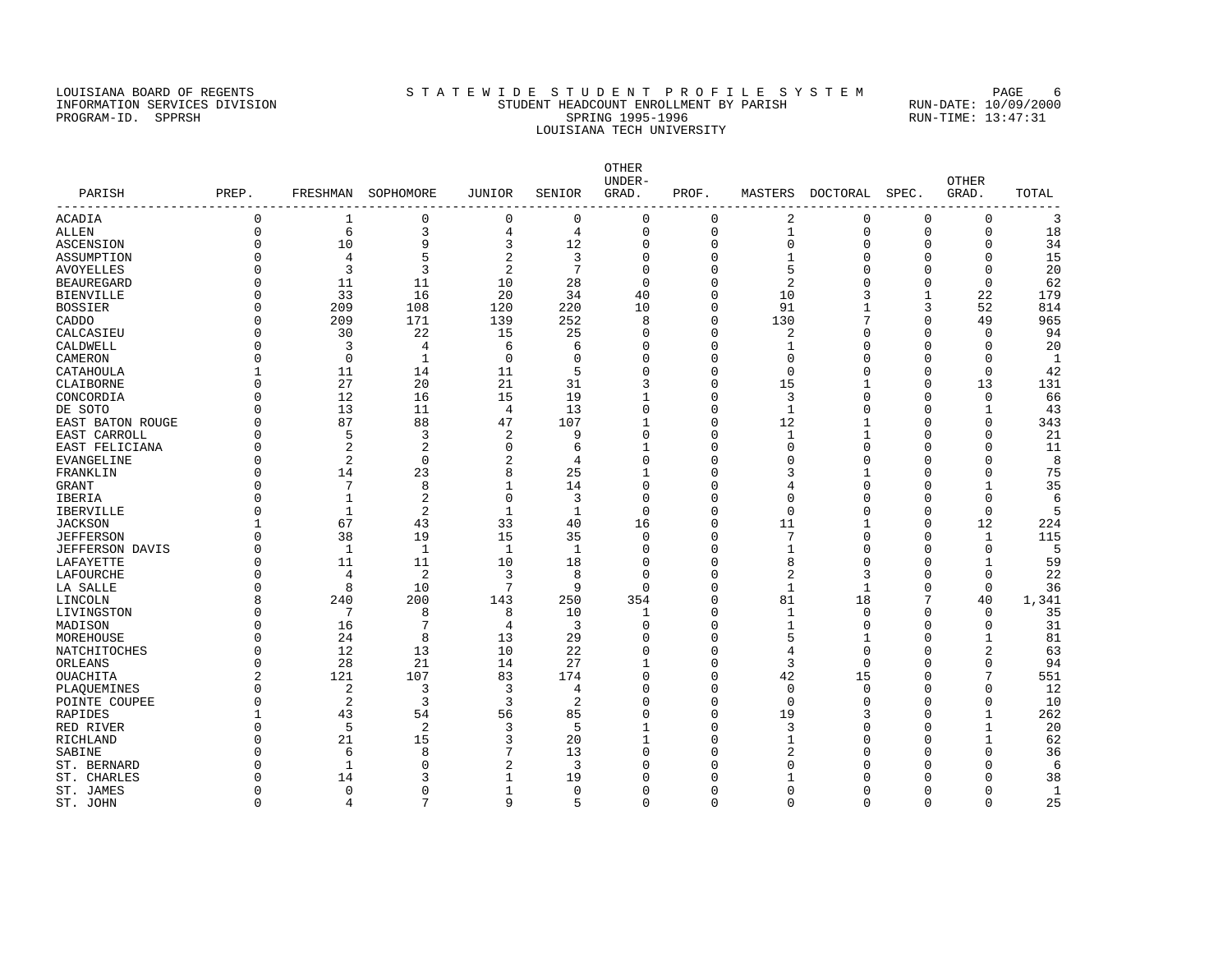### LOUISIANA BOARD OF REGENTS STA TEWIDE STUDENT PROFILE SYSTEM PAGE 7 INFORMATION SERVICES DIVISION STUDENT HEADCOUNT ENROLLMENT BY PARISH RUN-DATE: 10/09/2000 PROGRAM-ID. SPPRSH SPRING 1995-1996 SPRING 1995-1996 RUN-TIME: 13:47:31 LOUISIANA TECH UNIVERSITY

OTHER UNDER- OTHER PARISH PREP. FRESHMAN SOPHOMORE JUNIOR SENIOR GRAD. PROF. MASTERS DOCTORAL SPEC. GRAD. TOTAL ------------------------------------------------------------------------------------------------------------------------------------ ST. LANDRY 0 1 1 4 6 0 0 3 0 0 0<br>ST. MARTIN 0 0 0 2 2 0 0 1 0 0 0 ST. MARTIN 0 0 0 0 2 2 0 0 1 0 0 0 5<br>ST. MARY 0 1 2 0 5 0 0 0 0 0 0 8 ST. MARY 0 1 2 0 5 0 0 0 0 0 0 8 ST. TAMMANY 0 35 25 11 31 1 0 2 0 0 0 105 TANGIPAHOA 0 11 3 1 8 0 0 2 0 0 0 25 TENSAS 0 2 3 5 7 0 0 0 0 0 0 17 TERREBONNE 0 18 13 6 17 0 0 2 2 0 0 58 UNION 1 58 35 34 55 8 0 18 0 0 6 215 VERMILLION 0 0 2 2 3 0 0 1 0 0 0 8 VERNON 0 16 15 8 24 0 0 4 0 0 0 67 WASHINGTON 0 7 6 2 3 0 0 0 0 0 0 18 WEBSTER 1 55 57 52 86 2 0 36 2 1 26 318 WEST BATON ROUGE 0 0 0 1 0 1 0 0 0 0 0 2 WEST CARROLL 0 20 13 10 14 0 0 3 1 0 0 61 WEST FELICIANA 0 4 2 2 6 0 0 0 0 0 0 14 WINN 0 14 14 18 26 1 0 7 0 0 1 81 ------- ------- ------- ------- ------- ------- ------- ------- ------- ------- ------- ------- LOUISIANA TOTALS 15 1,618 1,278 1,023 1,903 452 0 556 62 12 238 7,157 OUT-OF-STATE TOTALS 0 227 204 196 391 6 0 114 32 0 13 1,183 FOREIGN TOTALS 0 17 16 21 58 9 0 144 47 0 1 313 ------- ------- ------- ------- ------- ------- ------- ------- ------- ------- ------- ------- TOTAL STUDENTS 15 1,862 1,498 1,240 2,352 467 0 814 141 12 252 8,653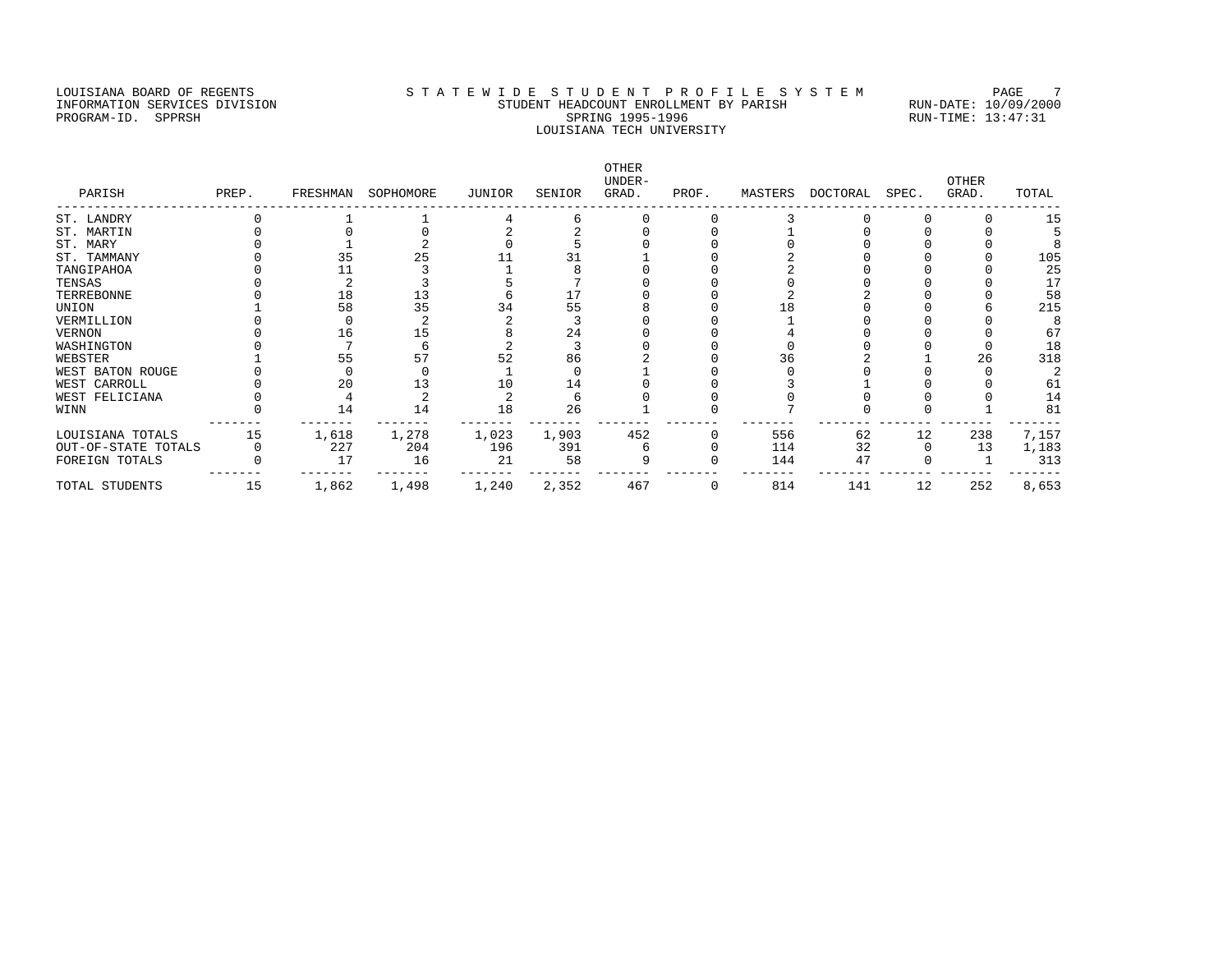# LOUISIANA BOARD OF REGENTS STATEWIDE STUDENT PROFILE SYSTEM PAGE 8 INFORMATION SERVICES DIVISION STUDENT HEADCOUNT ENROLLMENT BY PARISH RUN-DATE: 10/09/2000 PROGRAM-ID. SPPRSH SPRING 1995-1996 SPRING 1995-1996 RUN-TIME: 13:47:31 MCNEESE STATE UNIVERSITY

| PARISH<br>----------------- | PREP.        |                | FRESHMAN SOPHOMORE | JUNIOR      | SENIOR<br>$- -$ | <b>OTHER</b><br>UNDER-<br>GRAD. | PROF.       |          | MASTERS DOCTORAL | SPEC.       | <b>OTHER</b><br>GRAD. | TOTAL          |
|-----------------------------|--------------|----------------|--------------------|-------------|-----------------|---------------------------------|-------------|----------|------------------|-------------|-----------------------|----------------|
| ACADIA                      | $\mathbf{0}$ | 55             | 33                 | 49          | 63              | 0                               | 0           | 30       | 0                | $\mathbf 0$ | 0                     | 230            |
| ALLEN                       | $\Omega$     | 71             | 44                 | 39          | 58              | $\mathbf 0$                     | $\mathbf 0$ | 45       | 0                | $\mathbf 0$ | $\Omega$              | 257            |
| ASCENSION                   | U            | 4              | 3                  | 2           | 2               | $\Omega$                        | $\Omega$    | O        | $\Omega$         | $\Omega$    | U                     | 11             |
| ASSUMPTION                  | U            | 3              | $\mathbf{1}$       | 2           | 2               | $\Omega$                        |             |          | O                | $\Omega$    | $\Omega$              | 8              |
| AVOYELLES                   | $\Omega$     | $\mathbf 1$    | $\overline{2}$     | 4           | 4               | $\Omega$                        |             | 3        | U                | U           | $\Omega$              | 14             |
| BEAUREGARD                  | 17           | 102            | 76                 | 63          | 102             | $\Omega$                        | C           | 58       | U                |             | $\Omega$              | 420            |
| BIENVILLE                   | U            | 0              | 0                  | 2           | 1               | 1                               | n           |          | O                | O           | $\Omega$              |                |
| BOSSIER                     | $\Omega$     | 2              | 4                  | 4           | 6               | $\Omega$                        |             | n        | O                | U           | 0                     | 16             |
| CADDO                       | ∩            | 4              | 5                  | 3           | 2               | $\Omega$                        | n           | 9        | O                | O           | 0                     | 23             |
| CALCASIEU                   | 43           | 1,299          | 772                | 650         | 1,042           | 7                               | $\Omega$    | 546      | $\Omega$         | 3           | 17                    | 4,379          |
| CALDWELL                    | U            | $\Omega$       | 0                  | $\Omega$    | $\Omega$        | $\Omega$                        | ∩           | 1        | U                | O           | $\Omega$              | -1             |
| CAMERON                     |              | 62             | 45                 | 27          | 49              | $\Omega$                        | $\Omega$    | 16       | $\Omega$         | $\Omega$    | 0                     | 199            |
| CATAHOULA                   |              | $\Omega$       | $\Omega$           | 2           | 3               | $\Omega$                        | $\cap$      | 1        | $\Omega$         | $\Omega$    | $\Omega$              |                |
| CONCORDIA                   |              | 1              | C                  | $\Omega$    | $\Omega$        | $\Omega$                        | $\cap$      |          | U                | U           | O                     | 2              |
| DE SOTO                     |              | $\Omega$       | $\mathbf{1}$       | $\Omega$    | 1               | $\Omega$                        | $\Omega$    | $\Omega$ | $\Omega$         | $\Omega$    | $\Omega$              |                |
| EAST BATON ROUGE            |              | 19             | 5                  | 11          | 33              | $\Omega$                        | U           | 17       | O                | U           | 0                     | 85             |
| EVANGELINE                  |              | 22             | 9                  | 25          | 46              | $\Omega$                        | U           | 21       | $\Omega$         | 1           | $\Omega$              | 124            |
| FRANKLIN                    |              | 1              | $\Omega$           | $\mathbf 0$ | $\Omega$        | $\cap$                          | n           |          | U                | U           | U                     | 2              |
| GRANT                       |              | 1              | 1                  | $\Omega$    | 2               | $\Omega$                        | U           | $\Omega$ | $\Omega$         | U           | $\Omega$              | $\overline{4}$ |
| IBERIA                      |              | 14             | 14                 | 15          | 12              | $\Omega$                        | $\Omega$    | 10       | U                | U           | U                     | 65             |
| IBERVILLE                   |              | $\mathbf 1$    | $\mathbf 0$        | $\mathbf 0$ | $\mathbf 1$     | $\Omega$                        | C           | $\Omega$ | O                | U           | $\Omega$              | $\overline{c}$ |
| <b>JACKSON</b>              |              | $\Omega$       | $\overline{2}$     | $\Omega$    | 1               | $\Omega$                        |             |          | U                |             | $\cap$                | 3              |
| JEFFERSON                   |              | 5              | 7                  | 6           | 8               | $\Omega$                        | n           | २        | $\cap$           | U           | $\Omega$              | 29             |
| JEFFERSON DAVIS             |              | 138            | 88                 | 88          | 146             | $\Omega$                        | U           | 73       | O                | U           | 2                     | 535            |
| LAFAYETTE                   |              | 10             | 8                  | 8           | 26              | $\Omega$                        | n           | 10       | O                |             | 0                     | 63             |
| LAFOURCHE                   |              | 2              | 3                  | 2           |                 | $\Omega$                        | n           |          | O                | O           | $\Omega$              | 18             |
| LA SALLE                    |              | $\overline{2}$ | C                  | 1           | U               | $\Omega$                        | n           |          | $\Omega$         | U           | $\Omega$              | 3              |
| LINCOLN                     |              | $\Omega$       |                    | $\Omega$    |                 | $\Omega$                        | n           |          | $\Omega$         | U           | $\Omega$              | $\overline{c}$ |
| LIVINGSTON                  |              | 2              | 3                  | $\Omega$    | ζ               | $\Omega$                        | C           |          | $\Omega$         | U           | U                     | 8              |
| MOREHOUSE                   |              | $\Omega$       | C                  | $\Omega$    |                 | $\Omega$                        |             |          | $\Omega$         | U           | $\Omega$              | $\mathbf{1}$   |
| NATCHITOCHES                |              | $\Omega$       | 3                  |             |                 | $\Omega$                        |             |          | $\Omega$         | U           | $\Omega$              | 14             |
| ORLEANS                     |              | 7              | 6                  | 4           | 9               | $\Omega$                        | Λ           |          | $\Omega$         | U           | 1                     | 33             |
| OUACHITA                    |              | 10             |                    | 3           | 5               | $\Omega$                        | C           |          | O                |             | O                     | 25             |
| PLAQUEMINES                 |              | 1              | 0                  | $\Omega$    | 0               | $\Omega$                        | Λ           | 3        | $\Omega$         | U           | O                     | 4              |
| POINTE COUPEE               |              | $\Omega$       | U                  | 0           | $\mathbf{1}$    | $\Omega$                        | n           |          | $\Omega$         |             | U                     | $\overline{c}$ |
| RAPIDES                     |              | 13             | 6                  | 7           | 22              | $\Omega$                        | $\Omega$    | 12       | $\Omega$         | U           | 1                     | 61             |
| RED RIVER                   |              | 1              | <sup>0</sup>       | $\Omega$    |                 | $\Omega$                        | C           |          | $\Omega$         | U           | U                     | $\overline{c}$ |
| RICHLAND                    |              | 1              | $\Omega$           | $\Omega$    | O               | $\Omega$                        |             |          | $\Omega$         | U           | $\Omega$              | 3              |
| SABINE                      |              | 5              | $\overline{a}$     | 1           | 3               | $\Omega$                        |             |          | $\Omega$         |             | O                     | 14             |
| ST. BERNARD                 |              |                | $\Omega$           | $\Omega$    |                 | $\Omega$                        | C           |          | $\Omega$         | U           | $\Omega$              | 3              |
| ST. CHARLES                 |              |                | -1                 | 2           | 1               | $\Omega$                        |             |          | U                | U           | U                     |                |
| ST. JAMES                   |              | $\Omega$       | 2                  | 0           | 0               | $\Omega$                        |             |          | O                | U           | 0                     | 3              |
| ST. JOHN                    |              | $\overline{2}$ | $\Omega$           | 1           | 1               | $\Omega$                        | C           |          | O                | U           | $\Omega$              |                |
| ST. LANDRY                  |              | 15             | 23                 | 22          | 55              | $\Omega$                        |             | 39       | U                | U           | $\Omega$              | 154            |
| ST. MARTIN                  |              | 3              | $\mathbf{1}$       | 6           | 4               | $\Omega$                        |             |          |                  |             | O                     | 16             |
| ST. MARY                    |              | 3              | 3                  | 4           | 5               |                                 | U           |          | U                | U           | $\Omega$              | 21             |
| ST. TAMMANY                 | $\Omega$     | 5              | $\Omega$           | Δ           | 7               | $\Omega$                        | $\Omega$    |          | $\cap$           | $\Omega$    | $\Omega$              | 19             |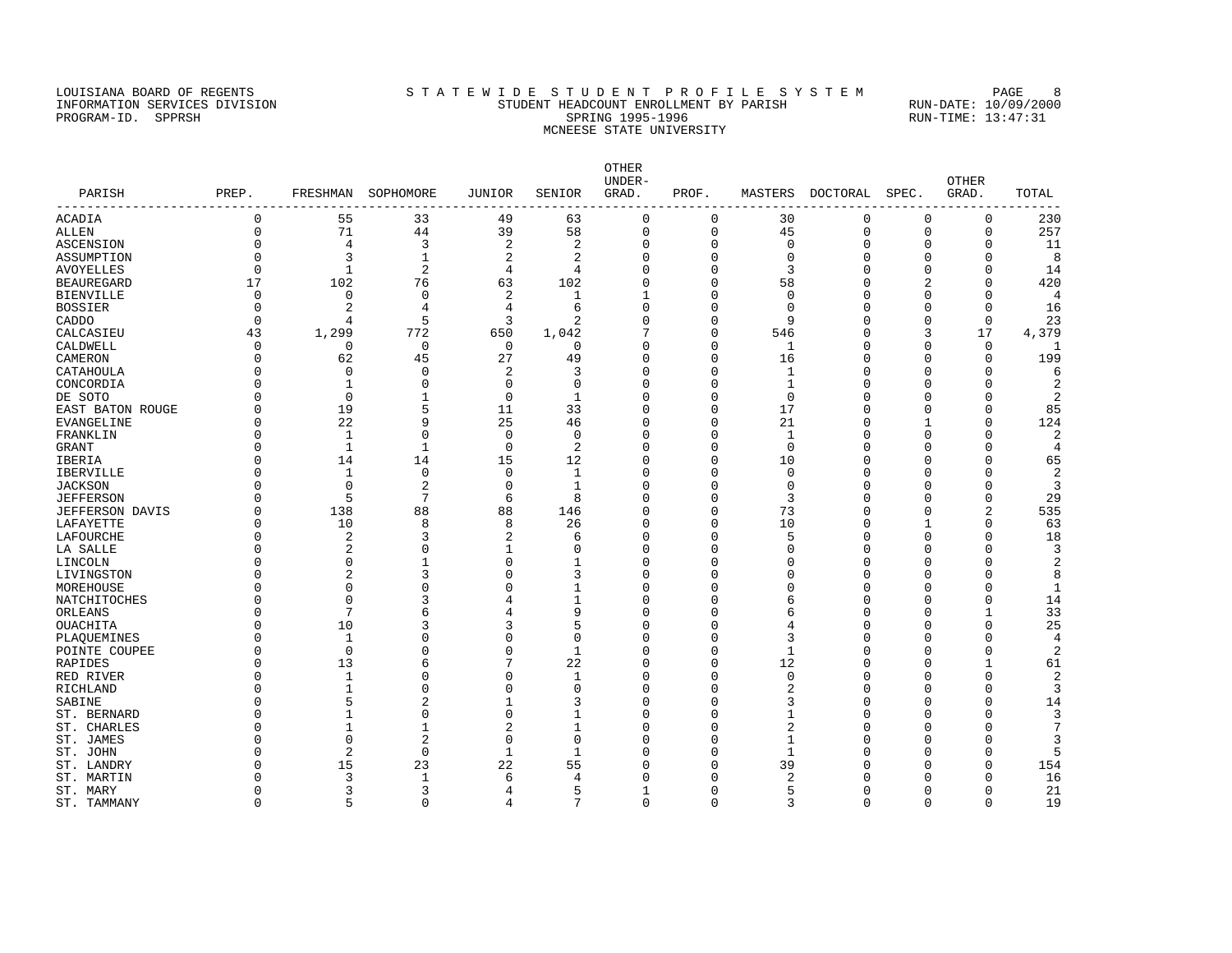# LOUISIANA BOARD OF REGENTS STA TEWIDE STUDENT PROFILE SYSTEM PAGE 9 INFORMATION SERVICES DIVISION STUDENT HEADCOUNT ENROLLMENT BY PARISH RUN-DATE: 10/09/2000 PROGRAM-ID. SPPRSH SPRING 1995-1996 SPRING 1995-1996 RUN-TIME: 13:47:31 MCNEESE STATE UNIVERSITY

| PARISH              | PREP. | FRESHMAN | SOPHOMORE | JUNIOR | SENIOR | OTHER<br>UNDER-<br>GRAD. | PROF. | MASTERS | DOCTORAL | SPEC. | OTHER<br>GRAD. | TOTAL |
|---------------------|-------|----------|-----------|--------|--------|--------------------------|-------|---------|----------|-------|----------------|-------|
| TANGIPAHOA          |       |          |           |        |        |                          |       |         |          |       |                |       |
| TENSAS              |       |          |           |        |        |                          |       |         |          |       |                |       |
| TERREBONNE          |       |          |           |        |        |                          |       |         |          |       |                | 13    |
| VERMILLION          |       | 36       | 21        |        | 28     |                          |       | 12      |          |       |                | 115   |
| VERNON              |       | 33       | 29        |        | 53     |                          |       | 20      |          |       |                | 151   |
| WASHINGTON          |       |          |           |        |        |                          |       |         |          |       |                |       |
| WEBSTER             |       |          |           |        |        |                          |       |         |          |       |                |       |
| WEST BATON ROUGE    |       |          |           |        |        |                          |       |         |          |       |                |       |
| WEST CARROLL        |       |          |           |        |        |                          |       |         |          |       |                |       |
| WEST FELICIANA      |       |          |           |        |        |                          |       |         |          |       |                |       |
| WINN                |       |          |           |        |        |                          |       |         |          |       |                |       |
| LOUISIANA TOTALS    | 60    | 1,970    | 1,232     | 1,104  | 1,822  |                          |       | 980     |          |       | 22             | 7,207 |
| OUT-OF-STATE TOTALS |       | 127      | 87        | 85     | 116    |                          |       | 59      |          |       |                | 474   |
| FOREIGN TOTALS      |       | 23       | 12        | 19     | 22     |                          |       | 38      |          |       |                | 114   |
| TOTAL STUDENTS      | 60    | 2,120    | 1,331     | 1,208  | 1,960  |                          | 0     | 1,077   |          |       | 22             | 7,795 |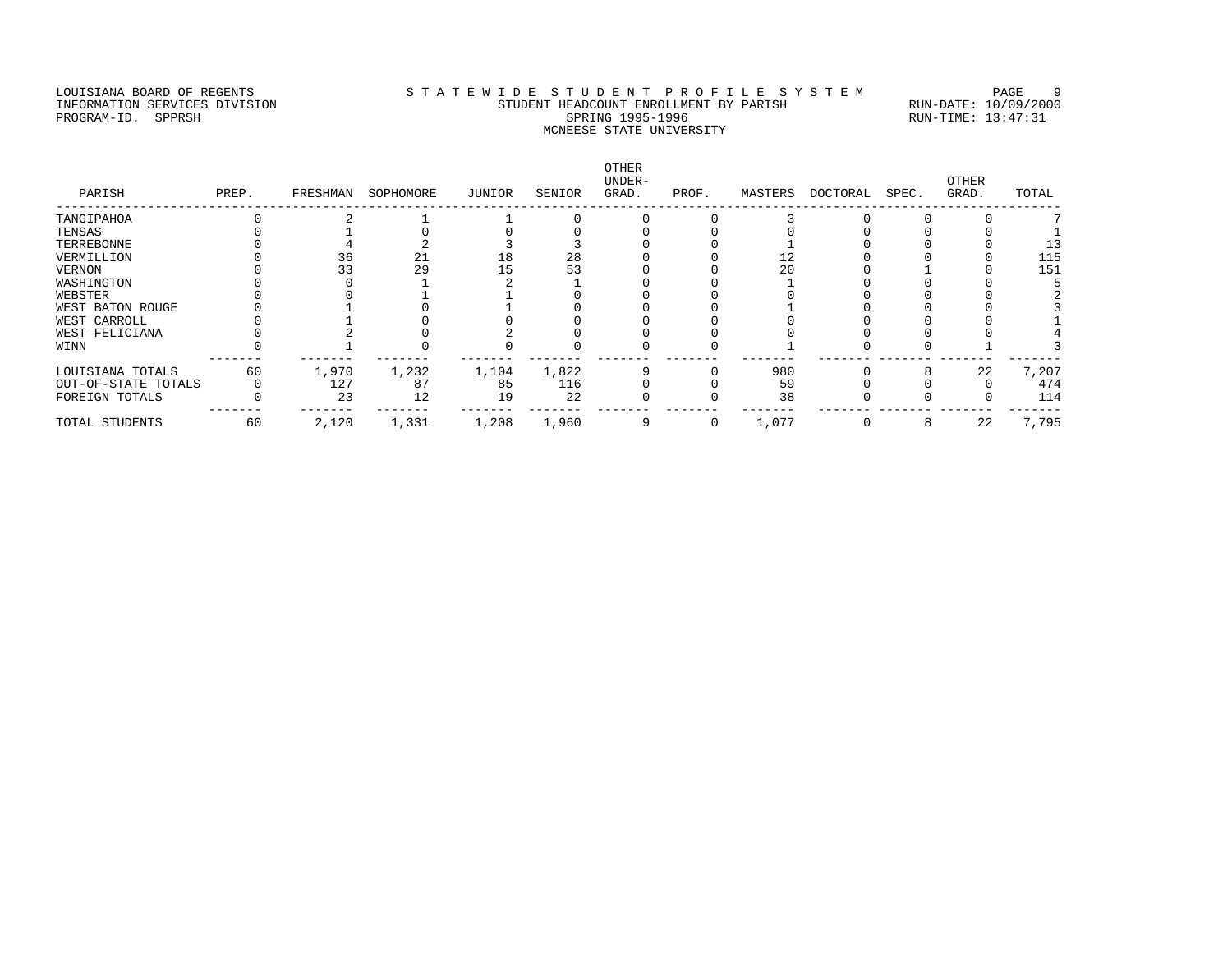### LOUISIANA BOARD OF REGENTS STA TEWIDE STUDENT PROFILE SYSTEM PAGE 10 INFORMATION SERVICES DIVISION STUDENT HEADCOUNT ENROLLMENT BY PARISH RUN-DATE: 10/09/2000 PROGRAM-ID. SPPRSH SPRING 1995-1996 SPRING 1995-1996 RUN-TIME: 13:47:31 NICHOLLS STATE UNIVERSITY

OTHER UNDER- OTHER PARISH PREP. FRESHMAN SOPHOMORE JUNIOR SENIOR GRAD. PROF. MASTERS DOCTORAL SPEC. GRAD. TOTAL ------------------------------------------------------------------------------------------------------------------------------------ ACADIA 0 1 1 1 1 0 0 0 0 0 0 1 175<br>ASCENSION 0 62 29 26 41 0 0 16 0 0 1 175<br>ASSUMPTION 2 106 72 55 74 0 0 55 0 0 5 369 ASCENSION 0 62 29 26 41 0 0 16 0 0 1 175 ASSUMPTION 2 106 72 55 74 0 0 55 0 0 5 369 AVOYELLES 0 0 1 0 1 0 0 0 0 0 0 2 BEAUREGARD 0 1 1 0 0 0 0 0 0 0 0 2 BIENVILLE 0 0 0 1 0 0 0 0 0 0 0 1 BOSSIER 0 0 1 0 0 0 0 0 0 0 0 1 CADDO 0 3 2 1 3 0 0 0 0 0 0 9 CALCASIEU 0 3 1 0 1 0 0 0 0 0 0 5 CONCORDIA 0 1 1 1 1 1 0 0 0 0 0 0 4 DE SOTO 0 0 0 0 0 0 0 1 0 0 0 1 EAST BATON ROUGE 0 17 13 11 15 0 0 3 0 1 0 60<br>IBERIA 0 9 1 6 4 0 0 5 0 0 0 25 IBERIA 0 9 1 6 4 0 0 5 0 0 0 25 IBERVILLE 0 18 11 11 12 0 0 3 0 0 0 55 JEFFERSON 0 139 65 50 97 0 0 17 0 1 1 370 JEFFERSON DAVIS 0 0 1 0 2 0 0 0 0 0 0 3 LAFAYETTE 0 2 2 4 2 0 0 6 0 0 0 16 LAFOURCHE 7 533 383 291 486 0 0 261 0 7 14 1,982 LA SALLE 0 2 0 0 0 0 0 0 0 0 0 2 LINCOLN 0 2 1 0 1 0 0 0 0 0 0 4 LIVINGSTON 0 5 1 0 2 0 0 0 0 0 0 8 NATCHITOCHES 0 1 0 1 0 0 0 0 0 0 0 2 ORLEANS 0 100 45 15 36 0 0 2 0 0 0 198 OUACHITA 0 0 0 1 2 0 0 0 0 0 0 3 PLAQUEMINES 0 17 7 3 4 0 0 0 0 0 0 31 POINTE COUPEE 0 2 0 0 1 0 0 0 0 0 0 3 RAPIDES 0 1 1 1 2 0 0 0 0 0 0 5 RED RIVER 0 1 0 0 0 0 0 0 0 0 0 1 ST. BERNARD 0 6 8 2 6 0 0 1 0 0 0 23 ST. CHARLES 0 97 59 54 62 0 0 25 0 0 1 298 ST. HELENA 0 0 0 1 0 0 0 0 0 0 0 1 ST. JAMES 0 77 32 36 50 0 0 27 0 0 6 228 ST. JOHN 0 30 16 10 15 0 0 6 0 0 0 77 ST. LANDRY 0 8 0 1 0 0 0 0 0 0 0 9 ST. MARTIN 0 4 4 1 1 0 0 1 0 0 0 11 ST. MARY 0 195 95 90 110 0 0 117 0 1 16 624 ST. TAMMANY 0 12 3 7 7 0 0 0 0 1 0 30 TRIMMANY 0 12 3 7 7 0 0 0 0 1 0 30<br>
TANGIPAHOA 0 1 1 0 5 0 0 0 0 0 0 7<br>
TERREBONNE 1 540 404 298 422 0 0 212 0 8 14 1,899<br>
VERMILLION 0 3 0 0 2 0 0 1 0 0 0 6 TERREBONNE 1 540 404 298 422 0 0 212 0 8 14 1,899 VERMILLION 0 3 0 0 2 0 0 1 0 0 0 6 VERNON 0 0 0 0 1 0 0 0 0 0 0 1 WASHINGTON 0 2 0 3 0 0 1 0 0 6 WEBSTER 0 0 2 0 1 0 0 1 0 0 0 4 WEST BATON ROUGE 0 3 4 0 1 0 0 0 0 0 0 8 ------- ------- ------- ------- ------- ------- ------- ------- ------- ------- ------- ------- LOUISIANA TOTALS 10 2,004 1,268 982 1,471 0 0 761 0 19 58 6,573

OUT-OF-STATE TOTALS 0 32 17 13 26 0 0 14 0 2 2 106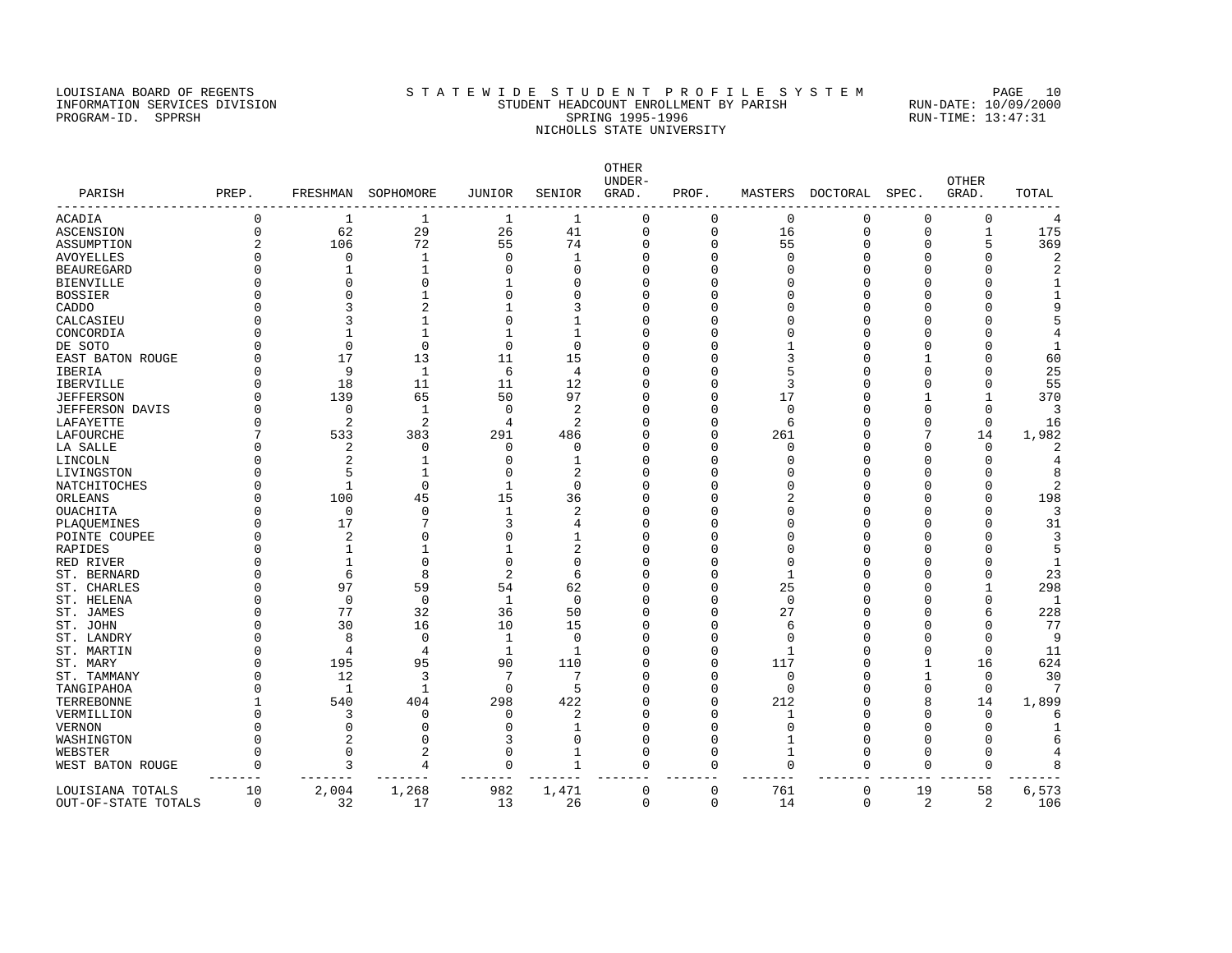# LOUISIANA BOARD OF REGENTS STA TEWIDE STUDENT PROFILE SYSTEM PAGE 11 INFORMATION SERVICES DIVISION STUDENT HEADCOUNT ENROLLMENT BY PARISH RUN-DATE: 10/09/2000 PROGRAM-ID. SPPRSH SPRING 1995-1996 SPRING 1995-1996 RUN-TIME: 13:47:31 NICHOLLS STATE UNIVERSITY

| PARISH         | PREP. | FRESHMAN | SOPHOMORE | JUNIOR | SENIOR | <b>OTHER</b><br>UNDER-<br>GRAD. | PROF.    | MASTERS | DOCTORAL | SPEC. | OTHER<br>GRAD. | TOTAL |
|----------------|-------|----------|-----------|--------|--------|---------------------------------|----------|---------|----------|-------|----------------|-------|
|                |       |          |           |        |        |                                 |          |         |          |       |                |       |
| FOREIGN TOTALS |       | 26       | 10        | 11     | 32     |                                 | $\Omega$ | 36      |          |       | 5 L            | 120   |
| TOTAL STUDENTS | 10    | 2,062    | 1,295     | L,006  | 1,529  |                                 |          | 811     |          | 21    | 65             | 6,799 |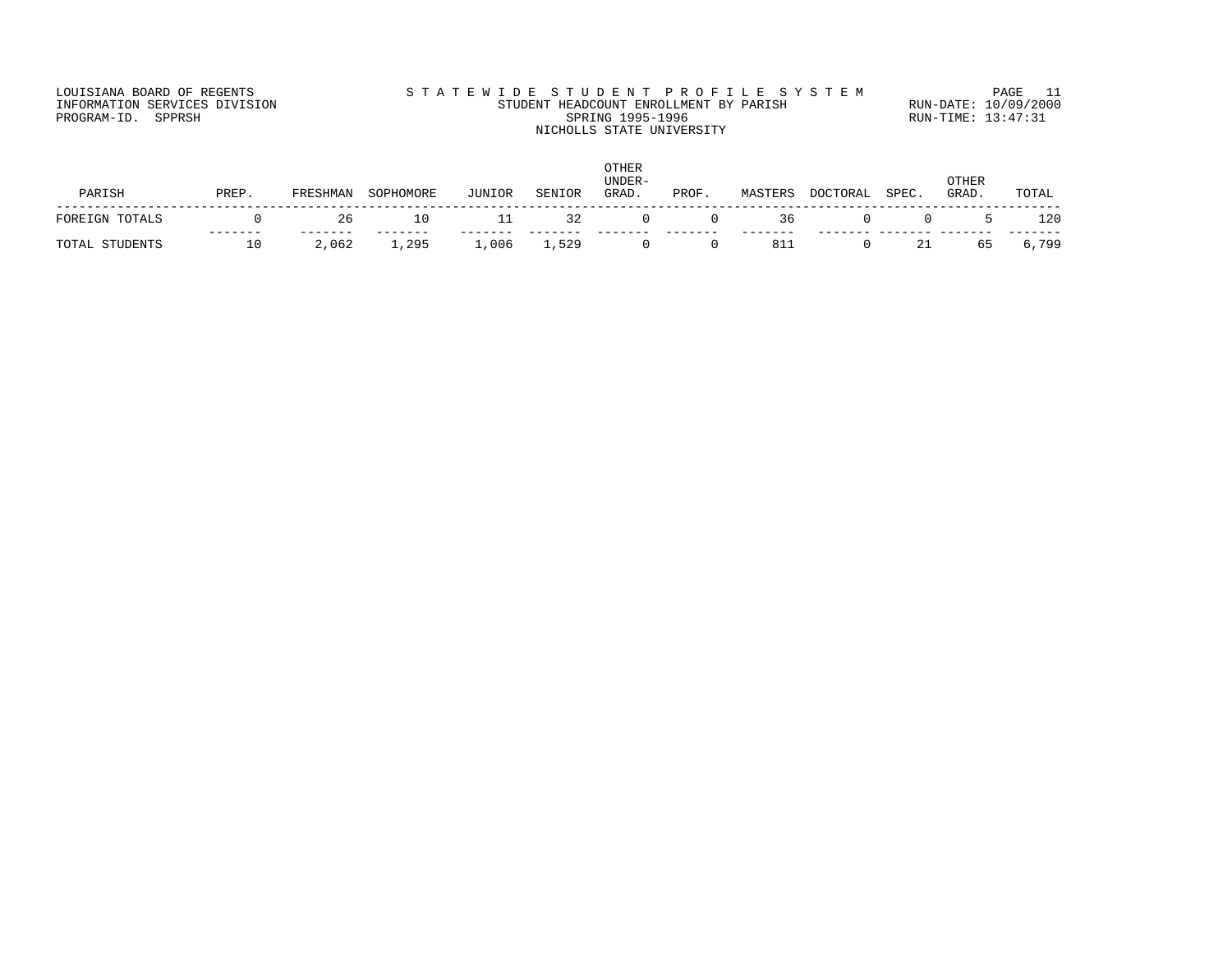### LOUISIANA BOARD OF REGENTS STATEWIDE STUDENT PROFILE SYSTEM PAGE 12 INFORMATION SERVICES DIVISION STUDENT HEADCOUNT ENROLLMENT BY PARISH RUN-DATE: 10/09/2000 PROGRAM-ID. SPPRSH SPRING 1995-1996 SPRING 1995-1996 RUN-TIME: 13:47:31 UNIVERSITY OF LA. IN MONROE

OTHER UNDER- OTHER PARISH PREP. FRESHMAN SOPHOMORE JUNIOR SENIOR GRAD. PROF. MASTERS DOCTORAL SPEC. GRAD. TOTAL ------------------------------------------------------------------------------------------------------------------------------------  $\begin{array}{ccccccccccc} 3 & & & 5 & & 22 & & 0 & & 0 & & 2 & & 0 & & 0 & & 0 & & 44 \ 2 & & & 4 & & & 4 & & 0 & & 0 & & 0 & & 0 & & 0 & & 0 & & 13 \end{array}$ ALLEN 0 3 2 4 4 0 0 0 0 0 0 13 ASCENSION 0 10 6 7 13 0 0 0 0 0 0 36 ASSUMPTION 0 4 0 4 7 0 0 0 0 0 15 AVOYELLES 0 12 11 11 26 0 0 1 0 0 0 61 BEAUREGARD 0 6 2 3 8 0 0 1 0 1 1 22 BIENVILLE 0 6 6 5 8 0 0 0 0 0 1 26 BOSSIER 0 39 40 45 78 0 0 5 0 1 2 210 CADDO 0 105 67 54 99 0 0 11 0 1 3 340 CALCASIEU 0 21 6 7 32 0 0 4 0 0 0 70 CALDWELL 1 58 37 25 41 0 0 22 0 1 14 199 CAMERON CAMERON 0 1 1 1 0 0 0 0 0 0 0 3 CATAHOULA 0 41 34 20 32 0 0 11 0 0 5 143 CLAIBORNE 0 15 4 5 9 0 0 1 1 0 0 35 CONCORDIA 0 41 35 19 59 0 0 18 0 1 4 177 DE SOTO 0 15 9 7 9 0 0 1 0 0 0 41 EAST BATON ROUGE 0 54 19 31 87 0 0 6 0 1 2 200 EAST CARROLL 0 29 20 20 16 0 0 13 0 1 3 102<br>
EAST FELICIANA 0 2 1 4 5 0 0 0 0 0 0 12<br>
EVANGELINE 0 8 7 8 27 0 0 0 0 0 50 EAST FELICIANA 0 2 1 4 5 0 0 0 0 0 0 12 EVANGELINE 0 8 7 8 27 0 0 0 0 0 0 50 FRANKLIN 2 119 65 52 105 0 0 46 1 3 28 421 GRANT 0 12 5 7 11 0 0 2 1 0 0 38 IBERIA 0 14 9 19 22 0 0 1 0 0 0 65 IBERVILLE 0 2 1 2 8 0 0 0 0 0 0 13 JACKSON 0 33 10 18 19 0 0 5 1 1 1 88 JEFFERSON 0 39 21 25 73 0 0 3 0 0 1 162 JEFFERSON DAVIS 0 4 1 4 8 0 0 2 0 0 0 19 LAFAYETTE 0 8 10 12 30 0 0 3 0 0 0 63 LAFOURCHE 0 4 12 3 12 0 0 1 0 0 0 32 LA SALLE 1 24 20 20 40 0 0 6 0 2 1 114 LINCOLN 0 37 16 15 36 0 0 22 3 2 9 140 LIVINGSTON 0 6 3 5 9 0 0 2 0 0 0 25 MADISON 0 53 31 18 37 0 0 15 0 0 21 175 MOREHOUSE 2 194 102 71 153 0 0 51 1 3 21 598 NATCHITOCHES 0 8 5 13 24 0 0 2 0 0 0 52 ORLEANS 0 27 29 23 51 0 0 4 0 0 0 134 OUACHITA 10 1,138 723 584 1,166 1 0 320 20 24 100 4,086 PLAQUEMINES 0 3 2 0 8 0 0 0 0 0 1 14 POINTE COUPEE 0 3 2 3 6 0 0 1 0 0 0 1 1-4<br>
RAPIDES 0 73 51 57 105 0 0 22 0 3 2 313<br>
RED RIVER 0 2 4 0 6 0 0 0 0 0 0 12 RAPIDES 0 73 51 57 105 0 0 22 0 3 2 313 RED RIVER 0 2 4 0 6 0 0 0 0 0 0 12 RICHLAND 0 153 93 70 103 1 0 42 0 2 21 485 SABINE 0 5 1 2 4 0 0 0 0 0 0 12 ST. BERNARD 0 4 5 0 12 0 0 0 0 0 0 21 ST. CHARLES 0 6 2 4 6 0 0 2 0 0 0 20 ST. HELENA 0 1 2 1 0 0 0 0 0 0 0 4

ST. JAMES 0 1 0 0 2 0 0 0 0 0 0 3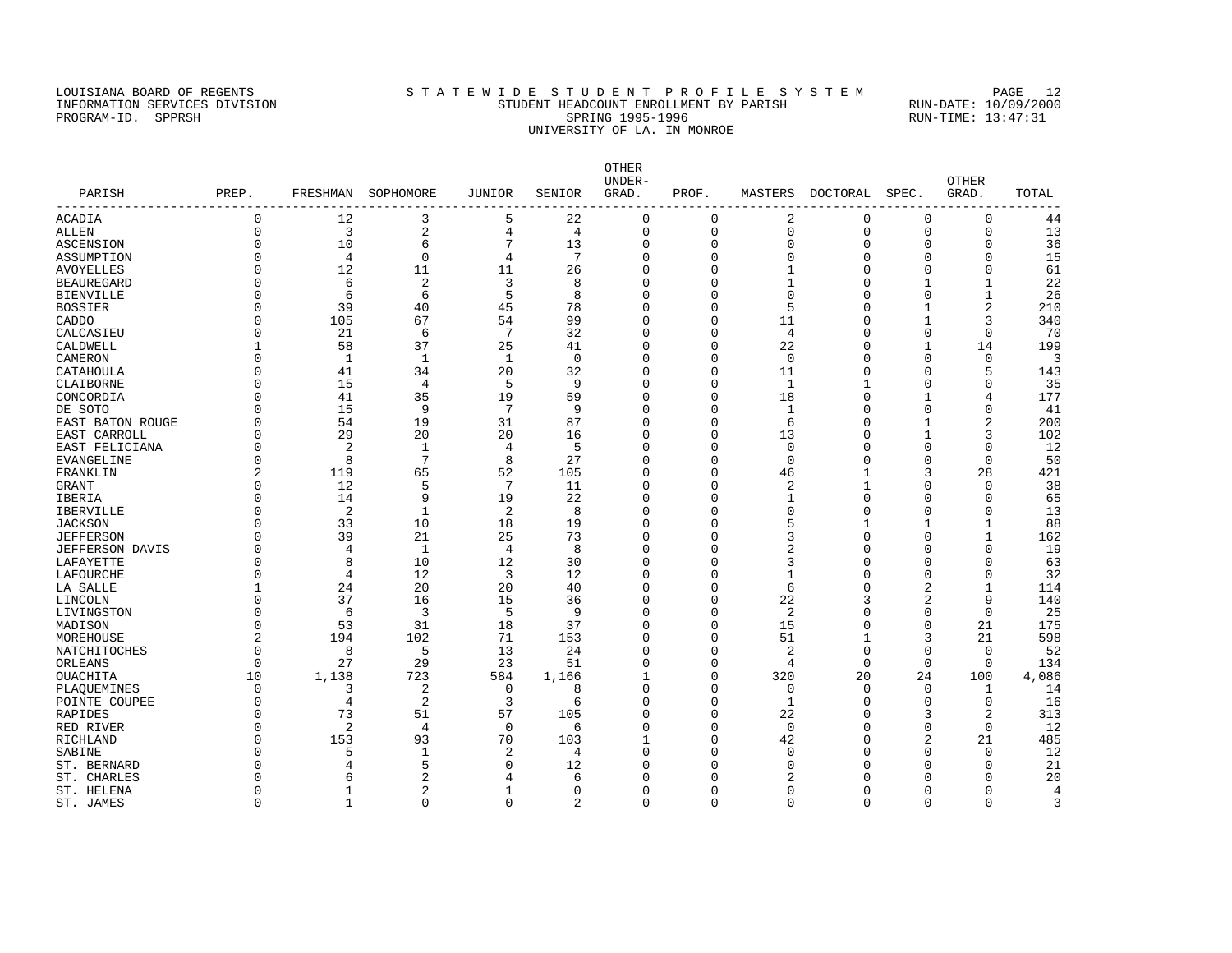### LOUISIANA BOARD OF REGENTS STA TEWIDE STUDENT PROFILE SYSTEM PAGE 13 INFORMATION SERVICES DIVISION STUDENT HEADCOUNT ENROLLMENT BY PARISH RUN-DATE: 10/09/2000 PROGRAM-ID. SPPRSH SPRING 1995-1996 SPRING 1995-1996 RUN-TIME: 13:47:31 UNIVERSITY OF LA. IN MONROE

OTHER UNDER- OTHER PARISH PREP. FRESHMAN SOPHOMORE JUNIOR SENIOR GRAD. PROF. MASTERS DOCTORAL SPEC. GRAD. TOTAL ------------------------------------------------------------------------------------------------------------------------------------ ST. JOHN 0 13 13 4 3 0 0 2 0 0 0 35<br>
ST. LANDRY 0 6 3 9 31 0 0 2 0 0 0 51<br>
ST. MARTIN 0 3 0 3 5 0 0 0 0 0 11<br>
ST. MARTIN<br>
O 15 11 14 16 0 0 5 0 0 0 12<br>
ST. TAMMANY 0 15 11 14 16 0 0 5 0 0 0 61<br>
TANGIPAHOA 0 14 6 4 17 0 0 2 ST. LANDRY 0 6 3 9 31 0 0 2 0 0 0 51 ST. MARTIN 0 3 0 3 5 0 0 0 0 0 0 11 ST. MARY 0 4 7 2 12 0 0 0 0 0 0 25 ST. TAMMANY 0 15 11 14 16 0 0 5 0 0 0 61 TANGIPAHOA 0 14 6 4 17 0 0 2 0 1 0 44 TENSAS 0 14 22 8 30 0 13 0 3 12 127<br>
TENSAS 0 39 22 8 30 0 0 13 0 3 12 127<br>
TERREBONNE 0 7 8 7 29 0 0 4 0 0 1 56<br>
UNION 0 76 44 25 50 0 0 18 0 1 18 232<br>
VERMILLION 0 9 4 6 24 0 0 0 0 0 43 TERREBONNE 0 7 8 7 29 0 0 4 0 0 1 56 UNION 0 76 44 25 50 0 0 18 0 1 18 232 VERMILLION 0 9 4 6 24 0 0 0 0 0 0 43 VERNON 0 13 10 16 20 0 0 3 0 0 0 62 WASHINGTON 0 4 0 4 20 0 0 1 0 0 0 29 WEBSTER 0 26 27 15 21 0 0 3 0 0 0 92 WEST BATON ROUGE 0 0 1 1 0 0 3 0 0 0 0 0 0 0 0 0 5 WEST CARROLL 0 62 38 45 58 0 0 17 0 0 6 226 WEST FELICIANA 0 4 4 2 5 0 0 0 0 0 0 15 WINN 0 27 27 14 26 0 0 7 0 1 25 127 ------- ------- ------- ------- ------- ------- ------- ------- ------- ------- ------- ------- LOUISIANA TOTALS 16 2,779 1,760 1,491 3,008 2 0 725 28 53 303 10,165 OUT-OF-STATE TOTALS 0 125 83 88 198 0 0 96 0 6 9 605 FOREIGN TOTALS 0 38 28 12 42 0 0 132 24 2 0 278 ------- ------- ------- ------- ------- ------- ------- ------- ------- ------- ------- ------- TOTAL STUDENTS 16 2,942 1,871 1,591 3,248 2 0 953 52 61 312 11,048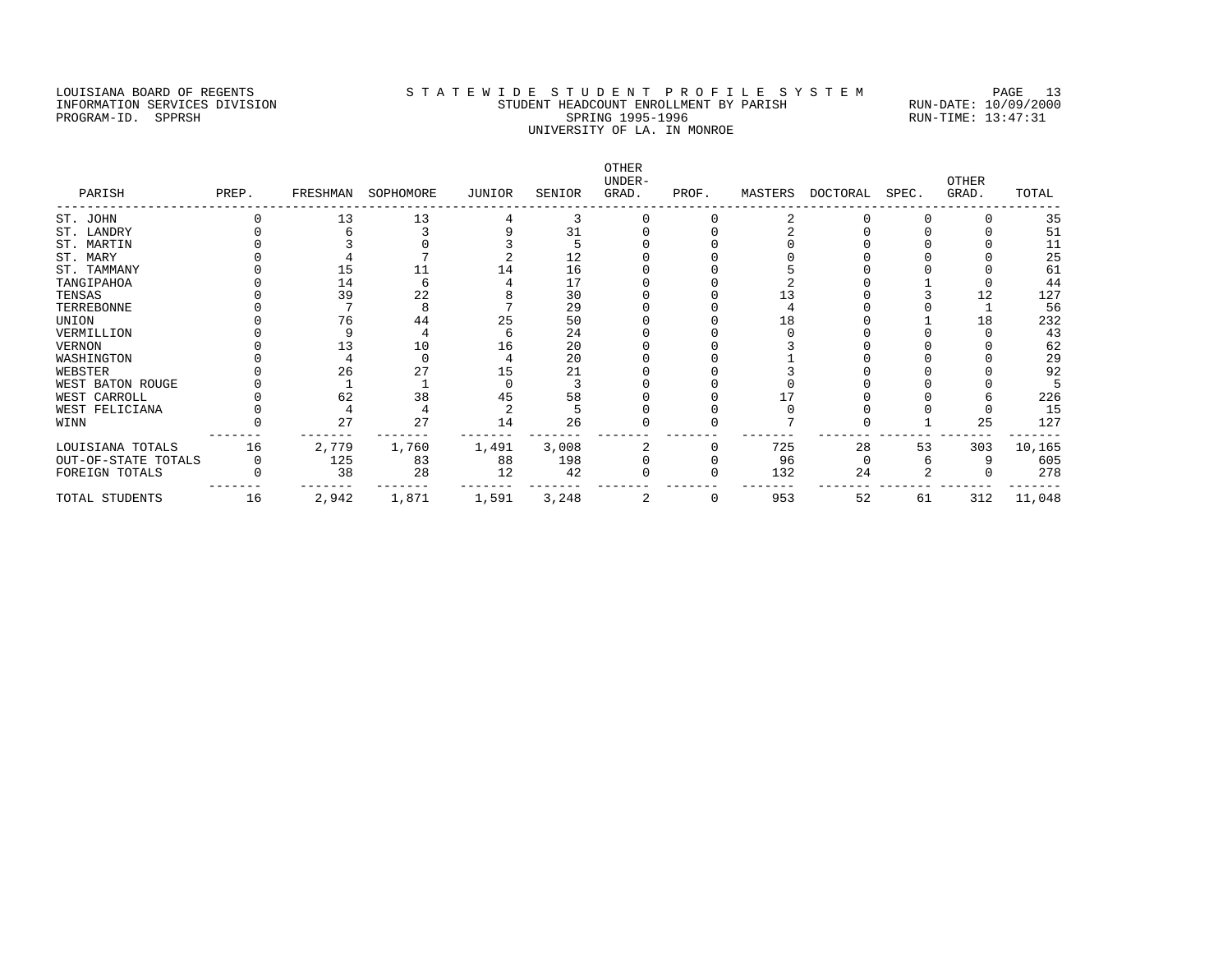### LOUISIANA BOARD OF REGENTS STA TEWIDE STUDENT PROFILE SYSTEM PAGE 14 INFORMATION SERVICES DIVISION STUDENT HEADCOUNT ENROLLMENT BY PARISH RUN-DATE: 10/09/2000 PROGRAM-ID. SPPRSH SPRING 1995-1996 SPRING 1995-1996 RUN-TIME: 13:47:31 NORTHWESTERN STATE UNIVERSITY

OTHER UNDER- OTHER PARISH PREP. FRESHMAN SOPHOMORE JUNIOR SENIOR GRAD. PROF. MASTERS DOCTORAL SPEC. GRAD. TOTAL ------------------------------------------------------------------------------------------------------------------------------------  $\begin{array}{ccccccccccc} 7 & & & 2 & & 4 & & 0 & & 0 & & 1 & & 0 & & 0 & & 0 & & 22 \ 5 & & & 0 & & 8 & & 0 & & 0 & & 2 & & 0 & & 0 & & 8 & & 45 \end{array}$ ALLEN 0 22 5 0 8 0 0 2 0 0 8 45 ASCENSION 0 4 6 1 5 0 0 0 0 0 0 16 ASSUMPTION 0 1 0 1 1 0 0 0 0 0 0 3 AVOYELLES 0 26 14 13 14 0 0 13 0 0 9 89 BEAUREGARD 3 80 34 20 28 0 0 11 0 3 6 185 BIENVILLE 0 28 19 11 14 0 0 1 1 0 0 74 BOSSIER 0 76 91 91 88 0 0 10 0 0 3 359 CADDO 0 244 212 177 212 0 0 49 0 1 20 915 CALCASIEU 2 29 10 17 14 0 0 4 0 1 0 77 CALDWELL 0 5 4 1 2 0 0 1 0 0 0 13 CATAHOULA 4 55 16 2 3 0 0 4 0 1 4 89 CLAIBORNE 0 10 8 7 3 0 0 2 0 0 0 30 CONCORDIA 0 17 14 10 11 0 0 6 0 1 4 63 DE SOTO 1 58 58 41 58 0 0 10 1 1 20 248  $\textrm{\texttt{EAST BATOR ROUGE}} \qquad \qquad 1 \qquad \qquad 59 \qquad \qquad 42 \qquad \qquad 23 \qquad \qquad 28 \qquad \qquad 0 \qquad \qquad 0 \qquad \qquad 10 \qquad \qquad 0 \qquad \qquad 0 \qquad \qquad 1 \qquad \qquad 164 \qquad \qquad 165 \qquad \qquad 0 \qquad \qquad 0 \qquad \qquad 0 \qquad \qquad 0 \qquad \qquad 0 \qquad \qquad 0 \qquad \qquad 0 \qquad \qquad 0 \qquad \qquad 0 \qquad \qquad 0 \qquad \qquad 0 \qquad \q$ EAST CARROLL 0 0 2 2 1 0 0 0 0 0 0 5 EAST FELICIANA 0 5 0 2 2 0 0 0 0 0 0 9 EVANGELINE 0 8 3 2 3 0 0 4 0 0 0 20 FRANKLIN 0 8 5 1 0 0 0 1 0 0 0 15 GRANT 1 46 33 34 38 0 0 24 0 1 5 182 IBERIA 0 9 1 2 6 0 0 1 0 0 0 19 IBERVILLE 0 3 1 0 3 0 0 0 0 0 0 7 JACKSON 0 24 10 5 8 0 0 1 0 0 0 48 JEFFERSON 4 31 20 15 20 0 0 4 1 0 0 95 JEFFERSON DAVIS 0 7 1 0 1 0 0 1 0 0 0 10 LAFAYETTE 2 22 7 8 8 0 0 11 0 0 1 59 LAFOURCHE 0 10 15 15 9 0 0 3 0 0 0 52 LA SALLE 0 78 40 21 12 0 0 4 0 0 3 158 LINCOLN 0 17 6 6 5 0 0 4 0 0 1 39 LIVINGSTON 1 14 8 4 6 0 0 1 0 0 0 34 MADISON 0 0 0 1 1 0 0 0 0 0 0 2 MOREHOUSE 0 1 3 3 0 0 0 0 0 0 1 8 NATCHITOCHES 7 381 250 190 254 0 0 101 4 3 79 1,269 ORLEANS 1 18 5 11 12 0 0 6 0 0 0 53 OUACHITA 0 20 4 9 14 0 0 9 0 0 1 57 PLAQUEMINES 0 6 3 1 3 0 0 0 0 0 0 13 POINTE COUPEE 0 17 9 3 8 0 0 0 0 0 0 37 RAPIDES 3 257 135 115 213 0 0 140 3 8 55 929 RED RIVER 0 42 33 30 27 0 0 6 0 0 6 144 RICHLAND 0 3 3 2 1 0 0 0 0 0 0 9 SABINE 3 176 102 93 92 0 0 38 0 3 16 523 ST. BERNARD 0 4 1 6 5 0 0 0 0 0 0 16 ST. CHARLES 0 5 10 4 3 0 0 0 0 0 0 22 ST. HELENA 0 0 2 2 1 0 0 0 0 0 0 5 ST. JAMES 0 0 0 1 1 0 0 1 0 0 0 3

ST. JOHN 0 2 1 0 2 0 0 0 0 0 1 6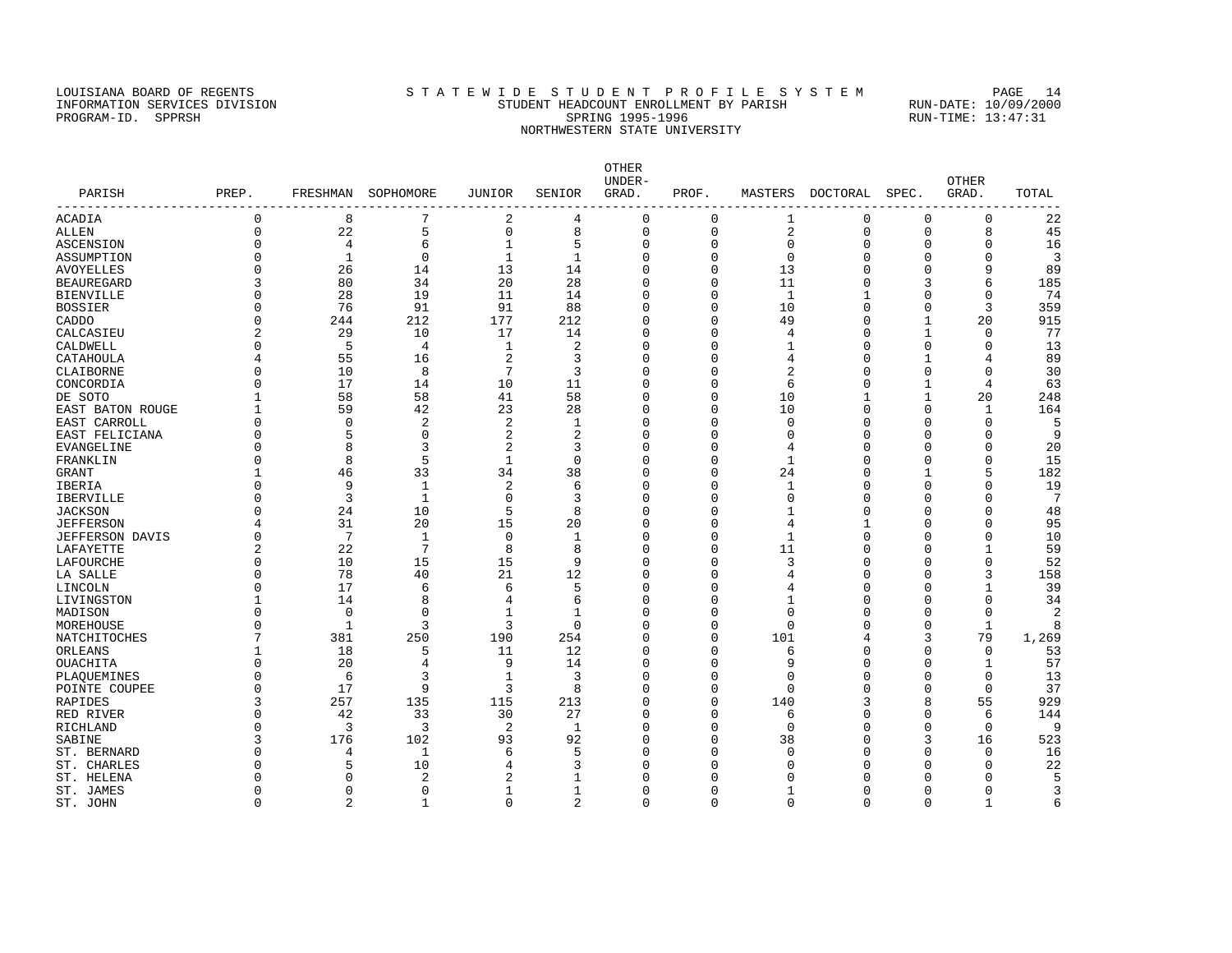# LOUISIANA BOARD OF REGENTS STA TEWIDE STUDENT PROFILE SYSTEM PAGE 15 INFORMATION SERVICES DIVISION STUDENT HEADCOUNT ENROLLMENT BY PARISH RUN-DATE: 10/09/2000 PROGRAM-ID. SPPRSH SPRING 1995-1996 SPRING 1995-1996 RUN-TIME: 13:47:31 NORTHWESTERN STATE UNIVERSITY

| PARISH              | PREP. |       | FRESHMAN SOPHOMORE | JUNIOR | SENIOR | OTHER<br>UNDER-<br>GRAD. | PROF. | MASTERS | DOCTORAL SPEC. |    | OTHER<br>GRAD. | TOTAL |
|---------------------|-------|-------|--------------------|--------|--------|--------------------------|-------|---------|----------------|----|----------------|-------|
| ST. LANDRY          |       | 24    | 20                 | 14     | 18     |                          |       |         |                |    |                | 79    |
| ST. MARTIN          |       |       |                    |        |        |                          |       |         |                |    |                | 11    |
| ST. MARY            |       |       |                    |        |        |                          |       |         |                |    |                | 14    |
| ST. TAMMANY         |       |       | 14                 |        |        |                          |       |         |                |    |                | 53    |
| TANGIPAHOA          |       |       |                    |        |        |                          |       |         |                |    |                | 15    |
| TENSAS              |       |       |                    |        |        |                          |       |         |                |    |                |       |
| TERREBONNE          |       |       |                    |        |        |                          |       |         |                |    |                | 29    |
| UNION               |       |       |                    |        |        |                          |       |         |                |    |                |       |
| VERMILLION          |       | 10    |                    |        |        |                          |       |         |                |    |                | 20    |
| VERNON              |       | 521   | 256                | 173    | 185    |                          |       |         |                |    | 40             | 1,261 |
| WASHINGTON          |       |       |                    |        |        |                          |       |         |                |    |                | 11    |
| WEBSTER             |       |       |                    |        | 16     |                          |       |         |                |    |                | 83    |
| WEST BATON ROUGE    |       |       |                    |        |        |                          |       |         |                |    |                |       |
| WEST CARROLL        |       |       |                    |        |        |                          |       |         |                |    |                |       |
| WEST FELICIANA      |       |       |                    |        |        |                          |       |         |                |    |                |       |
| WINN                |       | 130   | 53                 | 48     | 56     |                          |       |         |                |    |                | 303   |
| LOUISIANA TOTALS    | 47    | 2,711 | 1,640              | 1,287  | 1,565  |                          |       | 565     | 11             | 34 | 289            | 8,149 |
| OUT-OF-STATE TOTALS |       | 118   | 81                 | 92     | 144    |                          |       | 78      |                |    |                | 522   |
| FOREIGN TOTALS      |       |       |                    |        |        |                          |       | 11      |                |    |                | 29    |
| TOTAL STUDENTS      | 47    | 2,835 | 1,723              | 1,381  | 1,716  |                          | 0     | 654     | 12             | 35 | 297            | 8,700 |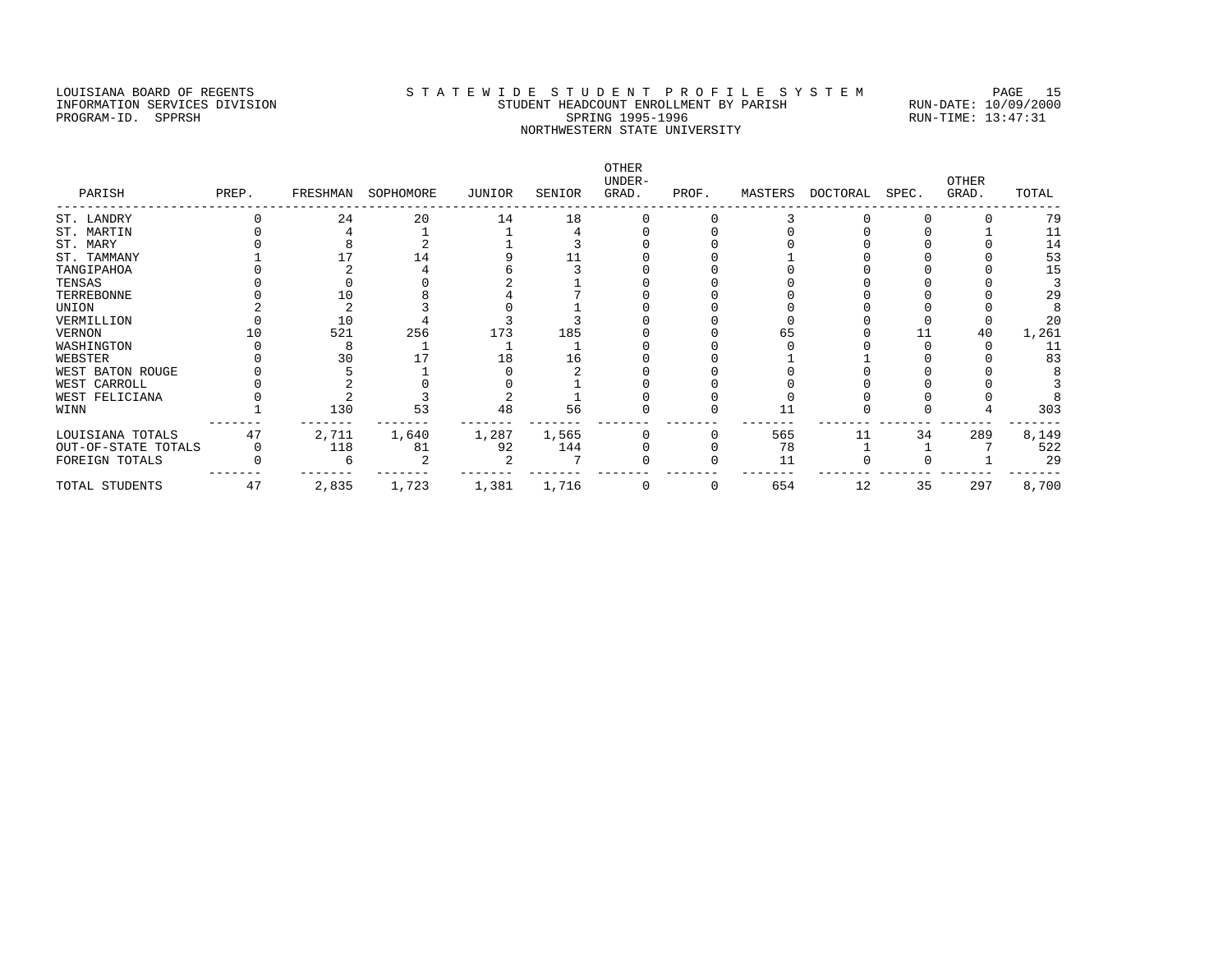### LOUISIANA BOARD OF REGENTS STA TEWIDE STUDENT PROFILE SYSTEM PAGE 16 INFORMATION SERVICES DIVISION STUDENT HEADCOUNT ENROLLMENT BY PARISH RUN-DATE: 10/09/2000 PROGRAM-ID. SPPRSH SPRING 1995-1996 SPRING 1995-1996 RUN-TIME: 13:47:31 SOUTHEASTERN LA. UNIVERSITY

OTHER UNDER- OTHER PARISH PREP. FRESHMAN SOPHOMORE JUNIOR SENIOR GRAD. PROF. MASTERS DOCTORAL SPEC. GRAD. TOTAL ------------------------------------------------------------------------------------------------------------------------------------ ACADIA 0 1 1 2 2 0 0 2 0 0 0 8 ALLEN 0 2 0 0 0 0 0 0 0 0 0 2 ASCENSION 0 181 126 82 92 0 0 21 0 0 0 502 ASSUMPTION 0 2 7 8 1 0 0 2 0 0 20 AVOYELLES 5 2 4 7 0 3 0 0 21 BEAUREGARD 0 0 1 0 1 0 0 0 0 0 0 2 BIENVILLE 0 0 2 1 0 0 0 1 0 0 0 4 BOSSIER 0 2 0 1 0 0 0 0 0 0 0 3 CADDO 0 7 4 5 7 0 0 0 0 0 0 23 CALCASIEU 0 5 3 4 10 0 0 3 0 0 0 25 CALDWELL 0 0 0 0 1 1 0 0 0 0 0 0 0 2 CATAHOULA 0 0 0 0 2 0 0 1 0 0 0 3 CONCORDIA 0 1 0 0 2 0 0 1 0 0 0 4 DE SOTO 0 1 1 0 0 0 0 0 0 0 0 2 EAST BATON ROUGE 0 868 538 468 644 0 0 231 0 1 0 2,750 EAST CARROLL 0 1 0 0 0 0 0 0 0 0 0 1 EAST FELICIANA 0 32 18 17 20 0 0 7 0 0 0 94 EVANGELINE 0 3 0 1 2 0 0 3 0 0 0 9 FRANKLIN 0 0 0 1 0 0 0 2 0 0 0 3 GRANT 0 0 0 2 0 0 0 0 0 0 0 2 IBERIA 0 6 3 0 6 0 0 1 0 0 0 16 IBERVILLE 0 22 16 19 20 0 0 6 0 0 0 83 JEFFERSON 0 238 183 156 225 0 0 92 0 0 0 894 JEFFERSON DAVIS 0 0 2 0 1 0 0 0 0 0 0 3 LAFAYETTE 0 8 1 5 9 0 0 2 0 0 0 25 LAFOURCHE 0 16 8 9 6 0 0 2 0 0 0 41 LA SALLE 0 0 0 0 0 0 0 2 0 0 0 2 LIVINGSTON 0 449 264 225 241 0 0 102 0 0 0 1,281 MADISON 0 0 0 2 1 0 0 1 0 0 0 4 MOREHOUSE 0 0 0 0 2 0 0 0 0 0 0 2 NATCHITOCHES 0 2 3 3 5 0 0 0 0 0 0 13 ORLEANS 0 118 98 95 160 0 0 66 0 0 0 537<br>OUACHITA 0 3 2 3 2 0 0 2 0 0 0 12 OUACHITA 0 3 2 3 2 0 0 2 0 0 0 12 PLAQUEMINES 0 33 21 11 19 0 0 6 0 0 0 90 POINTE COUPEE 0 20 5 17 17 0 0 2 0 0 0 61 RAPIDES 0 8 4 9 8 0 0 4 0 0 0 33 RED RIVER 0 0 0 0 0 0 0 1 0 0 0 1 RICHLAND 0 0 0 1 1 0 0 0 0 0 0 2  $S {\sf ABIINE}$  0 0 1 0 1 0 0 0 0 0 0 2 ST. BERNARD 0 52 41 38 53 0 0 6 0 0 0 190 ST. CHARLES 6 0 45 52 34 24 0 0 42 0 0 0 197 ST. HELENA 0 27 18 15 12 0 0 15 0 0 0 87 ST.JAMES 0 12 15 7 11 0 0 0 0 0 0 15 ST. JOHN 0 95 51 65 69 0 0 36 0 0 0 316 ST. LANDRY 0 0 5 4 4 0 0 3 0 0 0 16 ST. MARTIN 0 0 0 1 0 0 0 0 0 0 0 0 3

ST. MARY 0 2 5 3 3 0 0 2 0 0 15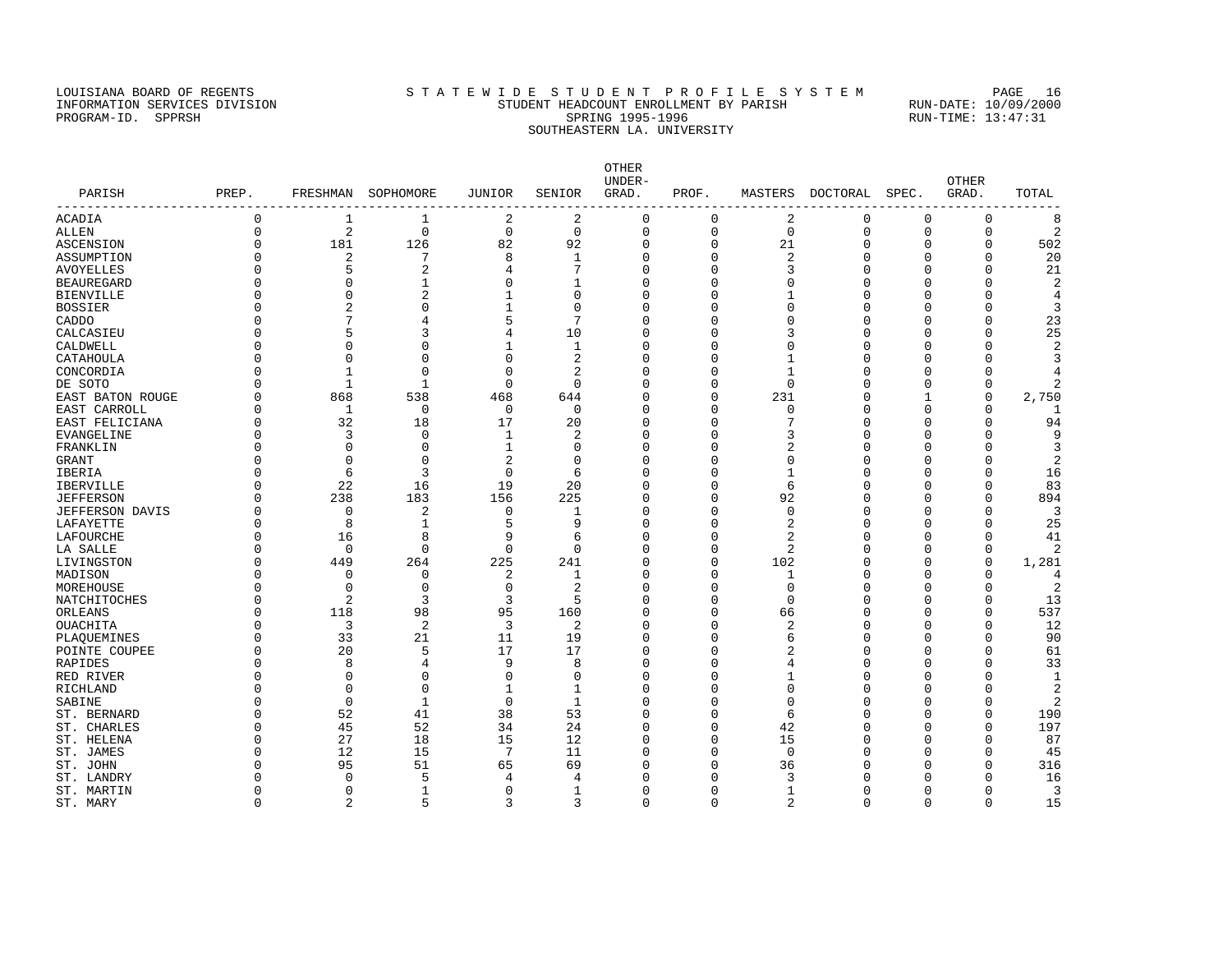### LOUISIANA BOARD OF REGENTS STA TEWIDE STUDENT PROFILE SYSTEM PAGE 17 INFORMATION SERVICES DIVISION STUDENT HEADCOUNT ENROLLMENT BY PARISH RUN-DATE: 10/09/2000 PROGRAM-ID. SPPRSH SPRING 1995-1996 SPRING 1995-1996 RUN-TIME: 13:47:31 SOUTHEASTERN LA. UNIVERSITY

OTHER UNDER- OTHER PARISH PREP. FRESHMAN SOPHOMORE JUNIOR SENIOR GRAD. PROF. MASTERS DOCTORAL SPEC. GRAD. TOTAL ------------------------------------------------------------------------------------------------------------------------------------ ST. TAMMANY 0 654 463 372 561 0 0 311 0 2 0 2,363 TANGIPAHOA 0 1,131 578 418 552 0 0 307 0 0 0 2,986 TENSAS 0 0 0 0 1 0 0 0 0 0 0 0 0 1 TERREBONNE 0 8 5 9 7 0 0 0 0 0 0 29 UNION 0 2 0 0 3 0 0 1 0 0 0 6 VERMILLION 0 3 2 1 0 0 0 2 0 0 0 8 VERNON 0 4 0 1 3 0 0 0 0 0 0 8 WASHINGTON 0 150 107 116 121 0 0 61 0 0 0 555 WEBSTER 0 0 4 0 1 0 0 2 0 0 0 7 WEST BATON ROUGE 0 22 25 14 17 0 0 5 0 0 0 83 WEST FELICIANA 0 12 10 4 10 0 0 2 0 0 0 38 WINN 0 2 0 0 2 0 0 0 0 0 0 4 ------- ------- ------- ------- ------- ------- ------- ------- ------- ------- ------- ------- LOUISIANA TOTALS 0 4,255 2,696 2,254 2,969 0 0 1,362 0 3 0 13,539 OUT-OF-STATE TOTALS 0 49 25 36 71 0 0 58 0 0 0 239 FOREIGN TOTALS 0 16 8 9 18 0 0 39 0 0 0 90 ------- ------- ------- ------- ------- ------- ------- ------- ------- ------- ------- ------- TOTAL STUDENTS 0 4,320 2,729 2,299 3,058 0 0 1,459 0 3 0 13,868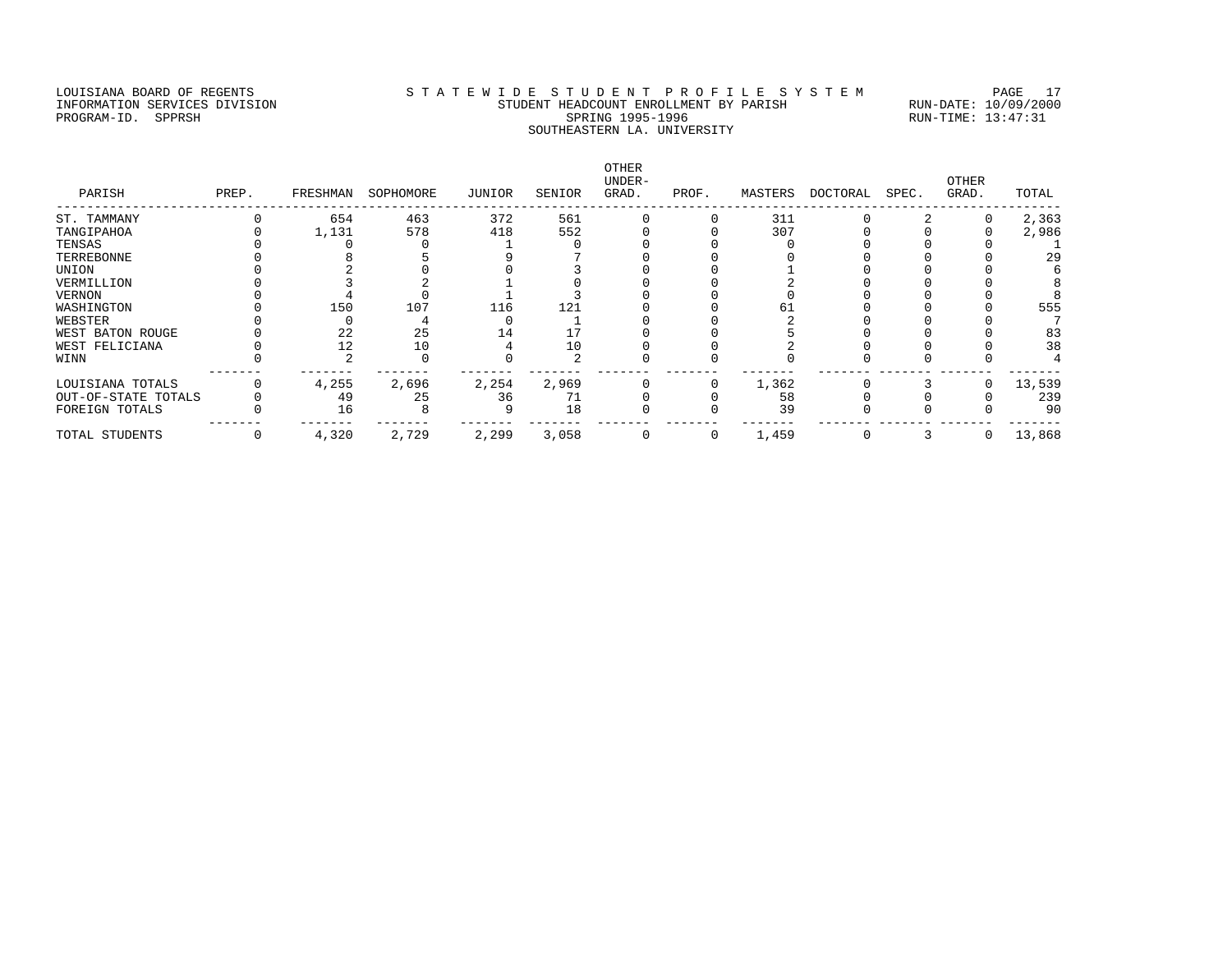### LOUISIANA BOARD OF REGENTS STATEWIDE STUDENT PROFILE SYSTEM PAGE 18 INFORMATION SERVICES DIVISION STUDENT HEADCOUNT ENROLLMENT BY PARISH RUN-DATE: 10/09/2000 PROGRAM-ID. SPPRSH SPRING 1995-1996 SPRING 1995-1996 RUN-TIME: 13:47:31 UNIVERSITY OF LA. IN LAFAYETTE

OTHER UNDER- OTHER PARISH PREP. FRESHMAN SOPHOMORE JUNIOR SENIOR GRAD. PROF. MASTERS DOCTORAL SPEC. GRAD. TOTAL ------------------------------------------------------------------------------------------------------------------------------------ ACADIA 0 167 109 99 165 4 0 29 2 0 15 590 ALLEN 0 2 4 2 4 1 0 1 0 0 0 14<br>
ASCENSION 0 25 7 8 11 0 0 1 0 0 0 5 12<br>
ASCENDITION 0 5 1 2 2 0 0 1 0 0 0 1<br>
ANOYELLES 0 28 20 15 24 0 0 6 0 0 3 96<br>
BEAUREGARD 0 8 1 3 4 1 0 0 0 0 0 17 ASCENSION 0 25 7 8 11 0 0 1 0 0 0 52 ASSUMPTION 0 5 1 2 2 0 0 1 0 0 0 11 AVOYELLES 0 28 20 15 24 0 0 6 0 0 3 96 BEAUREGARD 0 8 1 3 4 1 0 0 0 0 0 17 BOSSIER 0 4 6 1 1 0 0 1 0 0 1 14 CADDO 0 28 19 10 9 0 0 1 1 0 0 68 CALCASIEU 0 48 14 12 29 1 0 7 0 0 3 114 CAMERON 0 3 0 1 0 0 0 1 0 0 0 5 CLAIBORNE 0 0 1 0 0 0 0 0 0 0 0 1 CONCORDIA 0 0 2 1 0 0 0 0 0 0 0 3 DE SOTO 0 3 1 0 1 0 0 0 0 0 0 5 EAST BATON ROUGE 0 124 51 45 51 1 0 20 1 0 4 297 EAST CARROLL 0 124 5<br>
EAST CARROLL 0 1 0 0 1 1 0 0 0 0 0 3<br>
EAST CELICITANA 0 4 2 2 2 0 0 2 0 0 0 12<br>
EVANGELINE 0 32 30 20 45 5 0 5 0 0 1 138<br>
EVANGELINE 0 32 30 20 45 5 0 5 0 0 1 138 EAST FELICIANA 0 4 2 2 2 0 0 2 0 0 0 12 EVANGELINE 0 32 30 20 45 5 0 5 0 0 1 138 FRANKLIN 0 1 1 0 0 0 0 0 0 0 0 2 GRANT 0 2 3 1 1 0 0 0 0 0 0 7 IBERIA 1 436 263 220 343 70 0 53 0 0 33 1,419 IBERVILLE 0 20 13 2 9 0 0 1 0 0 0 45 JACKSON 0 3 0 0 0 0 0 0 0 0 0 3 JEFFERSON 0 138 73 45 75 0 0 1 1 0 1 334 JEFFERSON DAVIS 0 27 14 12 25 2 0 5 1 0 1 87 LAFAYETTE 10 1,647 1,306 1,036 1,914 441 0 501 59 5 187 7,106 LAFOURCHE 0 25 14 14 21 0 0 3 1 0 0 78 LA SALLE 0 1 0 0 0 0 0 0 0 0 0 1 LINCOLN 0 1 0 0 1 0 0 0 0 0 0 2 المادي بن المستشركة المستشركة المستشركة المستشركة المستشركة المستشركة المستشركة المستشركة المستشركة المستشركة<br>المستشركة المستشركة المستشركة المستشركة المستشركة المستشركة المستشركة المستشركة المستشركة المستشركة المستشركة<br>ا MADISON 0 0 0 0 3 0 0 1 0 0 0 4 MOREHOUSE 0 0 0 0 1 0 0 0 0 0 0 1 NATCHITOCHES 0 3 3 2 3 1 0 4 0 0 2 18 ORLEANS 0 101 50 45 34 0 0 5 1 0 2 238 OUACHITA 0 10 4 3 3 0 0 0 0 0 3 23 PLAQUEMINES 0 6 2 4 3 0 0 0 0 0 0 15 POINTE COUPEE 0 34 24 15 22 0 0 2 0 0 0 97 RAPIDES 0 96 42 43 23 0 0 8 0 0 4 216 RED RIVER 0 0 1 0 0 0 1 0 0 2 2 SABINE 0 0 0 0 0 1 0 0 0 0 0 2 ST. BERNARD 0 10 5 11 9 0 0 1 0 0 0 36 ST. CHARLES 0 14 12 9 10 1 0 1 0 0 0 47 ST. HELENA 0 1 0 0 1 0 0 0 0 0 0 2 ST. JAMES 0 3 3 4 3 0 0 0 0 0 0 13 ST. JOHN 0 24 13 5 6 0 0 1 0 0 0 49 ST. LANDRY 2 256 187 138 303 14 0 42 0 1 38 981 ST. MARTIN 0 279 181 109 211 17 0 34 0 2 19 852 ST. MARY 6 1 131 70 59 83 13 0 11 0 0 34 402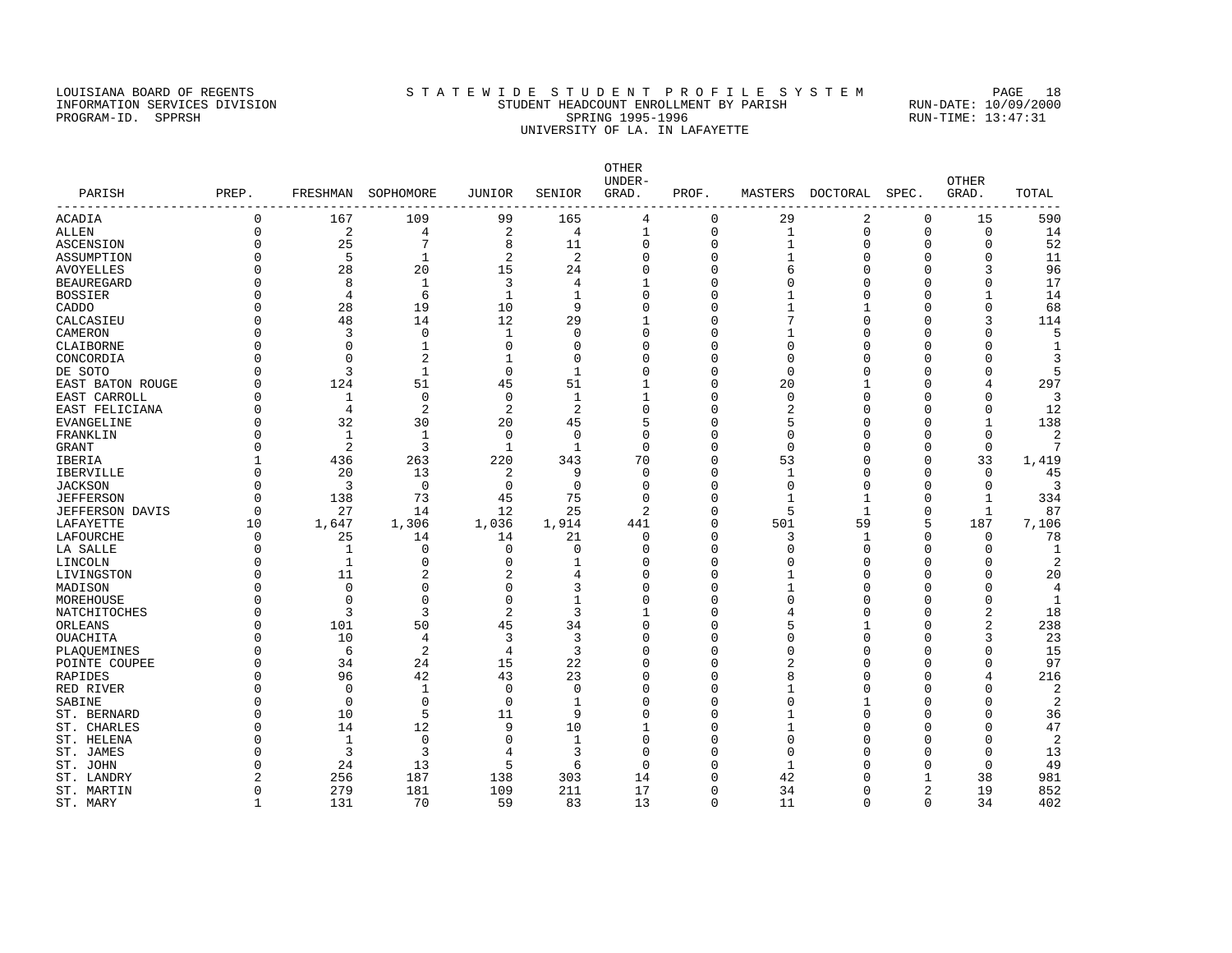# LOUISIANA BOARD OF REGENTS S T A T E W I D E S T U D E N T P R O F I L E S Y S T E M PAGE 19 INFORMATION SERVICES DIVISION STUDENT HEADCOUNT ENROLLMENT BY PARISH RUN-DATE: 10/09/2000 PROGRAM-ID. SPPRSH SPRING 1995-1996 SPRING 1995-1996 RUN-TIME: 13:47:31 UNIVERSITY OF LA. IN LAFAYETTE

OTHER UNDER- OTHER PARISH PREP. FRESHMAN SOPHOMORE JUNIOR SENIOR GRAD. PROF. MASTERS DOCTORAL SPEC. GRAD. TOTAL ------------------------------------------------------------------------------------------------------------------------------------ ST. TAMMANY 0 54 36 38 34 2 0 3 0 0 0 167 TANGIPAHOA 0 8 6 3 9 0 0 2 0 0 0 28 TENSAS 0 0 0 0 0 1 0 0 0 0 0 0 1 TERREBONNE 0 80 34 22 27 0 0 4 0 0 2 169 VERMILLION 3 288 192 157 252 32 0 38 0 1 14 977 VERNON 0 8 5 2 5 0 0 0 0 0 0 20 WASHINGTON 0 2 5 2 3 0 0 0 0 0 0 12 WEBSTER 0 3 0 1 1 0 0 0 0 0 0 5 WEST BATON ROUGE 0 15 9 2 4 0 0 2 0 0 0 32 WEST CARROLL 0 0 0 1 0 0 0 0 0 0 0 1 WEST FELICIANA 0 4 5 0 1 0 0 0 0 0 0 10 WINN 0 2 2 0 0 0 0 0 0 0 0 4 ------- ------- ------- ------- ------- ------- ------- ------- ------- ------- ------- ------- LOUISIANA TOTALS 17 4,226 2,848 2,228 3,798 607 0 800 68 9 367 14,968 OUT-OF-STATE TOTALS 0 72 67 52 84 1 0 57 15 0 2 350 FOREIGN TOTALS 0 37 51 32 91 23 0 168 51 0 4 457 ------- ------- ------- ------- ------- ------- ------- ------- ------- ------- ------- ------- TOTAL STUDENTS 17 4,335 2,966 2,312 3,973 631 0 1,025 134 9 373 15,775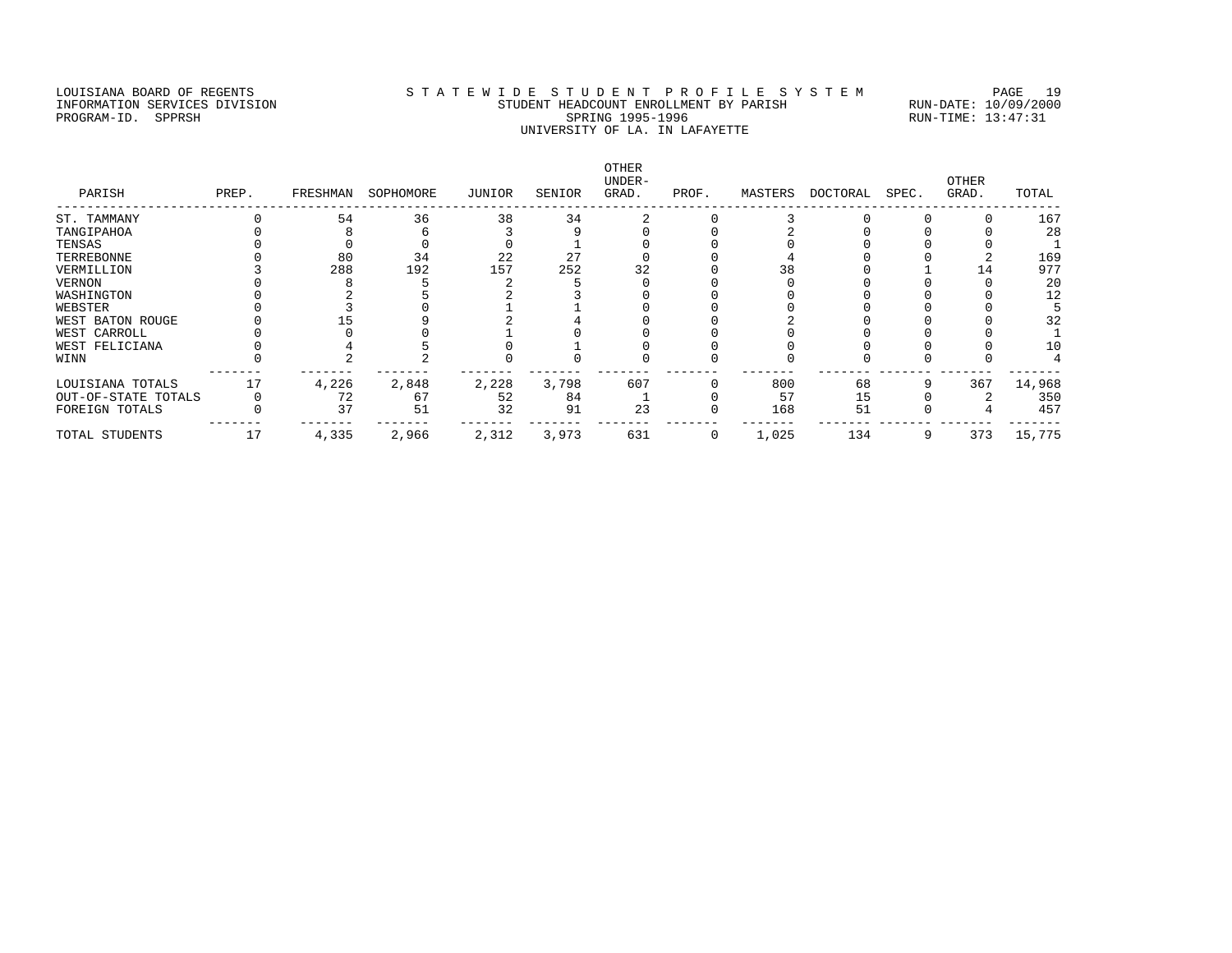### LOUISIANA BOARD OF REGENTS STATEWIDE STUDENT PROFILE SYSTEM PAGE 20 INFORMATION SERVICES DIVISION STUDENT HEADCOUNT ENROLLMENT BY PARISH RUN-DATE: 10/09/2000 PROGRAM-ID. SPPRSH SPRING 1995-1996 SPRING 1995-1996 RUN-TIME: 13:47:31 L.S.U. AT ALEXANDRIA

OTHER UNDER- OTHER PARISH PREP. FRESHMAN SOPHOMORE JUNIOR SENIOR GRAD. PROF. MASTERS DOCTORAL SPEC. GRAD. TOTAL ------------------------------------------------------------------------------------------------------------------------------------ ACADIA 0 1 3 0 0 3 0 0 0 0 0 7 ALLEN 0 33 11 0 0 6 0 0 0 0 0 50 ASCENSION 0 1 0 0 0 0 0 0 0 0 0 1 AVOYELLES 0 301 52 0 0 31 0 0 0 0 0 384 BEAUREGARD 0 4 2 0 0 1 0 0 0 0 0 7 BOSSIER 0 2 0 0 0 2 0 0 0 0 0 4 CADDO 0 10 2 0 0 0 0 0 0 0 0 12 CALCASIEU 0 7 1 0 0 5 0 0 0 0 0 13 CALDWELL 0 8 2 0 0 0 0 0 0 0 0 10 CATAHOULA 0 42 5 0 0 3 0 0 0 0 0 50 CONCORDIA 0 11 8 0 0 2 0 0 0 0 0 21 EAST BATON ROUGE 0 13 0 0 0 3 0 0 0 0 0 16 EAST CARROLL 0 1 0 0 0 0 0 0 0 0 0 1 EVANGELINE 0 71 17 0 0 15 0 0 0 0 0 103 FRANKLIN 0 0 1 0 0 0 0 0 0 0 0 1 GRANT 0 95 15 0 0 12 0 0 0 0 0 122 IBERIA 0 3 0 0 0 0 0 0 0 0 0 3 JACKSON 0 2 0 0 0 0 0 0 0 0 0 2 JEFFERSON 0 4 1 0 0 2 0 0 0 0 0 7 JEFFERSON DAVIS 0 1 0 0 0 2 0 0 0 0 0 3 LAFAYETTE 0 5 2 0 0 1 0 0 0 0 0 8 LAFOURCHE 0 1 0 0 0 0 0 0 0 0 0 1 LA SALLE 0 41 10 0 0 6 0 0 0 0 0 57 LIVINGSTON 0 2 0 0 0 0 0 0 0 0 0 2 MADISON 0 0 0 0 0 1 0 0 0 0 0 1 MOREHOUSE 0 0 0 0 0 1 0 0 0 0 0 1 NATCHITOCHES 0 4 0 0 0 2 0 0 0 0 0 6 ORLEANS 0 7 1 0 0 0 0 0 0 0 0 8 OUACHITA 0 6 2 0 0 2 0 0 0 0 0 10 POINTE COUPEE 0 4 1 0 0 0 0 0 0 0 0 5 RAPIDES 0 1,024 164 0 0 130 0 0 0 0 0 1,318<br>RICHLAND 0 2 0 0 0 0 0 0 0 0 0 0 2 RICHLAND 0 2 0 0 0 0 0 0 0 0 0 2 SABINE 0 5 1 0 0 1 0 0 0 0 0 7 ST. BERNARD 0 2 1 0 0 0 0 0 0 0 0 3 ST. LANDRY 0 19 9 0 0 4 0 0 0 0 0 32 ST. MARTIN 0 1 0 0 0 0 0 0 0 0 0 1 ST. MARY 0 1 1 0 0 0 0 0 0 0 0 2 ST. TAMMANY 0 2 0 0 0 0 0 0 0 0 0 2 TANGIPAHOA 0 1 0 0 0 0 0 0 0 0 0 1 TENSAS 0 1 0 0 0 0 0 0 0 0 0 1 TERREBONNE 0 4 0 0 0 0 0 0 0 0 0 4 UNION 0 1 0 0 0 2 0 0 0 0 0 3 VERNON 0 30 8 0 0 6 0 0 0 0 0 44 WASHINGTON 0 2 0 0 0 0 0 0 0 0 0 2 WEBSTER 0 1 0 0 0 0 0 0 0 0 0 1 WEST BATON ROUGE 0 0 0 0 0 0 0 0 0 0 0 0 0 0 0 0 3 p

WEST FELICIANA 0 2 1 0 0 1 0 0 0 0 0 4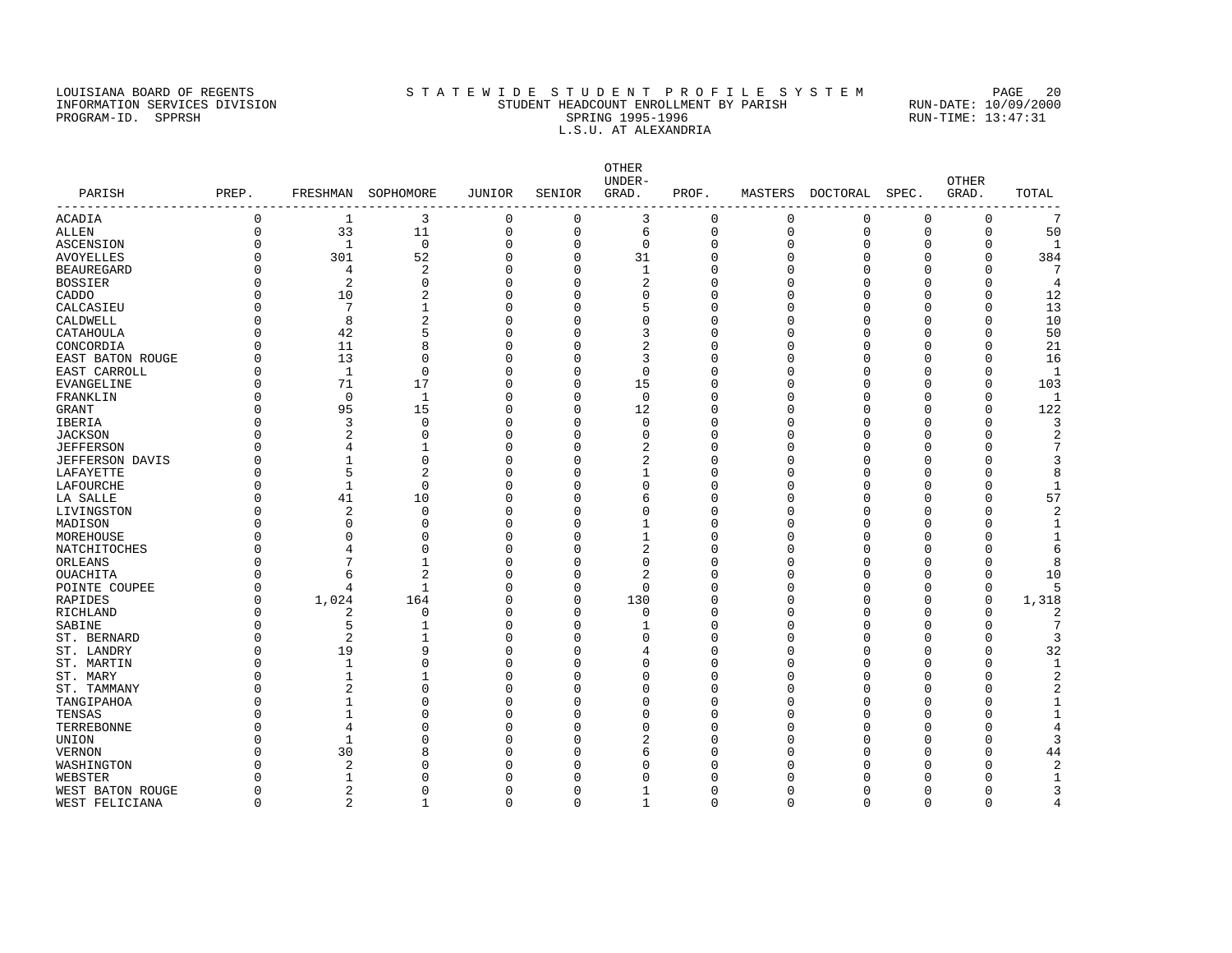# LOUISIANA BOARD OF REGENTS STATEWIDE STUDENT PROFILE SYSTEM PAGE 21 INFORMATION SERVICES DIVISION STUDENT HEADCOUNT ENROLLMENT BY PARISH RUN-DATE: 10/09/2000 PROGRAM-ID. SPPRSH SPRING 1995-1996 SPRING 1995-1996 RUN-TIME: 13:47:31 L.S.U. AT ALEXANDRIA

| PARISH                                                    | PREP. | FRESHMAN | SOPHOMORE | JUNIOR | SENIOR | <b>OTHER</b><br>UNDER-<br>GRAD. | PROF. | MASTERS | DOCTORAL | SPEC. | OTHER<br>GRAD. | TOTAL       |
|-----------------------------------------------------------|-------|----------|-----------|--------|--------|---------------------------------|-------|---------|----------|-------|----------------|-------------|
| WINN                                                      |       |          |           |        |        |                                 |       |         |          |       |                | $\perp$ 4   |
| LOUISIANA TOTALS<br>OUT-OF-STATE TOTALS<br>FOREIGN TOTALS |       | 1,787    | 326       |        |        | 247                             |       |         |          |       |                | 2,360<br>14 |
| TOTAL STUDENTS                                            |       | 1,801    | 329       |        |        | 247                             |       |         |          |       |                | 2,377       |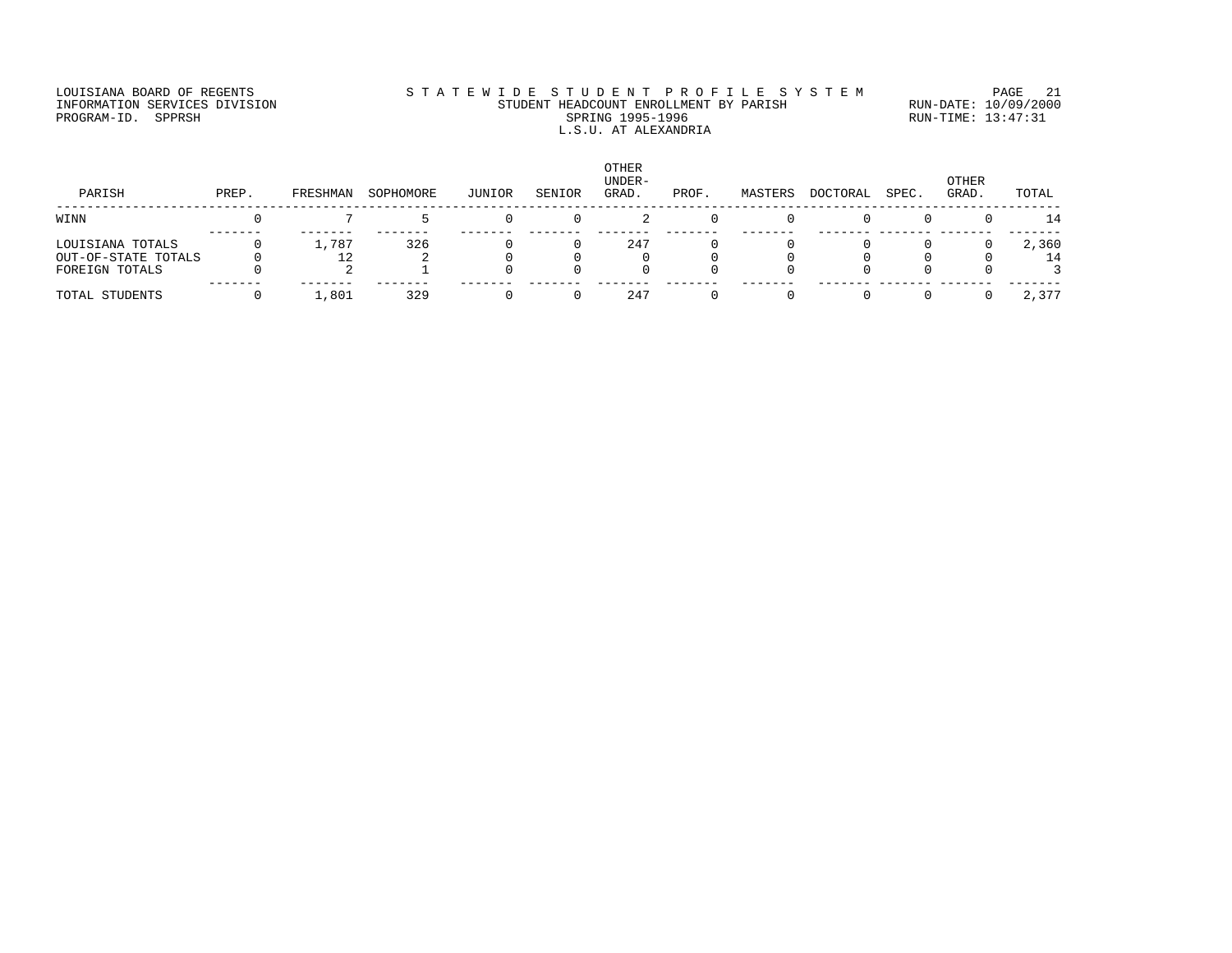### LOUISIANA BOARD OF REGENTS STATEWIDE STUDENT PROFILE SYSTEM PAGE 22 INFORMATION SERVICES DIVISION STUDENT HEADCOUNT ENROLLMENT BY PARISH RUN-DATE: 10/09/2000 PROGRAM-ID. SPPRSH SPRING 1995-1996 SPRING 1995-1996 RUN-TIME: 13:47:31 L.S.U. IN BATON ROUGE

OTHER UNDER- OTHER PARISH PREP. FRESHMAN SOPHOMORE JUNIOR SENIOR GRAD. PROF. MASTERS DOCTORAL SPEC. GRAD. TOTAL ------------------------------------------------------------------------------------------------------------------------------------ ACADIA 0 13 16 21 32 0 1 1 4 0 0 88 ALLEN 0 6 5 7 14 0 0 4 0 0 0 36 ASCENSION 0 128 116 109 160 5 3 29 12 1 18 581 ASSUMPTION 0 17 6 14 23 0 0 4 4 0 4 72 ALLEN<br>
ASCENSION 0 128 16 109 160 5 3 29 12 1 18 581<br>
ASCENTION 0 17 6 14 23 0 0 4 4 0 4 72<br>
AVOYELLES 0 18 18 24 42 2 1 17 1 0 1 124<br>
BEAUREGARD 0 20 21 8 30 2 0 7 6 0 6 100 BEAUREGARD 0 20 21 8 30 2 0 7 6 0 6 100 BIENVILLE 0 0 0 0 1 0 0 1 0 0 0 2 BOSSIER 0 25 21 11 40 4 6 6 8 0 1 122 CADDO 0 74 65 68 78 1 13 29 22 0 10 360 CALCASIEU 0 83 64 58 101 5 5 42 10 0 3 371 CALDWELL 0 2 2 1 1 0 0 0 0 0 0 6 CAMERON 0 8 4 6 10 0 0 4 1 0 0 33 CATAHOULA 0 2 3 4 2 0 0 0 0 0 0 11 CLAIBORNE 0 1 0 2 5 2 1 1 1 0 0 13 CONCORDIA 0 13 9 11 20 2 2 6 3 0 2 68 DE SOTO 0 4 7 9 5 1 0 4 0 0 0 30 EAST BATON ROUGE 0 1,359 1,219 1,276 1,869 127 47 793 328 0 183 7,201 EAST CARROLL 0 7 1 3 3 0 0 3 0 0 2 19 EAST FELICIANA 0 20 23 10 21 1 1 7 5 0 4 92 EVANGELINE 0 17 22 15 25 0 1 6 1 0 1 88 FRANKLIN 0 5 4 0 5 1 1 3 0 0 1 20 GRANT 0 1 0 2 8 0 0 0 1 0 0 12 IBERIA 0 58 41 24 49 4 5 20 8 0 2 211 IBERVILLE 0 46 39 39 61 9 1 18 4 0 8 225 JACKSON 0 1 5 2 2 1 0 3 1 0 0 15 JEFFERSON 0 318 300 243 400 47 25 125 54 0 53 1,565 JEFFERSON DAVIS 0 17 18 8 17 0 1 4 1 0 0 66 LAFAYETTE 0 153 107 123 130 3 8 57 30 0 9 620 LAFOURCHE 0 67 57 57 76 1 0 20 13 0 4 295 LA SALLE 0 5 6 6 7 0 0 0 0 0 0 24 LINCOLN 0 17 6 4 13 0 2 7 4 0 1 54 LIVINGSTON 0 121 100 87 115 5 8 40 17 0 6 499 MADISON 0 15 11 11 12 12 0 7 1 0 5 74 MOREHOUSE 0 2 3 2 6 0 0 1 0 0 0 14 NATCHITOCHES 0 44 54 55 85 3 36 15 0 6 301 ORLEANS 0 467 388 382 500 18 29 137 68 0 44 2,033 OUACHITA 0 36 39 27 59 2 1 10 9 0 2 185 PLAQUEMINES 0 19 13 13 27 2 1 2 2 0 3 82 POINTE COUPEE 0 72 61 46 59 3 0 18 5 0 11 275 RAPIDES 0 63 36 64 114 3 4 17 11 0 8 320 RED RIVER 0 0 1 0 3 0 2 2 1 0 0 9 RICHLAND 0 13 9 4 13 0 0 6 6 0 4 55 SABINE 0 5 2 2 7 3 1 1 0 0 1 22 ST. BERNARD 0 29 27 17 43 0 1 7 6 0 2 132 ST. CHARLES 0 52 36 34 46 2 2 8 3 0 3 186 ST. HELENA 0 1 0 2 5 1 0 0 0 0 0 9

ST. JAMES 0 11 15 11 17 2 0 7 2 0 2 67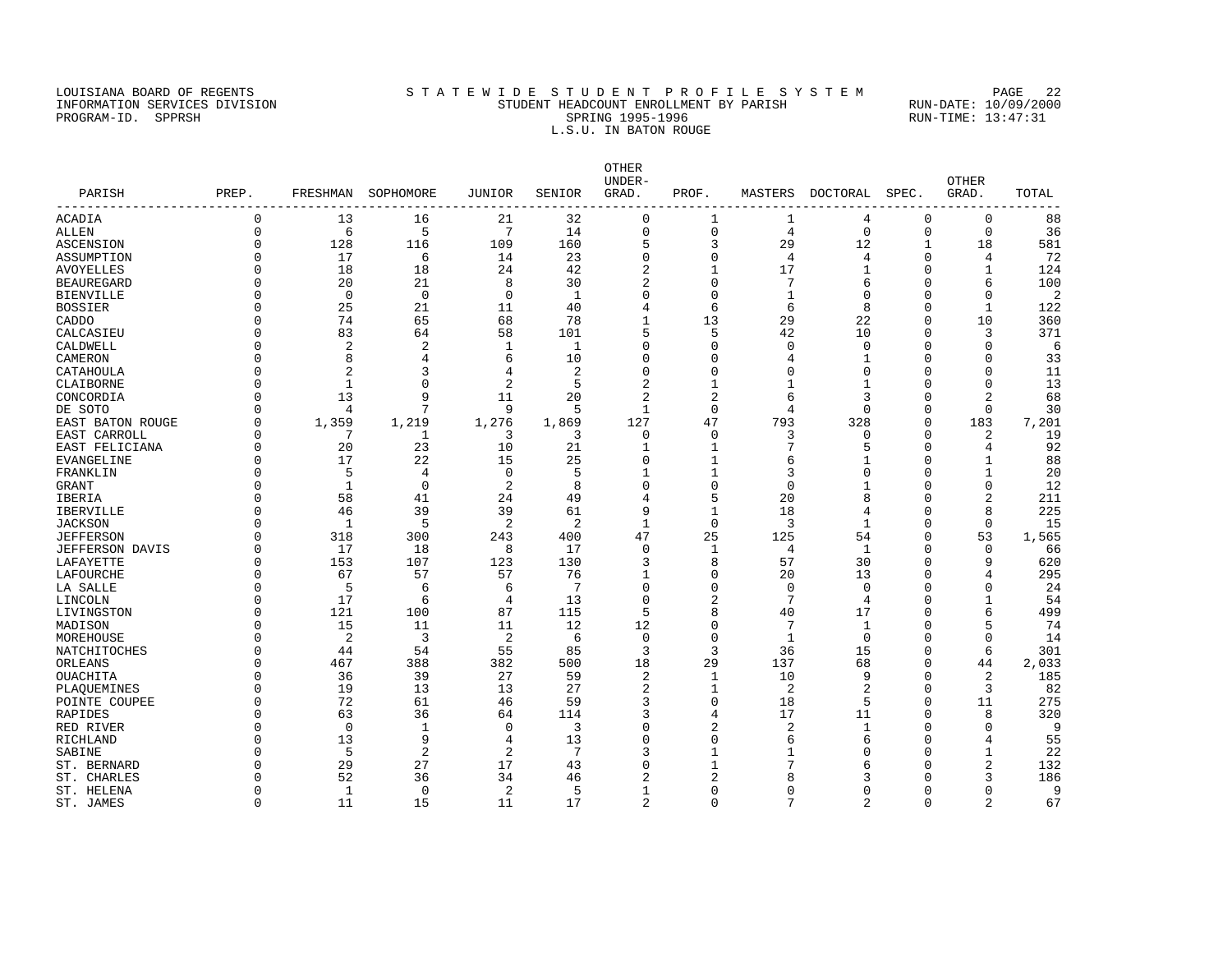### LOUISIANA BOARD OF REGENTS STATEWIDE STUDENT PROFILE SYSTEM PAGE 23 INFORMATION SERVICES DIVISION STUDENT HEADCOUNT ENROLLMENT BY PARISH RUN-DATE: 10/09/2000 PROGRAM-ID. SPPRSH SPRING 1995-1996 RUN-TIME: 13:47:31 L.S.U. IN BATON ROUGE

OTHER UNDER- OTHER PARISH PREP. FRESHMAN SOPHOMORE JUNIOR SENIOR GRAD. PROF. MASTERS DOCTORAL SPEC. GRAD. TOTAL ------------------------------------------------------------------------------------------------------------------------------------ ST. JOHN 0 39 40 34 44 2 1 10 3 0 1 174<br>ST. LANDRY 0 44 47 41 66 3 2 21 10 0 6 240<br>ST. MARTIN 0 16 14 13 25 1 0 9 3 0 5 86 ST. LANDRY 0 44 47 41 66 3 2 21 10 0 6 240 ST. MARTIN 0 16 14 13 25 1 0 9 3 0 5 86 ST. MARY 0 60 38 48 53 2 2 16 2 0 6 227 ST. TAMMANY 0 243 187 217 297 9 8 74 15 0 27 1,077 TANGIPAHOA 0 50 33 34 53 3 2 12 21 0 4 212 TENSAS 0 1 1 1 1 0 0 0 0 0 0 4 TERREBONNE 0 71 56 50 81 2 3 24 5 0 5 297 UNION 0 3 2 0 2 1 2 0 1 0 0 11 VERMILLION 0 46 26 16 21 0 0 6 2 0 2 119 VERNON 0 16 5 2 5 0 0 9 3 0 1 41 WASHINGTON 0 19 14 20 29 3 1 9 3 0 2 100 WEBSTER 0 6 2 6 13 0 1 3 2 0 0 33 WEST BATON ROUGE 0 49 32 31 50 2 0 22 4 0 4 194 WEST CARROLL 0 2 3 7 3 0 0 0 0 0 1 16 WEST FELICIANA 0 11 6 14 11 0 0 3 3 0 0 48 WINN 0 3 5 0 2 1 1 0 2 0 0 14 ------- ------- ------- ------- ------- ------- ------- ------- ------- ------- ------- ------- LOUISIANA TOTALS 0 4,134 3,511 3,456 5,117 303 199 1,738 747 1 474 19,680 OUT-OF-STATE TOTALS 0 425 465 511 569 8 88 364 586 0 37 3,053 FOREIGN TOTALS 0 80 110 133 293 2 1 463 488 0 50 1,620 ------- ------- ------- ------- ------- ------- ------- ------- ------- ------- ------- ------- TOTAL STUDENTS 0 4,639 4,086 4,100 5,979 313 288 2,565 1,821 1 561 24,353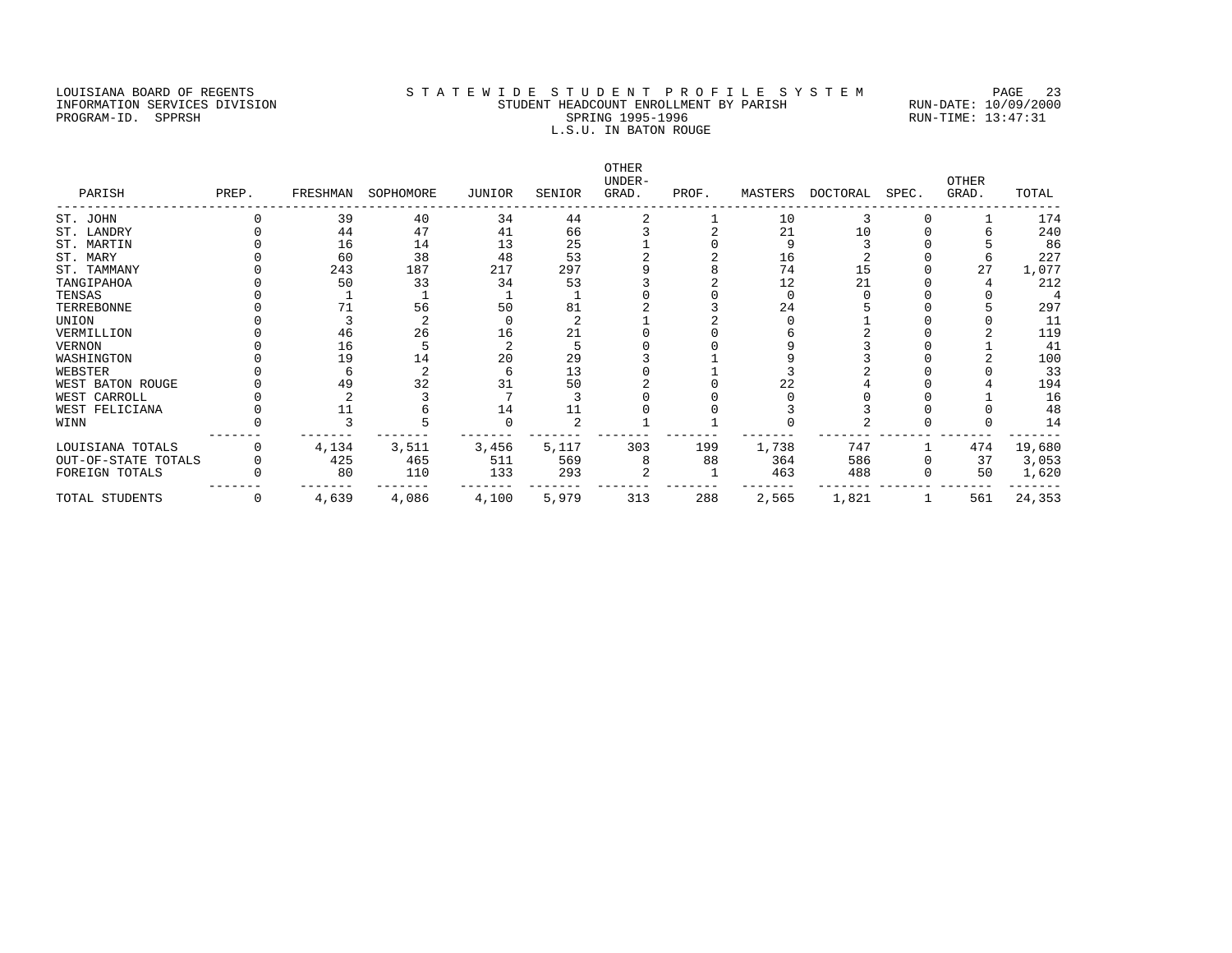# LOUISIANA BOARD OF REGENTS STATEWIDE STUDENT PROFILE SYSTEM PAGE 24 INFORMATION SERVICES DIVISION STUDENT HEADCOUNT ENROLLMENT BY PARISH RUN-DATE: 10/09/2000 PROGRAM-ID. SPPRSH SPRING 1995-1996 SPRING 1995-1996 RUN-TIME: 13:47:31 L.S.U. AT EUNICE

|                        |             |                |                |             |             | <b>OTHER</b><br>UNDER- |              |             |          |             | <b>OTHER</b> |                |
|------------------------|-------------|----------------|----------------|-------------|-------------|------------------------|--------------|-------------|----------|-------------|--------------|----------------|
| PARISH                 | PREP.       | FRESHMAN       | SOPHOMORE      | JUNIOR      | SENIOR      | GRAD.                  | PROF.        | MASTERS     | DOCTORAL | SPEC.       | GRAD.        | TOTAL          |
| ACADIA                 | 0           | 283            | 161            | 0           | 0           | 31                     | $\Omega$     | 0           | 0        | 0           | 0            | 475            |
| <b>ALLEN</b>           | $\Omega$    | 36             | 20             | $\mathbf 0$ | 0           | $\overline{4}$         | 0            | $\mathbf 0$ | 0        | $\mathbf 0$ | $\Omega$     | 60             |
| ASSUMPTION             |             | $\Omega$       | $\mathbf 0$    | $\mathbf 0$ | $\Omega$    | $\mathbf{1}$           | $\Omega$     | O           | $\Omega$ | ∩           | ∩            | $\mathbf{1}$   |
| <b>AVOYELLES</b>       |             |                | 3              | $\cap$      |             | $\Omega$               |              |             |          |             |              | 3              |
| <b>BEAUREGARD</b>      |             |                | 3              | $\cap$      | C           | $\mathbf{1}$           |              |             |          |             |              | q              |
| <b>BOSSIER</b>         |             |                |                | $\Omega$    |             | $\Omega$               |              |             |          |             |              | 2              |
| CADDO                  |             | 5              | 8              | $\Omega$    |             | -1                     |              |             |          |             | $\cap$       | 14             |
| CALCASIEU              |             | 34             | 12             | $\Omega$    | U           | 10                     |              |             |          |             |              | 56             |
| CAMERON                |             | $\Omega$       | $\mathbf 0$    |             |             | $\mathbf{1}$           |              |             |          |             |              | $\mathbf{1}$   |
| DE SOTO                |             |                | $\mathbf 0$    | $\cap$      | C           | $\mathbf{1}$           |              |             |          |             |              | 2              |
| EAST BATON ROUGE       |             | 12             | 11             | O           | C           | 9                      |              |             |          |             |              | 32             |
| EAST FELICIANA         |             | 1              | $\mathbf 0$    | $\Omega$    | C           | $\Omega$               |              |             |          |             |              | -1             |
| <b>EVANGELINE</b>      | $\cap$      | 221            | 106            | $\Omega$    | U           | 37                     |              |             |          |             | ∩            | 364            |
| IBERIA                 |             | 18             | 13             | $\cap$      |             | 8                      |              |             |          |             |              | 39             |
| IBERVILLE              |             | 5              | 1              | $\cap$      | C           | $\Omega$               |              |             |          |             |              | 6              |
| <b>JEFFERSON</b>       |             | 3              | 2              | $\Omega$    | ſ           | $\mathbf{1}$           |              |             |          |             |              | 6              |
| <b>JEFFERSON DAVIS</b> |             | 52             | 28             | $\Omega$    |             | 5                      |              |             |          |             |              | 85             |
| LAFAYETTE              |             | 102            | 78             | $\Omega$    | C           | 42                     |              |             |          |             |              | 222            |
| LAFOURCHE              |             | 3              | 1              | $\Omega$    | C           | $\mathbf 0$            |              |             |          |             |              | 4              |
| LIVINGSTON             |             | $\Omega$       | $\overline{2}$ | $\cap$      | C           | $\overline{1}$         |              |             |          |             |              | 3              |
| OUACHITA               |             | 12             | 4              | $\Omega$    | C           | 11                     |              |             |          |             |              | 27             |
| PLAQUEMINES            |             |                | $\Omega$       | $\Omega$    |             | $\Omega$               |              |             |          |             |              | 1              |
| POINTE COUPEE          |             | 6              | $\overline{2}$ | $\Omega$    | C           | 2                      |              |             |          |             |              | 10             |
| <b>RAPIDES</b>         |             | 10             | 3              | $\Omega$    |             | 7                      |              |             |          |             |              | 20             |
| SABINE                 |             | $\Omega$       |                | $\cap$      |             | $\Omega$               |              |             |          |             |              | $\mathbf{1}$   |
| ST. JOHN               |             | $\Omega$       | $\mathbf{1}$   |             | C           | $\Omega$               |              |             |          |             |              | $\overline{1}$ |
| ST. LANDRY             | U           | 448            | 276            | $\Omega$    | $\Omega$    | 109                    |              |             |          |             |              | 833            |
| ST. MARTIN             |             | 18             | 15             | $\Omega$    | C           | $\overline{2}$         |              |             |          |             |              | 35             |
| ST. TAMMANY            |             |                | $\mathbf{1}$   | $\Omega$    | C           | $\Omega$               |              |             |          |             |              | 2              |
| TERREBONNE             |             | $\Omega$       |                | $\cap$      |             | 1                      |              |             |          |             |              | 2              |
| UNION                  |             | $\Omega$       | $\mathbf{1}$   |             |             | $\Omega$               |              |             |          |             |              | -1             |
| VERMILLION             |             | 62             | 36             | $\cap$      |             | 8                      |              |             |          |             |              | 106            |
| <b>VERNON</b>          |             | $\overline{c}$ | -1             | $\Omega$    |             | $\Omega$               |              |             |          |             |              | 3              |
| WASHINGTON             |             |                | $\Omega$       | $\Omega$    |             | $\Omega$               |              |             |          |             |              |                |
| WEST BATON ROUGE       | $\cap$      | $\Omega$       |                | $\Omega$    | C           | $\Omega$               |              |             |          |             |              |                |
| WEST FELICIANA         | $\Omega$    |                | 0              | $\mathbf 0$ | U           | $\Omega$               |              | O           |          | O           |              |                |
| WINN                   | $\Omega$    | 6              | 4              | $\mathbf 0$ | $\Omega$    | $\Omega$               |              | O           | $\Omega$ | $\Omega$    | $\Omega$     | 10             |
| LOUISIANA TOTALS       | $\mathbf 0$ | 1,350          | 797            | 0           | $\Omega$    | 293                    | $\Omega$     | $\Omega$    | U        | $\Omega$    | 0            | 2,440          |
| OUT-OF-STATE TOTALS    | $\Omega$    | $\Omega$       | 2              | 0           | $\mathbf 0$ | 0                      | $\Omega$     | $\mathbf 0$ | $\Omega$ | $\mathbf 0$ | $\Omega$     | 2              |
| FOREIGN TOTALS         | $\Omega$    |                | 1              | $\mathbf 0$ | 0           | $\Omega$               | $\mathbf{0}$ | $\mathbf 0$ | $\Omega$ | $\mathbf 0$ | 0            | 2              |
| TOTAL STUDENTS         | $\Omega$    | 1,351          | 800            | $\Omega$    | $\Omega$    | 293                    | $\Omega$     | $\mathbf 0$ | $\Omega$ | $\Omega$    | $\Omega$     | 2,444          |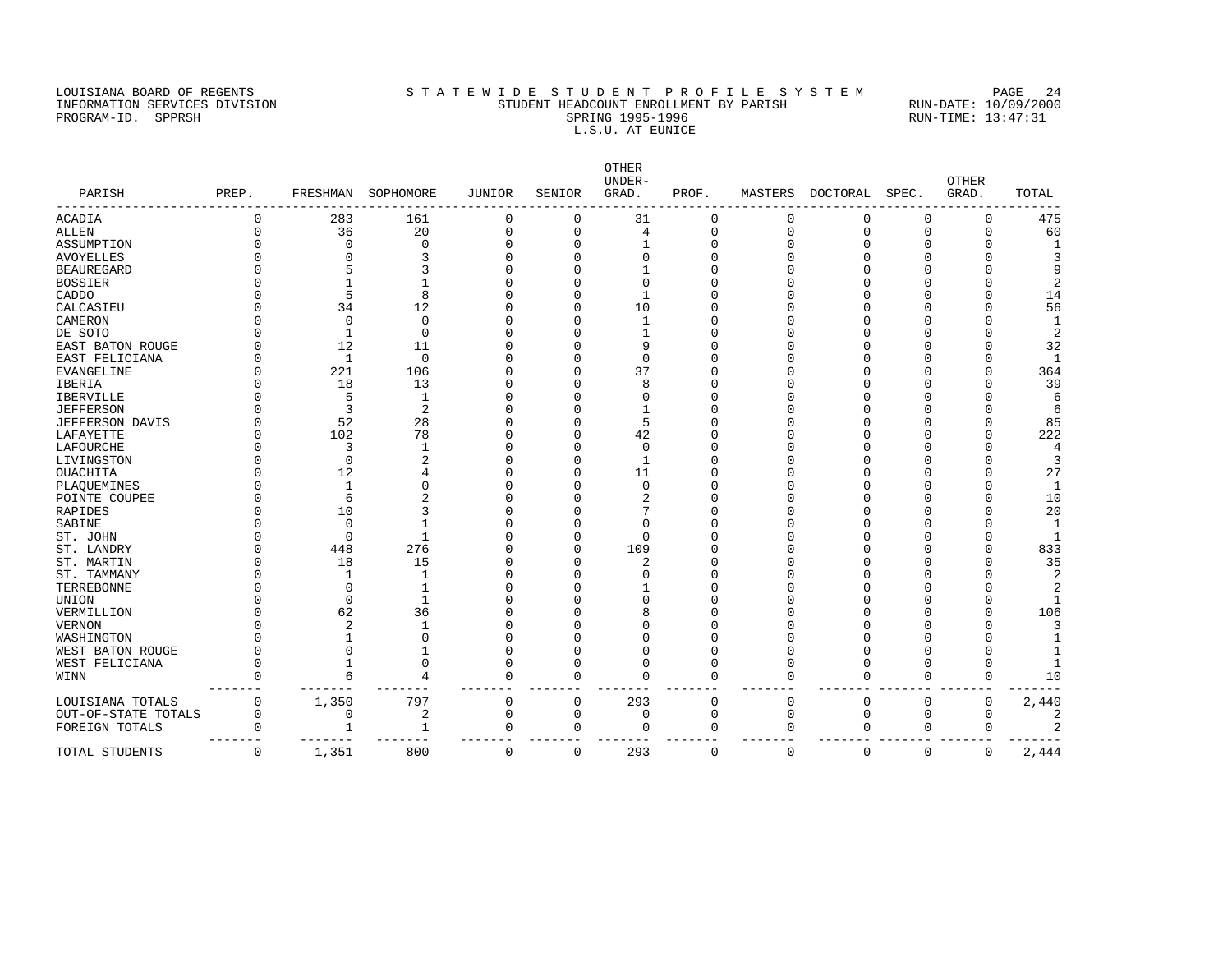### LOUISIANA BOARD OF REGENTS STATEWIDE STUDENT PROFILE SYSTEM PAGE 25 INFORMATION SERVICES DIVISION STUDENT HEADCOUNT ENROLLMENT BY PARISH RUN-DATE: 10/09/2000 PROGRAM-ID. SPPRSH SPRING 1995-1996 SPRING 1995-1996 RUN-TIME: 13:47:31 L.S.U. IN SHREVEPORT

OTHER<br>UNDER-UNDER- OTHER PARISH PREP. FRESHMAN SOPHOMORE JUNIOR SENIOR GRAD. PROF. MASTERS DOCTORAL SPEC. GRAD. TOTAL ------------------------------------------------------------------------------------------------------------------------------------ ACADIA 0 0 2 0 3 0 0 0 0 0 1 6 ALLEN 0 1 0 0 2 0 0 0 0 0 0 3 ASCENSION 0 0 0 0 1 0 0 0 0 0 0 1 ASSUMPTION 0 3 0 0 0 0 0 0 0 0 0 3 AVOYELLES 0 0 0 0 1 0 0 0 0 0 1 2 BEAUREGARD 0 0 0 1 2 0 0 1 0 0 1 5 BIENVILLE 0 3 1 3 4 0 0 1 0 0 4 16 BOSSIER 4 129 110 161 237 16 0 21 0 5 100 783 CADDO 8 525 390 400 615 63 0 76 0 21 239 2,337 CALCASIEU 0 1 2 3 4 0 0 1 0 0 2 13 CALDWELL 0 0 0 0 0 0 0 0 0 0 0 0 1 1 CAMERON 0 0 0 1 1 0 0 0 0 0 0 2 CATAHOULA 0 0 2 0 1 0 0 0 0 1 0 4 CLAIBORNE 0 0 1 4 4 0 0 1 0 0 3 13 CONCORDIA 0 3 0 1 0 0 0 0 0 0 0 4 DE SOTO 0 24 19 25 35 2 0 2 0 2 17 126 EAST BATON ROUGE 0 4 3 4 9 3 0 1 0 0 4 28 EAST CARROLL 0 0 0 1 0 0 0 0 0 0 0 1  $\texttt{EVANGELINE}$  0 0 0 0  $\texttt{1}$  0 0 0 0 0  $\texttt{0}$ FRANKLIN 0 0 0 0 2 0 0 0 0 0 0 2 GRANT 0 0 0 1 0 0 0 0 0 0 0 1 IBERIA 0 0 0 0 2 0 0 0 0 0 1 3 IBERVILLE 0 1 0 0 0 0 0 0 0 0 0 1 JACKSON 0 0 0 2 0 0 0 1 0 1 1 5 JEFFERSON 0 4 2 1 2 1 0 1 0 0 2 13 LAFAYETTE 0 1 0 0 5 0 0 0 0 0 0 6 LAFOURCHE 0 2 2 2 2 1 0 0 0 0 0 9 LA SALLE 0 0 1 0 2 0 0 0 0 0 1 4 LINCOLN 0 1 0 3 2 1 0 2 0 1 4 14 LIVINGSTON 0 0 2 0 2 0 0 0 0 0 0 4 MOREHOUSE 0 0 0 0 0 0 0 0 0 0 1 1 NATCHITOCHES 1 3 2 8 6 2 0 1 0 0 10 33 ORLEANS 0 0 4 1 1 7 1 0 2 0 1 4 21 OUACHITA 0 7 6 8 5 2 0 2 0 0 11 41 PLAQUEMINES 0 0 0 0 0 1 0 0 0 0 0 1 2 POINTE COUPEE 0 0 0 0 0 1 0 0 0 0 0 1 RAPIDES 0 7 2 6 11 0 0 2 0 1 10 39 RED RIVER 0 8 9 3 6 0 0 0 0 1 28 RICHLAND 0 0 1 0 3 0 0 0 0 0 1 5 SABINE 0 3 2 1 6 1 0 2 0 0 3 18 ST. BERNARD 0 0 0 1 0 0 0 0 0 0 0 1 ST. CHARLES 0 0 0 0 0 0 0 0 0 1 0 1 ST. JOHN 0 0 0 0 0 0 0 0 0 0 0 0 1 1 ST. MARTIN 0 1 0 0 2 0 0 0 0 0 1 4 ST. MARY 0 1 0 0 1 1 0 0 0 0 0 3 ST. TAMMANY 0 2 2 2 0 0 0 1 0 0 0 7

TERREBONNE 0 3 0 1 2 1 0 2 0 0 0 9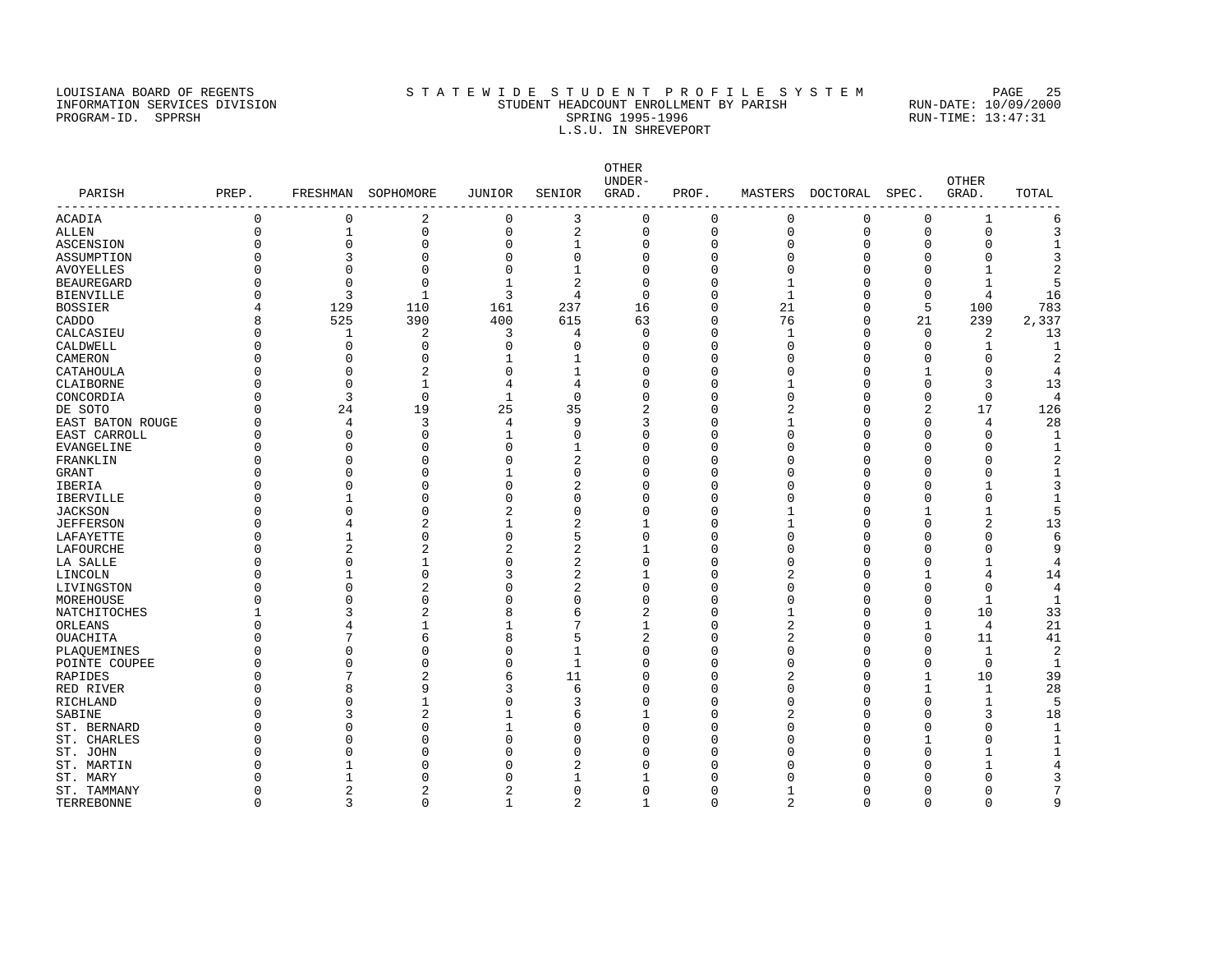# LOUISIANA BOARD OF REGENTS STATEWIDE STUDENT PROFILE SYSTEM PAGE 26 INFORMATION SERVICES DIVISION STUDENT HEADCOUNT ENROLLMENT BY PARISH RUN-DATE: 10/09/2000 PROGRAM-ID. SPPRSH SPRING 1995-1996 SPRING 1995-1996 RUN-TIME: 13:47:31 L.S.U. IN SHREVEPORT

| PARISH              | PREP. | FRESHMAN | SOPHOMORE | JUNIOR | SENIOR | OTHER<br>UNDER-<br>GRAD. | PROF.    | MASTERS | DOCTORAL | SPEC. | OTHER<br>GRAD. | TOTAL |
|---------------------|-------|----------|-----------|--------|--------|--------------------------|----------|---------|----------|-------|----------------|-------|
| UNION               |       |          |           |        |        |                          |          |         |          |       |                |       |
| VERMILLION          |       |          |           |        |        |                          |          |         |          |       |                |       |
| VERNON              |       |          |           |        |        |                          |          |         |          |       |                |       |
| WASHINGTON          |       |          |           |        |        |                          |          |         |          |       |                |       |
| WEBSTER             |       | 24       | 14        | 22     |        |                          |          |         |          |       |                | 114   |
| WEST BATON ROUGE    |       |          |           |        |        |                          |          |         |          |       |                |       |
| WEST CARROLL        |       |          |           |        |        |                          |          |         |          |       |                |       |
| WEST FELICIANA      |       |          |           |        |        |                          |          |         |          |       |                |       |
| WINN                |       |          |           |        |        |                          |          |         |          |       |                |       |
| LOUISIANA TOTALS    | 13    | 774      | 584       | 670    | 1,037  | 98                       |          | 127     |          | 35    | 442            | 3,780 |
| OUT-OF-STATE TOTALS |       | 21       | 13        | 19     | 25     |                          |          |         |          |       |                | 86    |
| FOREIGN TOTALS      |       |          |           |        |        |                          |          |         |          |       |                | 14    |
| TOTAL STUDENTS      | 13    | 796      | 597       | 693    | 1,064  | 103                      | $\Omega$ | 127     |          | 35    | 452            | 3,880 |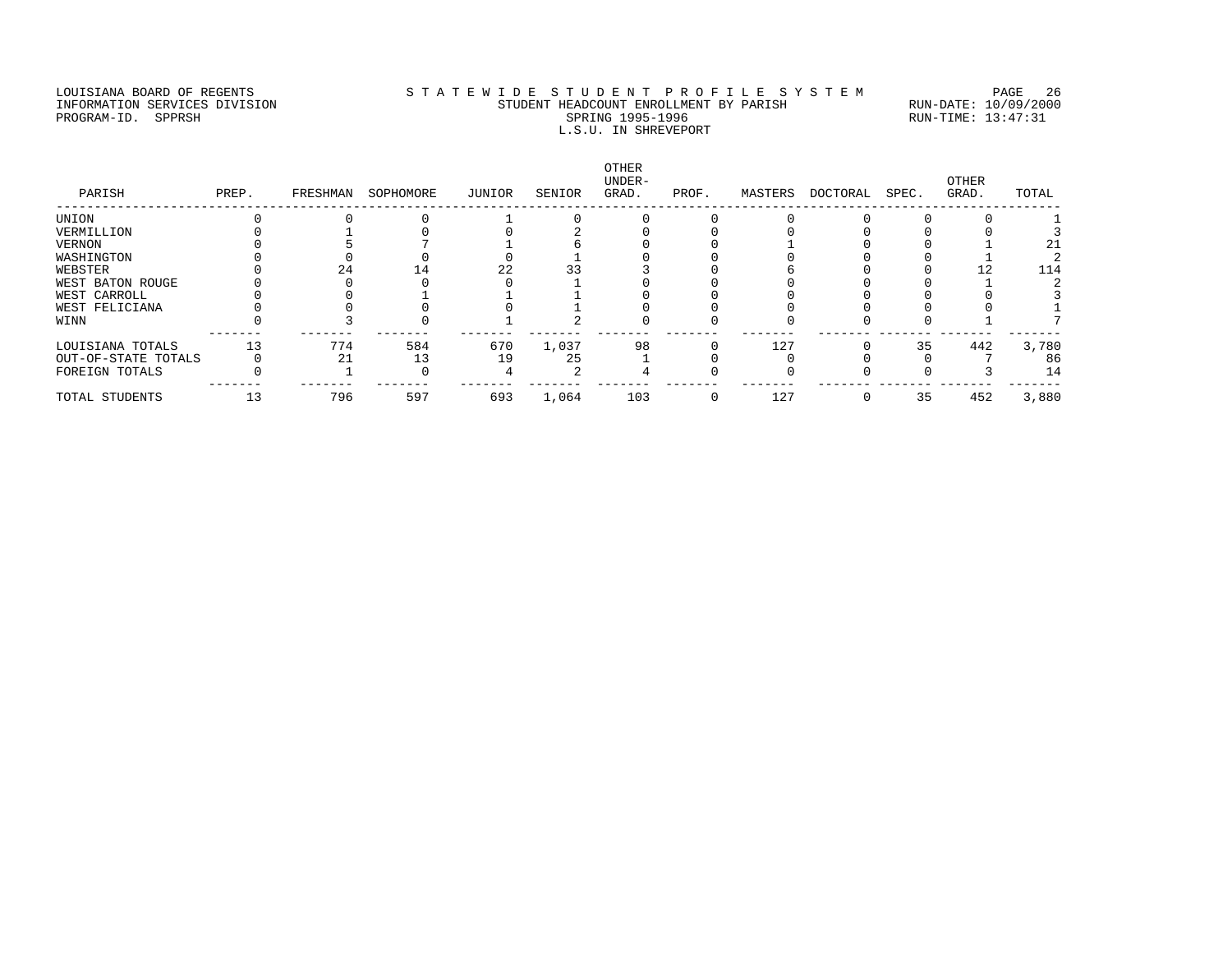# LOUISIANA BOARD OF REGENTS STATEWIDE STUDENT PROFILE SYSTEM PAGE 27 INFORMATION SERVICES DIVISION STUDENT HEADCOUNT ENROLLMENT BY PARISH RUN-DATE: 10/09/2000 PROGRAM-ID. SPPRSH SPRING 1995-1996 SPRING 1995-1996 RUN-TIME: 13:47:31 UNIVERSITY OF NEW ORLEANS

| PARISH            | PREP.    | FRESHMAN       | SOPHOMORE      | JUNIOR                  | SENIOR       | <b>OTHER</b><br>UNDER-<br>GRAD. | PROF.       | MASTERS        | DOCTORAL     | SPEC.       | <b>OTHER</b><br>GRAD. | TOTAL                   |
|-------------------|----------|----------------|----------------|-------------------------|--------------|---------------------------------|-------------|----------------|--------------|-------------|-----------------------|-------------------------|
| -----------       |          |                |                |                         |              |                                 |             |                |              |             |                       |                         |
| <b>ACADIA</b>     | $\Omega$ | 1              | 3              | 2                       | 7            | $\mathbf 0$                     | 0           | 2              | $\Omega$     | $\mathbf 0$ | $\mathbf 0$           | 15                      |
| ALLEN             | $\Omega$ | $\mathbf 1$    | 0              | $\mathbf{1}$            | 0            | $\mathbf 0$                     | $\mathbf 0$ | 1              | $\mathbf 0$  | $\mathbf 0$ | 0                     | 3                       |
| ASCENSION         | $\Omega$ | 9              | 3              | 3                       | 6            | 0                               | $\Omega$    | 4              | $\Omega$     | $\Omega$    | $\Omega$              | 25                      |
| ASSUMPTION        |          | $\mathbf{1}$   | $\Omega$       | $\mathbf{1}$            | 4            | $\Omega$                        | $\cap$      | C              | $\Omega$     | $\Omega$    | $\Omega$              | 6                       |
| <b>AVOYELLES</b>  |          | $\overline{c}$ | $\overline{2}$ | $\overline{c}$          | 2            | $\Omega$                        | $\cap$      | 1              | $\Omega$     | $\Omega$    | $\Omega$              | 9                       |
| <b>BEAUREGARD</b> |          | $\Omega$       | $\mathbf{1}$   | 1                       | $\Omega$     | $\Omega$                        | $\cap$      | C              | $\Omega$     | $\Omega$    | $\Omega$              | $\overline{2}$          |
| BIENVILLE         |          | 0              | $\Omega$       | 1                       | 0            | 0                               | ∩           |                | $\Omega$     | 0           | $\Omega$              | 1                       |
| <b>BOSSIER</b>    |          | $\overline{c}$ | $\mathbf{1}$   | $\overline{\mathbf{c}}$ | 6            | $\Omega$                        | ∩           |                |              | 0           | $\Omega$              | 13                      |
| CADDO             |          | 12             | 10             | 7                       | 16           | $\mathbf 0$                     | $\cap$      |                | $\Omega$     | $\mathbf 0$ | $\Omega$              | 50                      |
| CALCASIEU         |          | 3              | 6              | 3                       | 6            | $\Omega$                        | $\cap$      | 2              | $\Omega$     | $\Omega$    | $\Omega$              | 20                      |
| CALDWELL          |          | $\Omega$       | 0              | 0                       | 0            | $\Omega$                        | n           |                | $\Omega$     | 0           | 0                     | 1                       |
| CATAHOULA         |          | $\Omega$       | C              | 1                       | U            | $\mathbf 0$                     | $\cap$      | $\Omega$       | $\Omega$     | $\Omega$    | 0                     | $1\,$                   |
| CLAIBORNE         |          | $\mathbf{1}$   | $\Omega$       | $\mathbf{1}$            | 0            | $\mathbf 0$                     | $\Omega$    | $\Omega$       | $\Omega$     | $\Omega$    | $\Omega$              | $\overline{\mathbf{c}}$ |
| CONCORDIA         |          | $\Omega$       | $\bigcap$      | $\mathbf{1}$            | 1            | $\Omega$                        | $\cap$      | $\Omega$       | $\Omega$     | $\Omega$    | $\Omega$              | 2                       |
| DE SOTO           |          | $\mathbf{1}$   | $\Omega$       | $\mathbf 0$             | $\Omega$     | 0                               | $\Omega$    | 2              | O            | $\mathbf 0$ | $\Omega$              | 3                       |
| EAST BATON ROUGE  |          | 21             | 19             | 17                      | 30           | 0                               | $\Omega$    | 32             | 4            | $\mathbf 0$ | $\Omega$              | 123                     |
| EAST FELICIANA    |          | 0              | $\Omega$       | 0                       | 1            | 0                               | n           | $\Omega$       | O            | $\mathbf 0$ | $\Omega$              | 1                       |
| EVANGELINE        | ∩        | $\Omega$       | U              | $\overline{2}$          | 1            | $\Omega$                        | ∩           | 2              |              | $\Omega$    | $\Omega$              | 6                       |
| FRANKLIN          | $\cap$   | $\Omega$       | $\Omega$       | $\Omega$                | 1            | $\Omega$                        | $\Omega$    | $\Omega$       | $\Omega$     | $\Omega$    | $\Omega$              | 1                       |
| <b>GRANT</b>      |          | $\Omega$       | $\Omega$       | $\Omega$                | 1            | $\mathbf 0$                     | ∩           | $\Omega$       | $\Omega$     | $\Omega$    | $\Omega$              | $\mathbf{1}$            |
| IBERIA            |          | 14             | 4              | 4                       | 8            | $\Omega$                        | $\cap$      | 2              | $\Omega$     | $\Omega$    | $\Omega$              | 32                      |
| IBERVILLE         |          | 2              | $\mathbf{1}$   | $\mathbf 0$             | $\mathbf{1}$ | $\Omega$                        | $\Omega$    | $\Omega$       | $\Omega$     | $\Omega$    | $\Omega$              | 4                       |
| <b>JACKSON</b>    |          | $\Omega$       | $\mathbf 0$    | $\mathbf 0$             | 0            | $\mathbf 0$                     | $\Omega$    | $\mathbf{1}$   | $\Omega$     | $\mathbf 0$ | $\mathbf 0$           | $\mathbf{1}$            |
| <b>JEFFERSON</b>  | O        | 1,113          | 814            | 713                     | 1,142        | $\mathbf 0$                     | 0           | 983            | 73           | 0           | 0                     | 4,838                   |
| JEFFERSON DAVIS   | O        | 3              | 2              | 1                       | 1            | $\mathbf 0$                     | 0           | 3              | $\Omega$     | $\mathbf 0$ | 0                     | 10                      |
| LAFAYETTE         | ∩        | 9              | 10             | 5                       | 17           | $\mathbf 0$                     | $\Omega$    | 10             | 2            | $\mathbf 0$ | 0                     | 53                      |
| LAFOURCHE         | $\cap$   | 15             | 10             | 5                       | 17           | $\mathbf 0$                     | $\Omega$    | 21             | 3            | $\Omega$    | $\Omega$              | 71                      |
| LA SALLE          |          | 0              | $\Omega$       | $\Omega$                | 1            | 0                               | $\Omega$    | $\Omega$       | $\Omega$     | $\Omega$    | $\Omega$              | $\mathbf{1}$            |
| LINCOLN           |          | 1              | $\mathbf{1}$   | $\mathbf 0$             | 0            | $\mathbf 0$                     | $\cap$      | C              | 1            | $\Omega$    | 0                     | 3                       |
| LIVINGSTON        |          | 6              | $\mathbf{1}$   | 3                       | 2            | $\mathbf 0$                     | $\cap$      |                | $\mathbf{1}$ | $\mathbf 0$ | $\Omega$              | 17                      |
| MADISON           |          | $\Omega$       | $\Omega$       | $\Omega$                | 1            | $\mathbf 0$                     | $\cap$      |                | $\Omega$     | $\Omega$    | $\Omega$              | 3                       |
| MOREHOUSE         |          | $\Omega$       | $\Omega$       | 0                       | 1            | 0                               | $\Omega$    | $\mathbf{1}$   | $\Omega$     | $\mathbf 0$ | $\Omega$              | 2                       |
| NATCHITOCHES      | O        | 7              | 3              | 2                       | 3            | 0                               | $\Omega$    | 6              | $\Omega$     | $\mathbf 0$ | 0                     | 21                      |
| ORLEANS           | ∩        | 1,255          | 908            | 833                     | 1,475        | 0                               | 0           | 1,364          | 125          | 0           | 0                     | 5,960                   |
| OUACHITA          |          | 1              | -1             | 5                       |              | $\mathbf 0$                     | $\Omega$    | 0              |              | $\mathbf 0$ | $\mathbf 0$           | 15                      |
| PLAQUEMINES       |          | 31             | 29             | 25                      | 28           | 0                               | $\Omega$    | 28             | 5            | $\Omega$    | $\Omega$              | 146                     |
| POINTE COUPEE     | ∩        | $\mathbf{1}$   | $\Omega$       | 2                       | $\Omega$     | $\mathbf 0$                     | $\Omega$    | 1              | Ω            | $\Omega$    | $\Omega$              | 4                       |
| RAPIDES           |          | 5              | 3              | 2                       | 10           | $\Omega$                        | $\cap$      | 4              | $\Omega$     | 0           | $\Omega$              | 24                      |
| RED RIVER         |          | $\overline{2}$ | C              | $\mathbf 0$             | 1            | $\Omega$                        | $\cap$      | U              | $\Omega$     | $\Omega$    | $\Omega$              | 3                       |
| RICHLAND          |          | $\mathbf 0$    | $\Omega$       | $\mathbf 0$             | $\mathbf{1}$ | $\mathbf 0$                     | $\cap$      | $\Omega$       |              | $\Omega$    | $\Omega$              | 2                       |
| SABINE            |          | 1              | 0              | 0                       | 0            | 0                               | ∩           | $\Omega$       | U            | 0           | $\Omega$              | 1                       |
| ST. BERNARD       |          | 99             | 87             | 97                      | 104          | $\Omega$                        | $\Omega$    | 110            | 6            | 0           | $\Omega$              | 503                     |
| ST. CHARLES       |          | 47             | 43             | 36                      | 46           | $\mathbf 0$                     | $\Omega$    | 51             | 3            | $\mathbf 0$ | $\Omega$              | 226                     |
| ST. HELENA        |          | 1              | $\mathbf 0$    | $\mathbf 0$             | 0            | $\Omega$                        | ∩           | $\Omega$       | U            | $\Omega$    | $\Omega$              | 1                       |
| ST. JAMES         |          | 7              | 4              | 1                       | 5            | $\Omega$                        |             | $\overline{a}$ |              | 0           | $\Omega$              | 19                      |
| ST. JOHN          | ∩        | 54             | 33             | 15                      | 36           | $\Omega$                        | $\Omega$    | 26             |              | 0           | $\Omega$              | 168                     |
| ST. LANDRY        | $\Omega$ | 5              | 4              | 3                       | 5            | $\Omega$                        | $\Omega$    | $\mathfrak{D}$ | $\Omega$     | $\Omega$    | $\Omega$              | 19                      |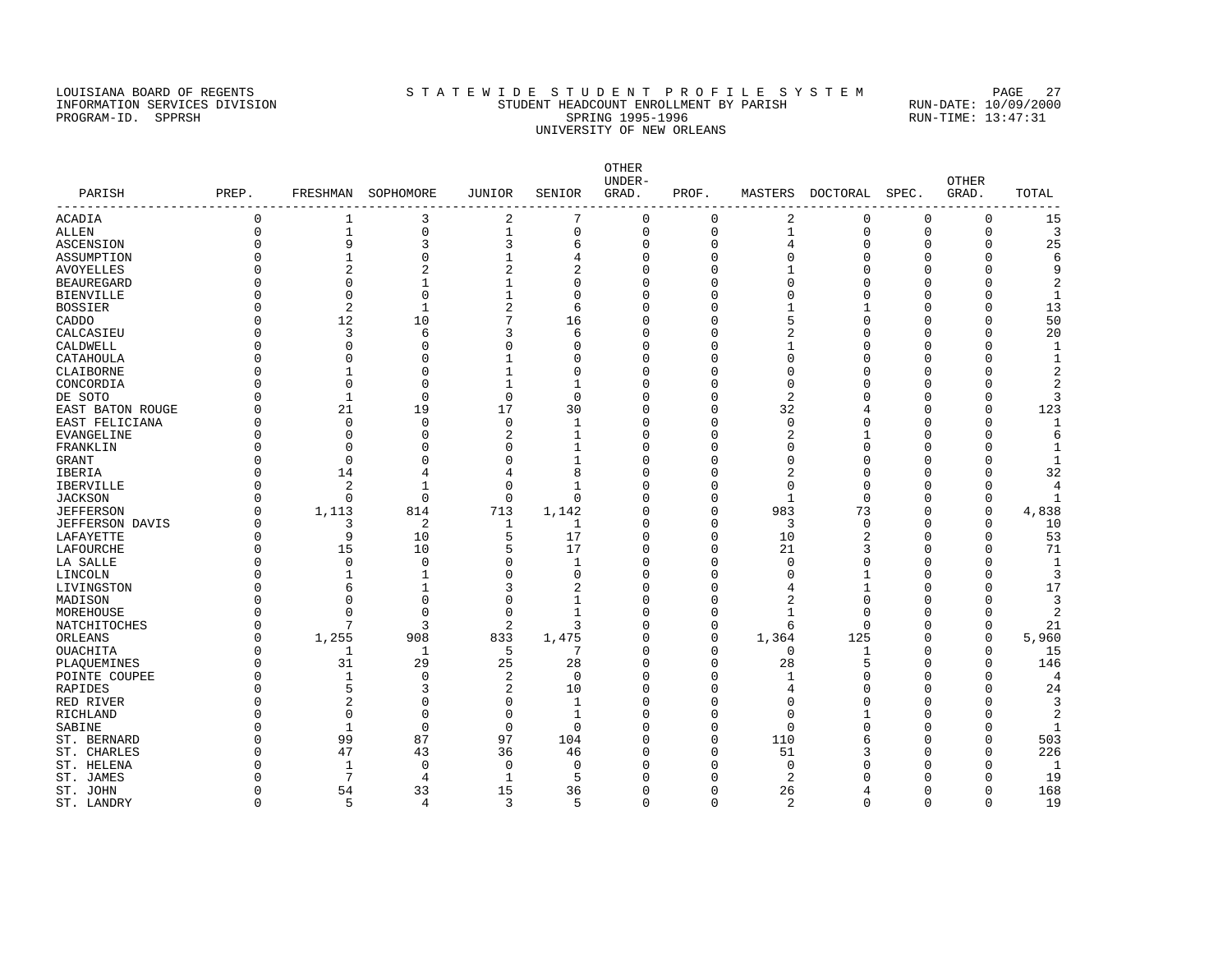# LOUISIANA BOARD OF REGENTS STATEWIDE STUDENT PROFILE SYSTEM PAGE 28 INFORMATION SERVICES DIVISION STUDENT HEADCOUNT ENROLLMENT BY PARISH RUN-DATE: 10/09/2000 PROGRAM-ID. SPPRSH SPRING 1995-1996 SPRING 1995-1996 RUN-TIME: 13:47:31 UNIVERSITY OF NEW ORLEANS

| PARISH              | PREP. | FRESHMAN | SOPHOMORE | JUNIOR | SENIOR | OTHER<br>UNDER-<br>GRAD. | PROF. | MASTERS | DOCTORAL | SPEC. | <b>OTHER</b><br>GRAD. | TOTAL  |
|---------------------|-------|----------|-----------|--------|--------|--------------------------|-------|---------|----------|-------|-----------------------|--------|
| ST. MARTIN          |       |          |           |        |        |                          |       |         |          |       |                       |        |
| ST. MARY            |       |          |           |        |        |                          |       |         |          |       |                       | 25     |
| ST. TAMMANY         |       | 156      | 157       | 139    | 214    |                          |       | 241     |          |       |                       | 925    |
| TANGIPAHOA          |       |          |           |        | 15     |                          |       |         |          |       |                       | 41     |
| TENSAS              |       |          |           |        |        |                          |       |         |          |       |                       |        |
| TERREBONNE          |       |          |           |        | 16     |                          |       |         |          |       |                       | 75     |
| UNION               |       |          |           |        |        |                          |       |         |          |       |                       |        |
| VERMILLION          |       |          |           |        |        |                          |       |         |          |       |                       |        |
| VERNON              |       |          |           |        |        |                          |       |         |          |       |                       |        |
| WASHINGTON          |       |          |           |        |        |                          |       |         |          |       |                       |        |
| WEBSTER             |       |          |           |        |        |                          |       |         |          |       |                       |        |
| WEST BATON ROUGE    |       |          |           |        |        |                          |       |         |          |       |                       |        |
| WEST CARROLL        |       |          |           |        |        |                          |       |         |          |       |                       |        |
| WEST FELICIANA      |       |          |           |        |        |                          |       |         |          |       |                       |        |
| LOUISIANA TOTALS    |       | 2,921    | 2,198     | 1,961  | 3,262  |                          |       | 2,954   | 254      |       |                       | 13,550 |
| OUT-OF-STATE TOTALS |       | 88       | 73        | 106    | 87     |                          |       | 175     | 30       |       |                       | 559    |
| FOREIGN TOTALS      |       | 57       | 76        | 65     | 105    |                          |       | 263     | 62       |       |                       | 628    |
| TOTAL STUDENTS      |       | 3,066    | 2,347     | 2,132  | 3,454  |                          | 0     | 3,392   | 346      |       | 0                     | 14,737 |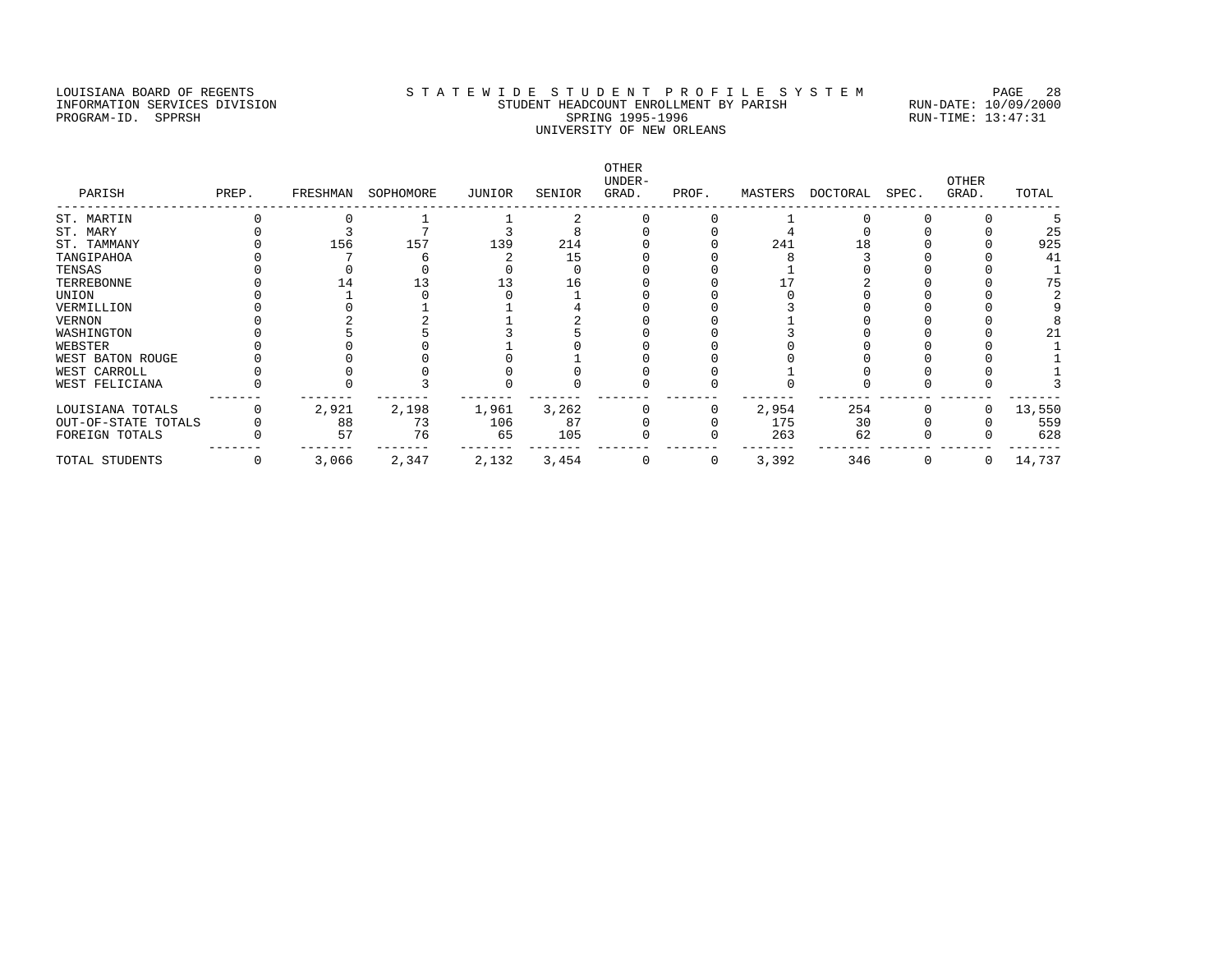### LOUISIANA BOARD OF REGENTS STATEWIDE STUDENT PROFILE SYSTEM PAGE 29 INFORMATION SERVICES DIVISION STUDENT HEADCOUNT ENROLLMENT BY PARISH RUN-DATE: 10/09/2000 PROGRAM-ID. SPPRSH SPRING 1995-1996 SPRING 1995-1996 RUN-TIME: 13:47:31 L.S.U. LAW CENTER

OTHER<br>UNDER-UNDER- OTHER PARISH PREP. FRESHMAN SOPHOMORE JUNIOR SENIOR GRAD. PROF. MASTERS DOCTORAL SPEC. GRAD. TOTAL ------------------------------------------------------------------------------------------------------------------------------------  $\begin{array}{ccccccccccc} 0 & 0 & 0 & 0 & 0 & 0 & 5 & 0 & 0 & 0 & 5 \ 0 & 0 & 0 & 0 & 0 & 0 & 2 & 0 & 0 & 0 & 2 \ \end{array}$ ALLEN 0 0 0 0 0 0 2 0 0 0 0 2 ASCENSION 0 0 0 0 0 0 11 0 0 0 0 11 ASSUMPTION 0 0 0 0 0 0 1 0 0 0 0 1 AVOYELLES 0 0 0 0 0 0 4 0 0 0 0 4 BEAUREGARD 0 0 0 0 0 0 3 0 0 0 0 3 BIENVILLE 0 0 0 0 0 0 1 0 0 0 0 1 BOSSIER 0 0 0 0 0 0 6 0 0 0 0 6 CADDO 0 0 0 0 0 0 28 0 0 0 0 28 CALCASIEU 0 0 0 0 0 0 12 0 0 0 0 12 CALDWELL 0 0 0 0 0 0 0 0 0 0 0 0 0 0 0 0 1 CAMERON 0 0 0 0 0 0 4 0 0 0 0 4 CATAHOULA 0 0 0 0 0 0 1 0 0 0 0 1 CONCORDIA 0 0 0 0 0 0 0 1 0 0 0 0 1 DE SOTO 0 0 0 0 0 0 2 0 0 0 0 2 east baton rouge that the control of the control of the control of the control of the control of the control o<br>East feliciana that the control of the control of the control of the control of the control of the control of EAST FELICIANA 0 0 0 0 0 0 2 0 0 0 0 2 EVANGELINE 0 0 0 0 0 0 2 0 0 0 0 2 FRANKLIN 0 0 0 0 0 0 1 0 0 0 0 1 GRANT 0 0 0 0 0 0 2 0 0 0 0 2 IBERIA 0 0 0 0 0 0 8 0 0 0 0 8 IBERVILLE 0 0 0 0 0 0 3 0 0 0 0 3 JACKSON 0 0 0 0 0 0 2 0 0 0 0 2 JEFFERSON 0 0 0 0 0 0 50 0 0 0 0 50 JEFFERSON DAVIS 0 0 0 0 0 0 3 0 0 0 0 3 LAFAYETTE 0 0 0 0 0 0 33 0 0 0 0 33 LAFOURCHE 0 0 0 0 0 0 4 0 0 0 0 4 LINCOLN 0 0 0 0 0 0 9 0 0 0 0 9 LIVINGSTON 0 0 0 0 0 0 6 0 0 0 0 6 MOREHOUSE 0 0 0 0 0 0 2 0 0 0 0 2 NATCHITOCHES 0 0 0 0 0 0 6 0 0 0 0 6 ORLEANS 0 0 0 0 0 0 28 0 0 0 0 28 OUACHITA 0 0 0 0 0 0 18 0 0 0 0 18 PLAQUEMINES 0 0 0 0 0 0 0 0 0 0 0 0 4 POINTE COUPEE 0 0 0 0 0 0 0 0 0 0 0 0 1 RAPIDES 0 0 0 0 0 15 0 0 0 15 RICHLAND 0 0 0 0 0 0 2 0 0 0 0 2 SABINE 0 0 0 0 0 0 0 2 0 0 0 0 2 ST. BERNARD 0 0 0 0 0 0 5 0 0 0 0 5 ST. CHARLES 0 0 0 0 0 0 2 0 0 0 0 2 ST. JOHN 0 0 0 0 0 0 0 0 0 0 0 0 0 1 ST. LANDRY 0 0 0 0 0 0 7 0 0 0 0 7 ST. MARTIN 0 0 0 0 0 0 3 0 0 0 0 3 ST. MARY 0 0 0 0 0 0 2 0 0 0 0 2 ST. TAMMANY 0 0 0 0 0 0 21 0 0 0 0 21 TANGIPAHOA 0 0 0 0 0 0 13 0 0 0 0 13

TERREBONNE 0 0 0 0 0 0 11 0 0 0 0 11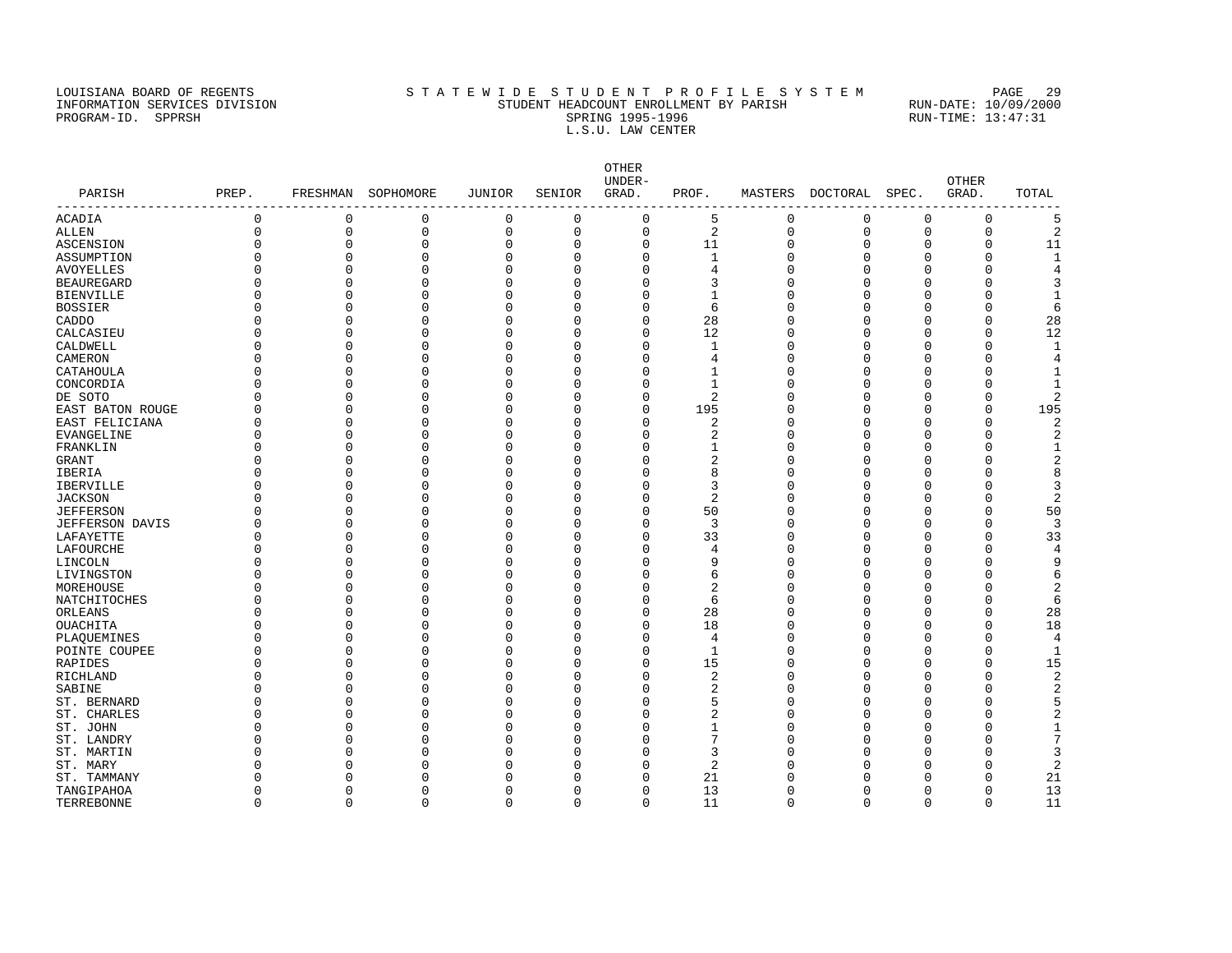# LOUISIANA BOARD OF REGENTS STATEWIDE STUDENT PROFILE SYSTEM PAGE 30 INFORMATION SERVICES DIVISION STUDENT HEADCOUNT ENROLLMENT BY PARISH RUN-DATE: 10/09/2000 PROGRAM-ID. SPPRSH SPRING 1995-1996 SPRING 1995-1996 RUN-TIME: 13:47:31 L.S.U. LAW CENTER

| PARISH              | PREP. | FRESHMAN | SOPHOMORE | JUNIOR | SENIOR | OTHER<br>UNDER-<br>GRAD. | PROF. | MASTERS | DOCTORAL | SPEC. | OTHER<br>GRAD. | TOTAL |
|---------------------|-------|----------|-----------|--------|--------|--------------------------|-------|---------|----------|-------|----------------|-------|
| UNION               |       |          |           |        |        |                          |       |         |          |       |                |       |
| VERMILLION          |       |          |           |        |        |                          |       |         |          |       |                |       |
| VERNON              |       |          |           |        |        |                          |       |         |          |       |                |       |
| WASHINGTON          |       |          |           |        |        |                          |       |         |          |       |                |       |
| WEST CARROLL        |       |          |           |        |        |                          |       |         |          |       |                |       |
| WEST FELICIANA      |       |          |           |        |        |                          |       |         |          |       |                |       |
| WINN                |       |          |           |        |        |                          |       |         |          |       |                |       |
| LOUISIANA TOTALS    |       |          |           |        |        |                          | 562   |         |          |       |                | 562   |
| OUT-OF-STATE TOTALS |       |          |           |        |        |                          | 66    |         |          |       |                | 66    |
| FOREIGN TOTALS      |       |          |           |        |        |                          |       |         |          |       |                | 9     |
| TOTAL STUDENTS      |       |          |           |        |        |                          | 637   |         |          |       |                | 637   |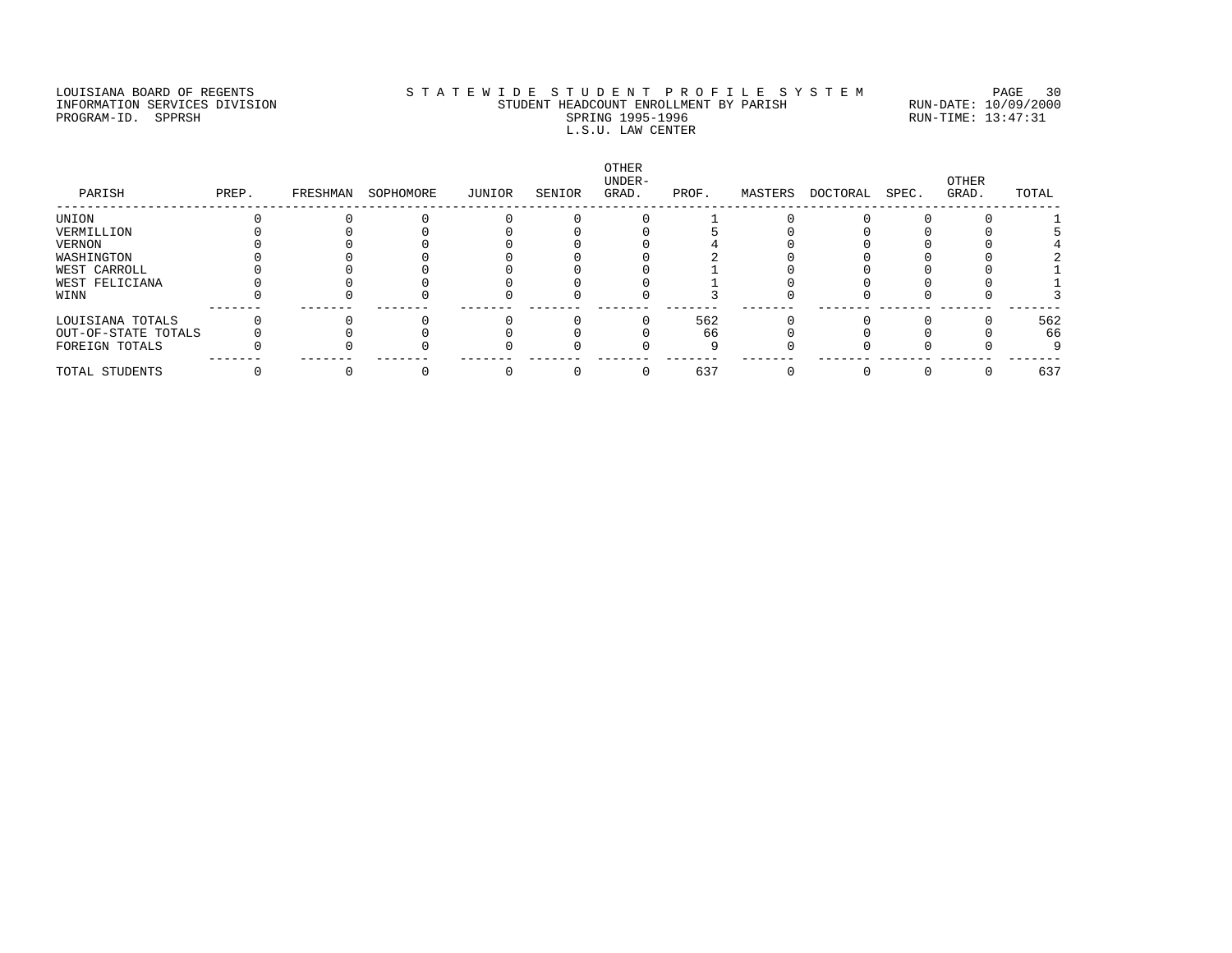# LOUISIANA BOARD OF REGENTS STA TEWIDE STUDENT PROFILE SYSTEM PAGE 31 INFORMATION SERVICES DIVISION STUDENT HEADCOUNT ENROLLMENT BY PARISH RUN-DATE: 10/09/2000 PROGRAM-ID. SPPRSH SPRING 1995-1996 SPRING 1995-1996 RUN-TIME: 13:47:31 SOUTHERN U. IN BATON ROUGE

| PARISH           | PREP.       |                | FRESHMAN SOPHOMORE | JUNIOR       | SENIOR         | <b>OTHER</b><br>UNDER-<br>GRAD. | PROF.          |              | MASTERS DOCTORAL | SPEC.        | <b>OTHER</b><br>GRAD. | TOTAL |
|------------------|-------------|----------------|--------------------|--------------|----------------|---------------------------------|----------------|--------------|------------------|--------------|-----------------------|-------|
| ACADIA           | $\mathbf 0$ | 11             | 8                  | $\sqrt{2}$   | 7              | $\mathbf 0$                     | 0              | 4            | 1                | $\mathbf 0$  | 1                     | 34    |
| ALLEN            | $\Omega$    | 6              | 3                  | 3            | 5              | $\mathbf 0$                     | $\mathbf{1}$   | 2            | $\mathbf 0$      | $\mathbf{0}$ | $\mathbf 0$           | 20    |
| ASCENSION        |             | 51             | 39                 | 31           | 35             | $\mathbf{1}$                    | 2              | 17           | $\Omega$         | $\Omega$     | 0                     | 176   |
| ASSUMPTION       |             | 8              | 11                 | 4            | 15             | $\Omega$                        | 2              | 4            | $\Omega$         | $\Omega$     | $\mathbf{1}$          | 45    |
| AVOYELLES        |             | 6              | 7                  | 6            | 8              | $\Omega$                        |                | 8            | $\Omega$         |              | $\Omega$              | 39    |
| BEAUREGARD       |             | 5              | 3                  | 2            |                | $\Omega$                        |                |              | $\Omega$         |              | $\Omega$              | 20    |
| BIENVILLE        |             |                |                    | 1            | $\Omega$       | $\Omega$                        | $\Omega$       |              | $\Omega$         |              | n                     | 5     |
| BOSSIER          |             | $\overline{4}$ | 4                  | 2            | 4              | $\Omega$                        | 2              | 3            |                  |              | n                     | 20    |
| CADDO            |             | 57             | 48                 | 35           | 59             | $\Omega$                        | 10             | 22           | $\Omega$         |              | $\Omega$              | 231   |
| CALCASIEU        |             | 40             | 20                 | 21           | 27             | $\overline{0}$                  | 8              | 14           | $\Omega$         | ∩            | $\Omega$              | 130   |
| CALDWELL         |             | 3              | 5                  | 3            | $\overline{2}$ | $\Omega$                        | $\Omega$       | 2            | $\Omega$         | $\cap$       | $\Omega$              | 15    |
| CAMERON          |             | $\mathbf{1}$   | O                  | $\Omega$     | $\Omega$       | $\Omega$                        |                |              | $\Omega$         |              | $\Omega$              | 3     |
| CATAHOULA        |             | 10             |                    | 3            | 4              | $\Omega$                        | U              |              | $\Omega$         |              | ∩                     | 21    |
| CLAIBORNE        |             | 4              | 1                  | $\mathbf{1}$ | $\overline{2}$ | $\Omega$                        | $\Omega$       | O            | $\Omega$         | ∩            | $\Omega$              | 8     |
| CONCORDIA        |             | 15             | 9                  | 4            | 14             | $\Omega$                        | $\Omega$       | 2            | $\Omega$         |              | $\Omega$              | 44    |
| DE SOTO          |             | 10             | 5                  | 3            | 7              | $\Omega$                        | $\Omega$       | 3            |                  | $\cap$       | $\mathbf{0}$          | 29    |
| EAST BATON ROUGE |             | 908            | 537                | 431          | 780            | 8                               | 86             | 313          | $\Omega$         | $\cap$       | $\mathbf{1}$          | 3,064 |
| EAST CARROLL     |             | 6              | 5                  | 4            | 5              | $\Omega$                        | 2              | 7            | $\Omega$         | $\cap$       | $\Omega$              | 29    |
| EAST FELICIANA   |             | 35             | 18                 | 13           | 36             | $\Omega$                        | 2              | 19           | $\Omega$         | $\cap$       | $\Omega$              | 123   |
| EVANGELINE       |             | 14             | 7                  | 5            | 6              | $\overline{c}$                  | $\Omega$       | 20           | $\Omega$         |              | २                     | 57    |
| FRANKLIN         |             | 11             | 8                  | 4            | 4              | $\Omega$                        | $\Omega$       | 7            | $\Omega$         |              | n                     | 34    |
| GRANT            |             | 5              | $\Omega$           | $\mathbf 0$  | $\mathbf{1}$   | $\Omega$                        | $\Omega$       | $\mathbf{1}$ | $\Omega$         | ∩            | n                     | 7     |
| IBERIA           |             | 27             | 18                 | 11           | 11             | $\Omega$                        | б              | 27           |                  | $\cap$       | $\Omega$              | 101   |
| IBERVILLE        |             | 83             | 59                 | 34           | 73             | $\overline{0}$                  | 3              | 37           | $\Omega$         | $\cap$       | $\Omega$              | 289   |
| JACKSON          |             | $\mathbf{1}$   | 7                  | 2            | $\mathbf 0$    | $\Omega$                        |                | $\mathbf{1}$ | $\Omega$         | $\cap$       | $\Omega$              | 13    |
| JEFFERSON        |             | 43             | 19                 | 18           | 23             | $\Omega$                        | 9              | 11           | $\Omega$         | $\Omega$     | $\Omega$              | 123   |
| JEFFERSON DAVIS  |             | 7              | 3                  | 0            | 5              | $\Omega$                        |                | 3            | $\Omega$         | ∩            | $\Omega$              | 19    |
| LAFAYETTE        |             | 39             | 24                 | 9            | 25             | $\overline{0}$                  | 8              | 18           | $\Omega$         | $\cap$       | $\Omega$              | 123   |
| LAFOURCHE        |             | 9              | 6                  | 6            | 8              | $\Omega$                        |                | 2            | $\Omega$         |              | $\Omega$              | 35    |
| LA SALLE         |             | 2              | 1                  | 1            | 2              | $\Omega$                        | O              | O            | $\Omega$         |              | $\Omega$              | 6     |
| LINCOLN          |             | 2              |                    | $\Omega$     |                | $\Omega$                        |                |              | $\Omega$         |              | ∩                     | 10    |
| LIVINGSTON       |             | 9              |                    | 6            | 9              | $\Omega$                        | 2              |              | $\Omega$         | $\cap$       | $\Omega$              | 39    |
| MADISON          |             | 11             | 3                  |              | 3              | $\Omega$                        | 3              | 3            | $\Omega$         |              | $\cap$                | 24    |
| MOREHOUSE        |             | 7              | 6                  | 0            | 10             | $\Omega$                        | $\Omega$       |              | $\Omega$         | $\cap$       | $\Omega$              | 30    |
| NATCHITOCHES     |             | 9              | 6                  | 4            | 16             | $\Omega$                        | 6              | 2            | $\Omega$         | $\cap$       | $\Omega$              | 43    |
| ORLEANS          |             | 185            | 96                 | 77           | 137            | 0                               | 52             | 47           |                  | ∩            | $\Omega$              | 595   |
| OUACHITA         |             | 38             | 22                 | 14           | 27             | $\Omega$                        | 6              | 5            | $\Omega$         | $\cap$       | $\mathbf{1}$          | 113   |
| PLAQUEMINES      |             | 10             | 6                  | 3            | 10             | $\Omega$                        | $\Omega$       | $\mathbf{1}$ | $\Omega$         | $\cap$       | $\Omega$              | 30    |
| POINTE COUPEE    |             | 38             | 14                 | 22           | 26             | 1                               | 2              | 30           | $\Omega$         |              | 3                     | 136   |
| RAPIDES          |             | 41             | 28                 | 22           | 37             | $\Omega$                        | 13             | 19           | $\Omega$         | O            | $\Omega$              | 160   |
| RED RIVER        |             | $\mathbf{1}$   | 4                  | 1            | $\mathbf{1}$   | $\Omega$                        | $\Omega$       | 2            | $\Omega$         |              | $\cap$                | 9     |
| RICHLAND         |             | 5              | U                  | $\Omega$     | 2              | $\Omega$                        |                |              | $\Omega$         |              | $\cap$                | 9     |
| SABINE           |             | 2              |                    | 2            | 3              | $\Omega$                        | U              |              | $\Omega$         |              |                       | 7     |
| ST. BERNARD      |             | 3              | O                  | 0            | 5              | C                               |                | Λ            |                  |              | ∩                     | 9     |
| ST. CHARLES      |             | 5              | 4                  | 3            | 6              | $\cap$                          | 2              |              |                  | ∩            | ∩                     | 21    |
| ST. HELENA       | $\cap$      | 19             | 14                 | 6            | 22             | $\Omega$                        | $\overline{1}$ | 15           | $\Omega$         | $\Omega$     | $\Omega$              | 77    |
|                  |             |                |                    |              |                |                                 |                |              |                  |              |                       |       |

ST. JAMES 0 31 26 22 29 0 3 13 1 0 0 125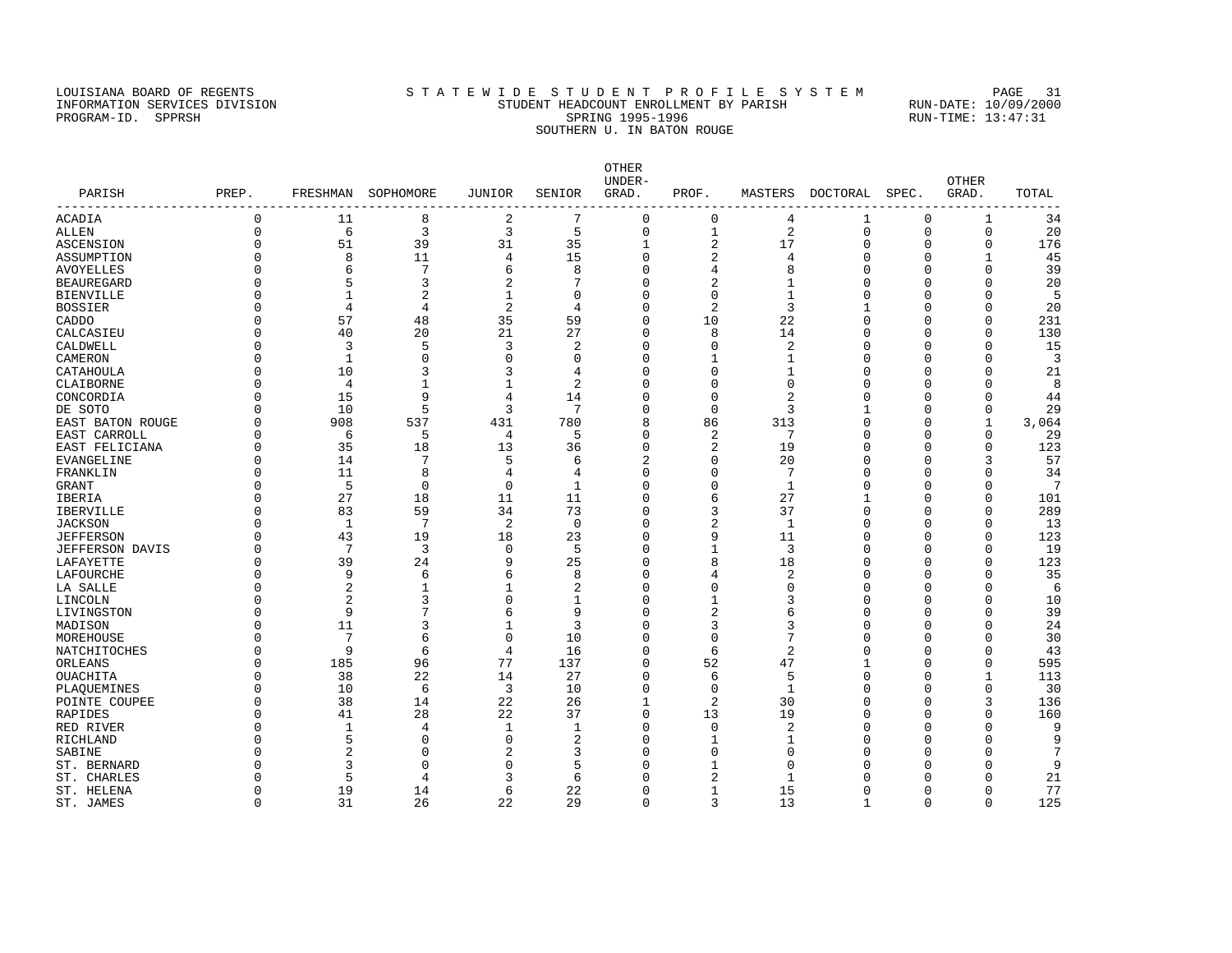# LOUISIANA BOARD OF REGENTS STATEWIDE STUDENT PROFILE SYSTEM PAGE 32 INFORMATION SERVICES DIVISION STUDENT HEADCOUNT ENROLLMENT BY PARISH RUN-DATE: 10/09/2000 PROGRAM-ID. SPPRSH SPRING 1995-1996 SPRING 1995-1996 RUN-TIME: 13:47:31 SOUTHERN U. IN BATON ROUGE

| PARISH              | PREP. |       | FRESHMAN SOPHOMORE | JUNIOR | SENIOR | OTHER<br>UNDER-<br>GRAD. | PROF. | MASTERS | DOCTORAL SPEC. |   | OTHER<br>GRAD. | TOTAL |
|---------------------|-------|-------|--------------------|--------|--------|--------------------------|-------|---------|----------------|---|----------------|-------|
| ST. JOHN            |       | 25    | 11                 | 10     | 14     |                          |       | 6       |                |   |                | 67    |
| ST. LANDRY          |       | 61    | 45                 | 55     | 50     |                          |       | 94      |                |   |                | 316   |
| ST. MARTIN          |       | 16    |                    |        | 12     |                          |       |         |                |   |                | 52    |
| ST. MARY            |       | 19    | 15                 | 19     | 22     |                          |       | 18      |                |   |                | 97    |
| ST. TAMMANY         |       | 18    | 18                 |        |        |                          |       |         |                |   |                | 59    |
| TANGIPAHOA          |       | 36    | 24                 | 21     | 21     |                          |       | 21      |                |   |                | 123   |
| TENSAS              |       | 10    |                    |        | 17     |                          |       |         |                |   |                | 44    |
| TERREBONNE          |       | 24    |                    |        | 20     |                          |       | 10      |                |   |                | 75    |
| UNION               |       |       |                    |        |        |                          |       |         |                |   |                | 12    |
| VERMILLION          |       |       |                    |        |        |                          |       |         |                |   |                | 25    |
| VERNON              |       |       |                    |        |        |                          |       |         |                |   |                | 17    |
| WASHINGTON          |       | 25    | 15                 |        | 25     |                          |       |         |                |   |                | 88    |
| WEBSTER             |       | 15    | 13                 |        |        |                          |       |         |                |   |                | 45    |
| WEST BATON ROUGE    |       | 43    | 30                 | 19     | 34     |                          |       |         |                |   |                | 146   |
| WEST CARROLL        |       |       |                    |        |        |                          |       |         |                |   |                | 14    |
| WEST FELICIANA      |       |       | 11                 |        | 13     |                          |       |         |                |   |                | 61    |
| WINN                |       |       |                    |        |        |                          |       |         |                |   |                |       |
| LOUISIANA TOTALS    |       | 2,170 | 1,342              | 1,029  | 1,777  | 16                       | 276   | 919     |                |   | 13             | 7,548 |
| OUT-OF-STATE TOTALS |       | 570   | 357                | 311    | 522    |                          | 36    | 133     |                |   | <sup>0</sup>   | 1,932 |
| FOREIGN TOTALS      |       | 40    | 17                 | 19     | 40     |                          |       | 58      |                |   |                | 178   |
| TOTAL STUDENTS      | 0     | 2,780 | 1,716              | 1,359  | 2,339  | 17                       | 315   | 1,110   |                | 0 | 13             | 9,658 |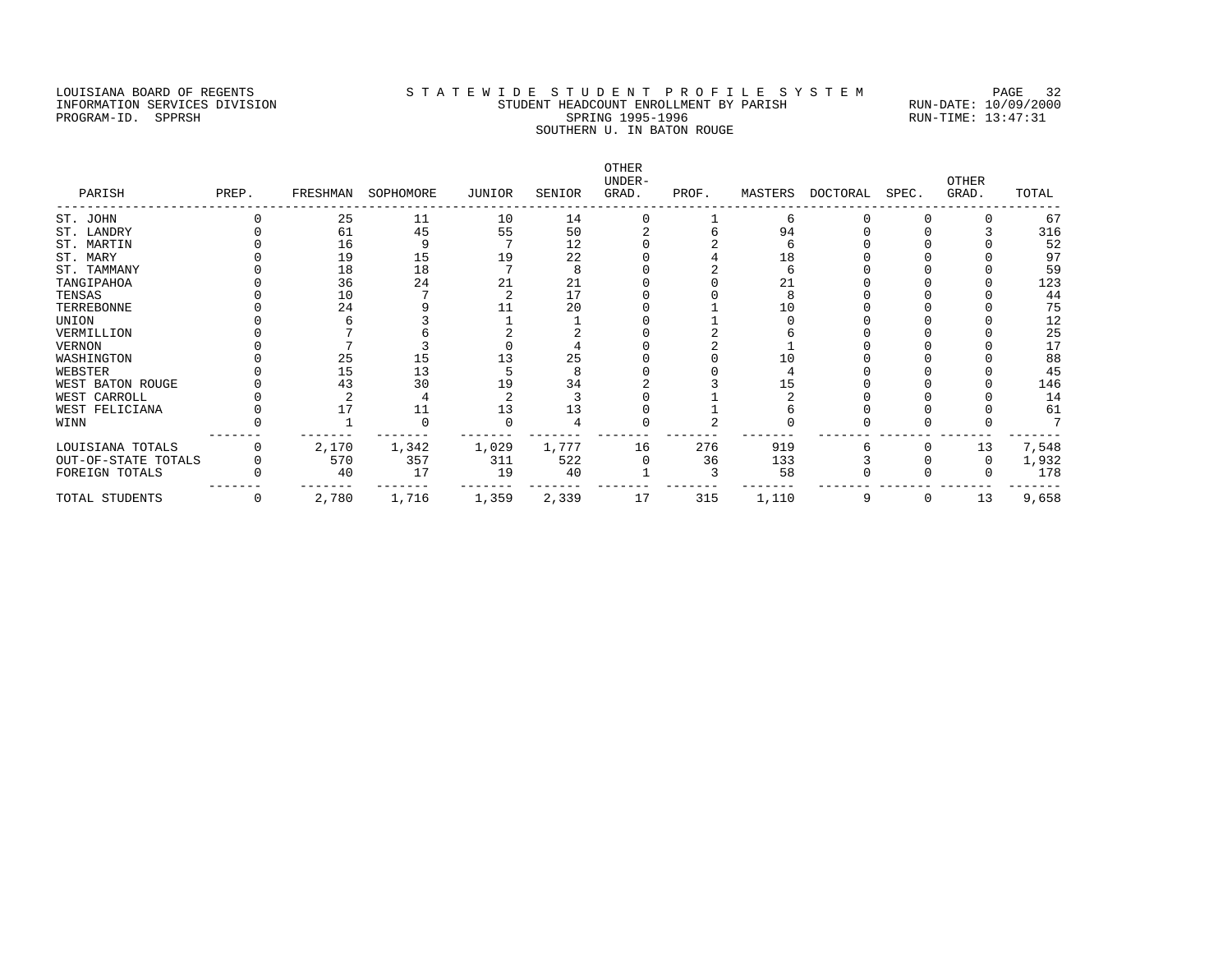### LOUISIANA BOARD OF REGENTS STATEWIDE STUDENT PROFILE SYSTEM PAGE 33 INFORMATION SERVICES DIVISION STUDENT HEADCOUNT ENROLLMENT BY PARISH RUN-DATE: 10/09/2000 PROGRAM-ID. SPPRSH SPRING 1995-1996 SPRING 1995-1996 RUN-TIME: 13:47:31 SOUTHERN U. IN NEW ORLEANS

OTHER UNDER- OTHER PARISH PREP. FRESHMAN SOPHOMORE JUNIOR SENIOR GRAD. PROF. MASTERS DOCTORAL SPEC. GRAD. TOTAL ------------------------------------------------------------------------------------------------------------------------------------ ACADIA 0 1 0 0 0 0 0 0 0 0 0 1 ASCENSION 0 1 0 0 2 1 0 0 0 0 0 4 ASSUMPTION 0 0 1 0 2 1 0 1 0 0 5 AVOYELLES 0 0 0 0 2 1 0 0 0 0 3 BOSSIER 0 0 1 0 0 1 0 0 0 0 0 2 CADDO 0 0 0 1 1 0 0 1 0 0 0 3 CALCASIEU 0 0 1 1 1 0 0 1 0 0 0 4 CONCORDIA 0 1 0 0 1 1 0 0 0 0 0 3 EAST BATON ROUGE 0 3 4 1 6 3 0 2 0 0 0 19 EAST CARROLL 0 0 1 0 0 0 0 0 0 0 0 1 EAST FELICIANA 0 0 0 0 1 0 0 0 0 0 0 1  $\texttt{EVANGELINE}$  0 1 0 0 1 0 0 0 0 0 0 2 FRANKLIN 0 0 1 1 1 0 0 0 0 0 0 3 IBERIA 0 3 0 4 2 0 0 0 0 0 0 9 IBERVILLE 0 3 0 0 2 1 0 1 0 0 0 7 JEFFERSON 0 126 65 51 130 22 0 14 0 0 0 408 JEFFERSON DAVIS 0 120 0 1 130 22 0 14 0 0 0 0 0 2<br>JEFFERSON DAVIS 0 0 0 1 0 1 0 0 0 0 23 LAFAYETTE 0 16 0 0 4 2 0 1 0 0 0 23 LAFOURCHE 0 0 3 1 5 0 0 1 0 0 0 10 LA SALLE 0 0 0 1 0 1 0 0 0 0 0 2 LINCOLN 0 0 0 0 2 0 0 0 0 0 0 2 MOREHOUSE 0 0 0 0 1 0 0 0 0 0 0 1 NATCHITOCHES 0 0 0 0 1 1 0 0 0 0 0 0 2 ORLEANS 0 944 540 481 960 223 0 268 0 0 0 3,416 OUACHITA 0 1 0 0 0 0 0 0 0 0 0 1 PLAQUEMINES 0 2 5 6 11 4 0 0 0 0 0 28 POINTE COUPEE 0 0 0 2 0 0 0 0 0 0 0 0 2 RAPIDES 0 1 0 0 1 1 0 2 0 0 5 SABINE 0 1 0 0 0 0 0 0 0 0 0 0 0 1 ST. BERNARD 0 2 2 5 11 1 0 0 0 0 0 21 ST. CHARLES 0 11 9 14 12 2 0 2 0 0 0 50 ST. HELENA 0 0 0 0 3 1 0 0 0 0 0 4 ST. JAMES 0 0 2 2 1 0 0 0 0 0 0 5 ST. JOHN 0 9 9 9 7 4 4 0 2 0 0 0 35 ST. LANDRY 0 1 1 0 2 1 0 3 0 0 0 8 ST. MARTIN 0 0 0 1 1 1 0 0 0 0 0 0 0 3 ST. MARY 0 0 3 0 1 0 0 1 0 0 0 5 ST. TAMMANY 0 7 6 5 6 1 0 2 0 0 27 TANGIPAHOA 0 1 3 0 3 3 0 0 0 0 0 10 TENSAS 0 0 0 0 1 0 0 0 0 0 0 1 TERREBONNE 0 4 0 2 6 3 0 1 0 0 0 16 WASHINGTON 0 1 1 2 5 2 0 0 0 0 0 11 WEST FELICIANA 0 1 1 0 0 0 0 0 0 0 0 2 ------- ------- ------- ------- ------- ------- ------- ------- ------- ------- ------- ------- LOUISIANA TOTALS 0 1,141 662 588 1,193 281 0 303 0 0 0 4,168 OUT-OF-STATE TOTALS 0 29 17 11 20 13 0 1 0 0 0 91

FOREIGN TOTALS 0 21 9 11 14 6 0 4 0 0 0 65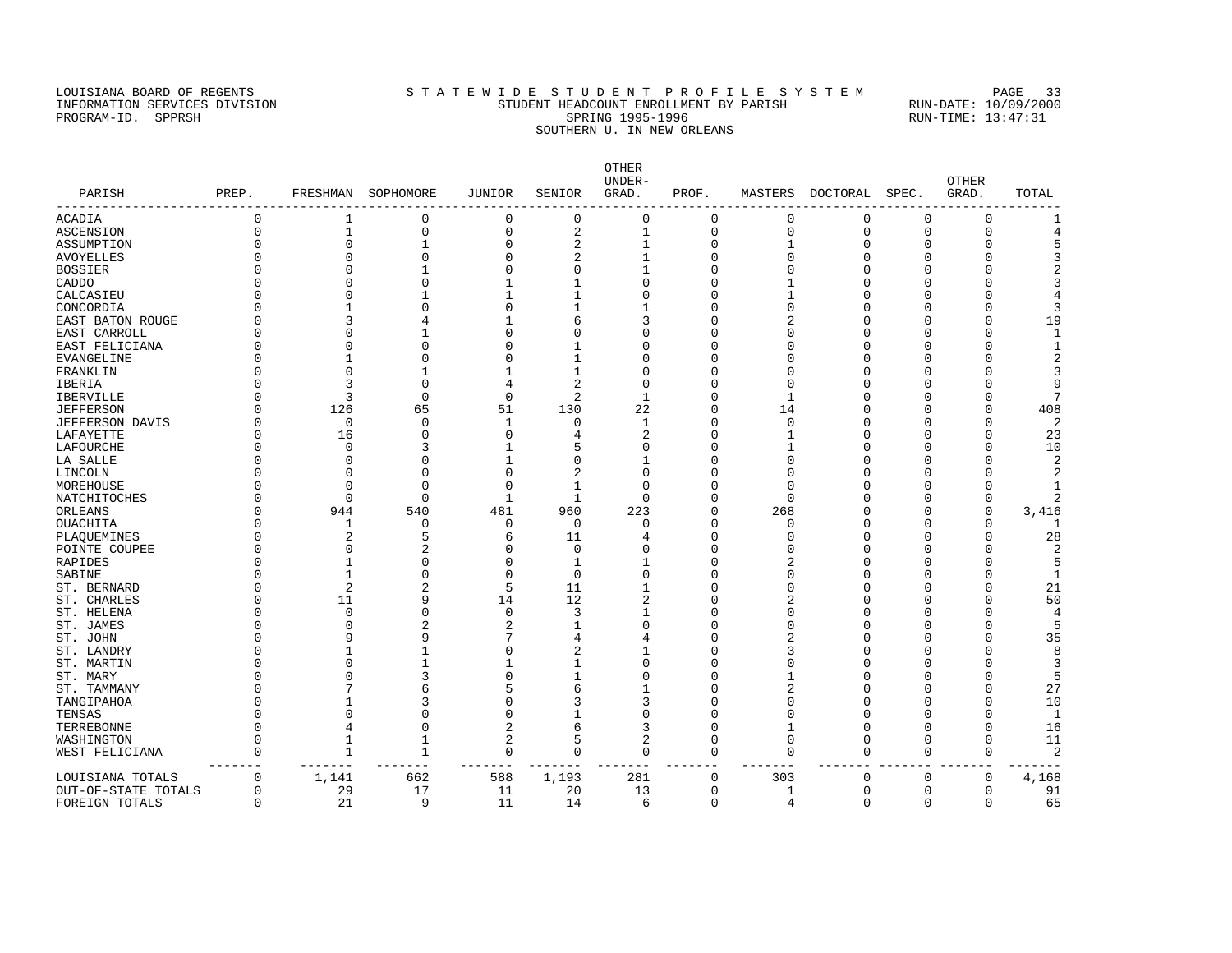# LOUISIANA BOARD OF REGENTS STATEWIDE STUDENT PROFILE SYSTEM PAGE 34 INFORMATION SERVICES DIVISION STUDENT HEADCOUNT ENROLLMENT BY PARISH RUN-DATE: 10/09/2000 PROGRAM-ID. SPPRSH SPRING 1995-1996 SPRING 1995-1996 RUN-TIME: 13:47:31 SOUTHERN U. IN NEW ORLEANS

| PARISH         | PREP | FRESHMAN | SOPHOMORE  | JUNIOR | SENIOR      | OTHER<br>UNDER-<br>GRAD. | PROF | MASTERS | DOCTORAL | SPEC. | OTHER<br>GRAD. | TOTAL |
|----------------|------|----------|------------|--------|-------------|--------------------------|------|---------|----------|-------|----------------|-------|
| TOTAL STUDENTS | ---- | 1,191    | ---<br>688 | 610    | $\pm$ , 227 | 300                      |      | 308     |          |       |                | 4,324 |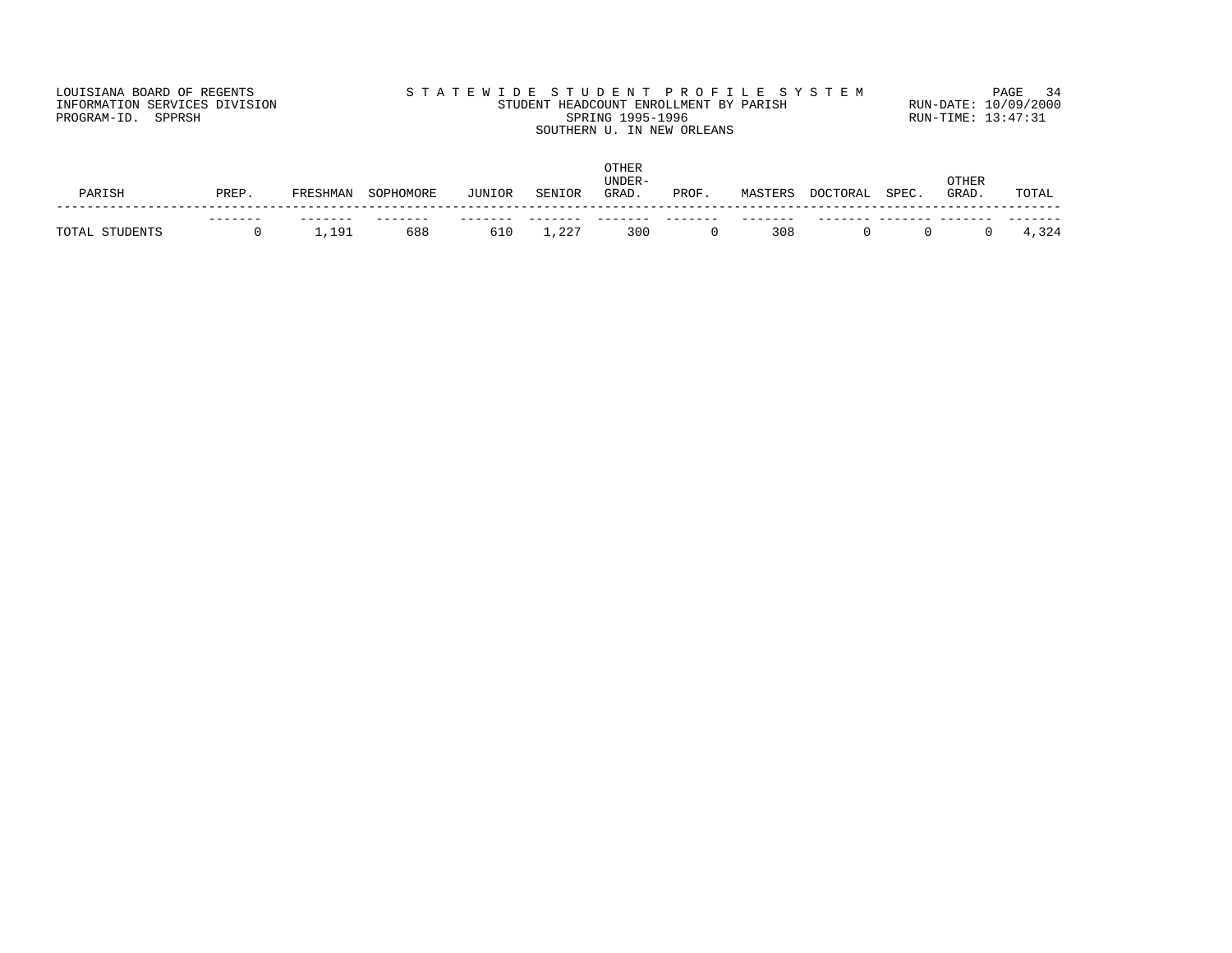### LOUISIANA BOARD OF REGENTS SAN STATEWIDE STUDENT PROFILE SYSTEM PAGE 35 INFORMATION SERVICES DIVISION STUDENT HEADCOUNT ENROLLMENT BY PARISH RUN-DATE: 10/09/2000 PROGRAM-ID. SPPRSH SPRING 1995-1996 SPRING 1995-1996 RUN-TIME: 13:47:31 SOUTHERN U. IN SHREVEPORT

OTHER UNDER- OTHER PARISH PREP. FRESHMAN SOPHOMORE JUNIOR SENIOR GRAD. PROF. MASTERS DOCTORAL SPEC. GRAD. TOTAL ------------------------------------------------------------------------------------------------------------------------------------ ACADIA 0 0 0 0 0 1 0 0 0 0 0 1 ASSUMPTION 0 1 0 0 0 0 0 0 0 0 0 1 BEAUREGARD 0 1 0 0 0 0 0 0 0 0 0 1 BIENVILLE 0 3 0 0 0 2 0 0 0 0 0 5 BOSSIER 0 45 20 0 0 17 0 0 0 0 0 82 CADDO 0 658 226 0 0 193 0 0 0 0 0 1,077 CALCASIEU 0 1 0 0 0 0 0 0 0 0 0 1 CATAHOULA 0 0 0 0 0 1 0 0 0 0 0 1 CLAIBORNE 0 4 2 0 0 2 0 0 0 0 0 8 CONCORDIA 0 1 0 0 0 0 0 0 0 0 0 0 1 DE SOTO 0 43 18 0 0 7 0 0 0 0 0 68 EAST BATON ROUGE 0 2 0 0 0 3 0 0 0 0 0 5 EAST FELICIANA 0 1 0 0 0 0 0 0 0 0 0 1 FRANKLIN 0 1 0 0 0 0 0 0 0 0 0 1 GRANT 0 1 0 0 0 1 0 0 0 0 0 2 IBERVILLE 0 1 1 0 0 0 0 0 0 0 0 2 JACKSON 0 1 0 0 0 0 0 0 0 0 0 1 JEFFERSON 0 1 0 0 0 1 0 0 0 0 0 2 JEFFERSON DAVIS 0 1 0 0 0 0 0 0 0 0 0 1 LA SALLE 0 2 0 0 0 0 0 0 0 0 0 2 LINCOLN 0 1 0 0 0 0 0 0 0 0 0 1 MADISON 0 1 0 0 0 0 0 0 0 0 0 1 MOREHOUSE 0 0 0 0 0 1 0 0 0 0 0 1 NATCHITOCHES 0 0 1 0 0 3 0 0 0 0 0 4 ORLEANS 0 4 0 0 0 1 0 0 0 0 0 5 OUACHITA 0 3 0 0 0 2 0 0 0 0 0 5 RAPIDES 0 2 0 0 0 0 0 0 0 0 2 RED RIVER 0 7 1 0 0 2 0 0 0 0 0 10 RICHLAND 0 1 0 0 0 0 0 0 0 0 0 1 ST. CHARLES 0 1 0 0 0 0 0 0 0 0 0 1 ST. MARTIN 0 0 0 0 0 1 0 0 0 0 0 1 TENSAS 0 1 0 0 0 0 0 0 0 0 0 1 UNION 0 1 0 0 0 0 0 0 0 0 0 1 VERMILLION 0 1 0 0 0 0 0 0 0 0 0 1 VERNON 0 1 0 0 0 0 0 0 0 0 0 1 WASHINGTON 0 3 0 0 0 1 0 0 0 0 0 4 WEBSTER 0 12 5 0 0 4 0 0 0 0 0 21 ------- ------- ------- ------- ------- ------- ------- ------- ------- ------- ------- ------- LOUISIANA TOTALS 0 807 274 0 0 243 0 0 0 0 0 1,324 OUT-OF-STATE TOTALS 0 0 0 0 0 0 0 0 0 0 0 0 FOREIGN TOTALS 0 0 0 0 0 0 0 0 0 0 0 0  $\verb|TOTAL STUDENTS| 0 | 807 | 274 | 0 | 0 | 243 | 0 | 0 | 0 | 0 | 0 | 1,324 |$  $T_1$   $T_2$   $T_3$   $T_4$   $T_5$   $T_6$   $T_7$   $T_8$   $T_8$   $T_9$   $T_9$   $T_9$   $T_9$   $T_9$   $T_9$   $T_9$   $T_9$   $T_9$   $T_9$   $T_9$   $T_9$   $T_9$   $T_9$   $T_9$   $T_9$   $T_9$   $T_9$   $T_9$   $T_9$   $T_9$   $T_9$   $T_9$   $T_9$   $T_9$   $T_9$   $T_9$   $T_9$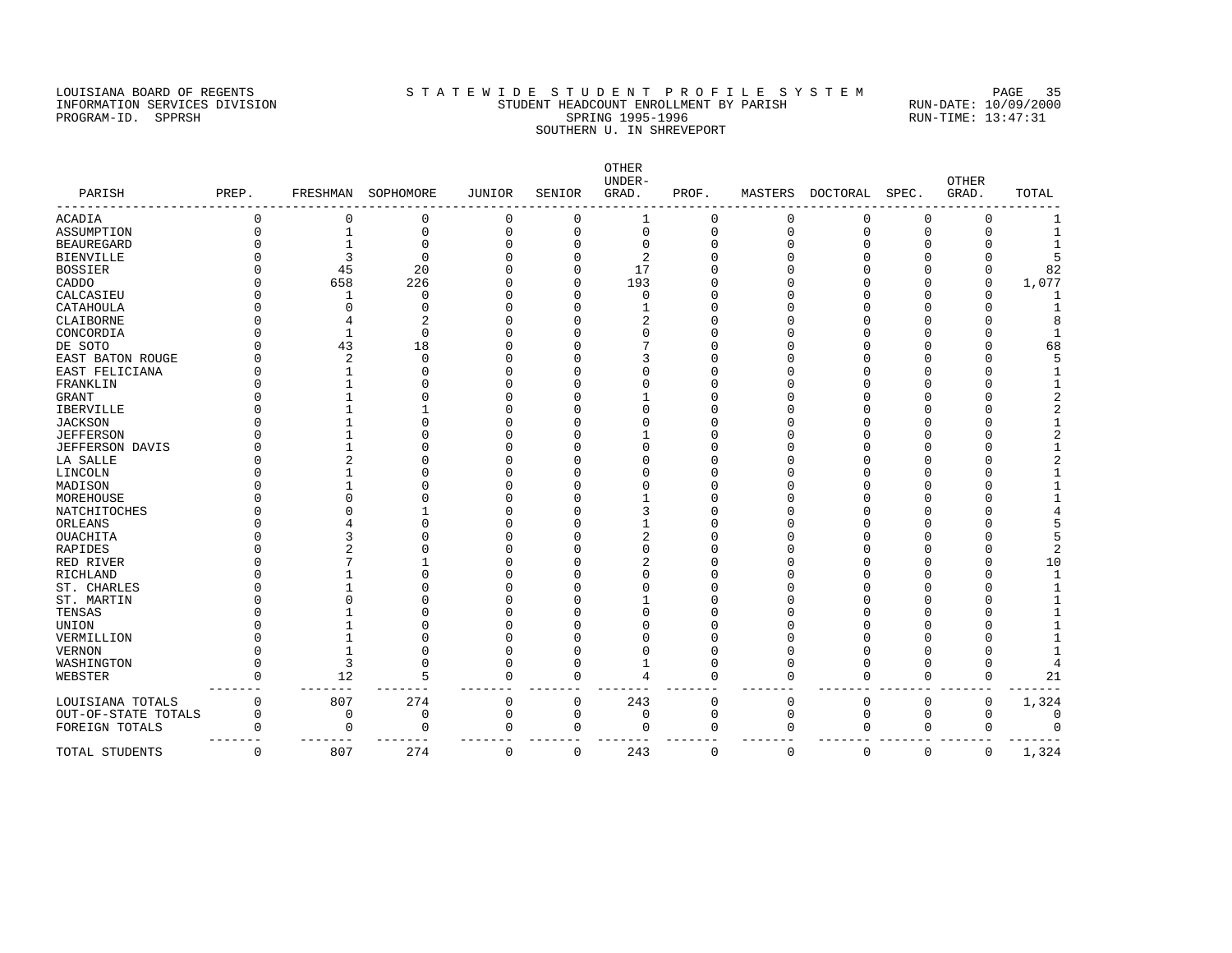# LOUISIANA BOARD OF REGENTS SAN STATEWIDE STUDENT PROFILE SYSTEM PAGE 36 INFORMATION SERVICES DIVISION STUDENT HEADCOUNT ENROLLMENT BY PARISH RUN-DATE: 10/09/2000 PROGRAM-ID. SPPRSH SPRING 1995-1996 SPRING 1995-1996 RUN-TIME: 13:47:31 PUBLIC INSTITUTION SUMMARY

| PARISH            | PREP.          |       | FRESHMAN SOPHOMORE | JUNIOR | SENIOR | OTHER<br>UNDER-<br>GRAD. | PROF.          | MASTERS | DOCTORAL       | SPEC.          | <b>OTHER</b><br>GRAD. | TOTAL  |
|-------------------|----------------|-------|--------------------|--------|--------|--------------------------|----------------|---------|----------------|----------------|-----------------------|--------|
| ACADIA            | $\Omega$       | 567   | 354                | 185    | 310    | 40                       | 6              | 73      | 7              | $\mathbf 0$    | 17                    | 1,559  |
| ALLEN             | $\Omega$       | 194   | 102                | 64     | 100    | 12                       | 3              | 59      | $\mathbf 0$    | $\mathbf 0$    | 8                     | 542    |
| ASCENSION         | $\Omega$       | 502   | 354                | 276    | 381    | 12                       | 16             | 89      | 12             | $\mathbf{1}$   | 19                    | 1,662  |
| ASSUMPTION        | 2              | 158   | 109                | 94     | 136    | 2                        | 3              | 73      | 4              | $\Omega$       | 10                    | 591    |
| AVOYELLES         | $\Omega$       | 411   | 145                | 89     | 146    | 37                       | 9              | 60      | $\mathbf 1$    | $\Omega$       | 15                    | 913    |
| <b>BEAUREGARD</b> | 20             | 247   | 161                | 111    | 212    | -5                       | 5              | 83      | 6              | 6              | 14                    | 870    |
| BIENVILLE         | 0              | 109   | 68                 | 63     | 84     | 46                       | 1              | 27      | 9              | $\mathbf{1}$   | 32                    | 440    |
| BOSSIER           |                | 557   | 415                | 450    | 698    | 53                       | 14             | 149     | 11             | 9              | 159                   | 2,519  |
| CADDO             | 8              | 2,044 | 1,297              | 965    | 1,478  | 279                      | 51             | 389     | 42             | 23             | 324                   | 6,900  |
| CALCASIEU         | 45             | 1,639 | 944                | 799    | 1,307  | 35                       | 25             | 631     | 10             | 4              | 25                    | 5,464  |
| CALDWELL          |                | 79    | 54                 | 37     | 54     | 1                        | 1              | 28      | 0              | 1              | 15                    | 271    |
| CAMERON           | $\Omega$       | 75    | 51                 | 36     | 60     | 1                        | 5              | 22      | 1              | 0              | $\mathbf 0$           | 251    |
| CATAHOULA         | 5              | 166   | 80                 | 45     | 58     | 5                        | $\mathbf{1}$   | 23      | $\mathbf{1}$   | 2              | 9                     | 395    |
| CLAIBORNE         | $\Omega$       | 94    | 58                 | 54     | 84     | 7                        | 1              | 32      | 6              | 0              | 19                    | 355    |
| CONCORDIA         | $\Omega$       | 130   | 99                 | 72     | 135    | 8                        | 3              | 39      | 3              | $\overline{2}$ | 10                    | 501    |
| DE SOTO           | $\mathbf{1}$   | 185   | 135                | 97     | 145    | 12                       | 2              | 32      | 3              | 3              | 42                    | 657    |
| EAST BATON ROUGE  |                | 3,608 | 2,577              | 2,384  | 3,685  | 188                      | 328            | 1,445   | 334            | 3              | 195                   | 14,748 |
| EAST CARROLL      | $\Omega$       | 72    | 40                 | 46     | 47     | 2                        | 2              | 27      | 3              | 1              | 10                    | 250    |
| EAST FELICIANA    | $\Omega$       | 103   | 70                 | 49     | 95     | 3                        | 5              | 36      | 5              | 0              | 5                     | 371    |
| EVANGELINE        | $\Omega$       | 408   | 209                | 81     | 164    | 59                       | 3              | 62      | 3              | $\mathbf{1}$   | 5                     | 995    |
| FRANKLIN          |                | 175   | 117                | 70     | 152    | 2                        | 2              | 70      | 4              | 3              | 31                    | 628    |
| GRANT             |                | 172   | 69                 | 48     | 80     | 14                       | $\overline{2}$ | 32      | $\overline{2}$ | $\mathbf{1}$   | 6                     | 427    |
| IBERIA            |                | 635   | 377                | 314    | 475    | 83                       | 19             | 121     | 10             | 0              | 36                    | 2,071  |
| IBERVILLE         | $\Omega$       | 215   | 151                | 110    | 191    | 11                       | 7              | 68      | 4              | 0              | 8                     | 765    |
| <b>JACKSON</b>    |                | 162   | 95                 | 77     | 94     | 21                       | 4              | 41      | 4              | 2              | 17                    | 518    |
| JEFFERSON         | 12             | 5,122 | 3,112              | 1,357  | 2,246  | 1,391                    | 84             | 1,265   | 130            | 1              | 59                    | 14,779 |
| JEFFERSON DAVIS   | $\Omega$       | 265   | 160                | 118    | 216    | 10                       | 5              | 92      | 2              | $\Omega$       | 3                     | 871    |
| LAFAYETTE         | 12             | 2,052 | 1,579              | 1,226  | 2,201  | 498                      | 49             | 628     | 92             | 6              | 198                   | 8,541  |
| LAFOURCHE         | 7              | 740   | 548                | 410    | 656    | 26                       | 8              | 321     | 21             | 7              | 18                    | 2,762  |
| LA SALLE          |                | 168   | 88                 | 57     | 74     | 10                       | 0              | 14      | 1              | 2              | 5                     | 420    |
| LINCOLN           | 8              | 410   | 307                | 228    | 414    | 373                      | 12             | 156     | 48             | 10             | 69                    | 2,035  |
| LIVINGSTON        | 1              | 638   | 402                | 344    | 405    | 11                       | 16             | 157     | 18             | 0              | 6                     | 1,998  |
| MADISON           | $\mathbf 0$    | 123   | 58                 | 66     | 83     | 14                       | 3              | 32      | 2              | $\mathbf 0$    | 26                    | 407    |
| MOREHOUSE         | $\overline{a}$ | 265   | 148                | 113    | 224    | $\overline{4}$           | $\overline{2}$ | 75      | $\overline{4}$ | 3              | 24                    | 864    |
| NATCHITOCHES      | 8              | 481   | 346                | 295    | 428    | 11                       | 15             | 166     | 25             | 3              | 100                   | 1,878  |
| ORLEANS           | 179            | 6,497 | 3,474              | 2,014  | 3,474  | 1,562                    | 109            | 1,922   | 197            | 1              | 54                    | 19,483 |
| OUACHITA          | 12             | 1,496 | 971                | 797    | 1,591  | 31                       | 25             | 422     | 57             | 24             | 129                   | 5,555  |
| PLAOUEMINES       | $\Omega$       | 364   | 148                | 69     | 120    | 59                       | 5              | 41      | 8              | 0              | 5                     | 819    |
| POINTE COUPEE     | $\Omega$       | 201   | 128                | 112    | 147    | 6                        | 3              | 55      | 5              | $\Omega$       | 14                    | 671    |
| RAPIDES           | 4              | 1,692 | 561                | 402    | 672    | 150                      | 32             | 277     | 19             | 12             | 83                    | 3,904  |
| RED RIVER         | $\Omega$       | 74    | 56                 | 38     | 52     | 4                        | 2              | 16      | $\mathbf{1}$   | 1              | 8                     | 252    |
| RICHLAND          | $\Omega$       | 210   | 130                | 86     | 166    | 3                        | 3              | 58      | 7              | 2              | 27                    | 692    |
| SABINE            | 3              | 213   | 120                | 109    | 132    | 5                        | 3              | 49      | $\mathbf{1}$   | 3              | 20                    | 658    |
| ST. BERNARD       | 25             | 1,087 | 561                | 180    | 252    | 267                      | 7              | 126     | 12             | 0              | 2                     | 2,519  |
| ST. CHARLES       | $\Omega$       | 433   | 309                | 196    | 237    | 79                       | 6              | 135     | 7              | $\mathbf{1}$   | 4                     | 1,407  |
| ST. HELENA        | $\Omega$       | 57    | 40                 | 31     | 52     | $\overline{3}$           | 1              | 31      | $\Omega$       | $\Omega$       | $\Omega$              | 215    |
| ST. JAMES         | $\Omega$       | 160   | 111                | 85     | 121    | 16                       | 3              | 51      | $\overline{4}$ | $\Omega$       | 8                     | 559    |